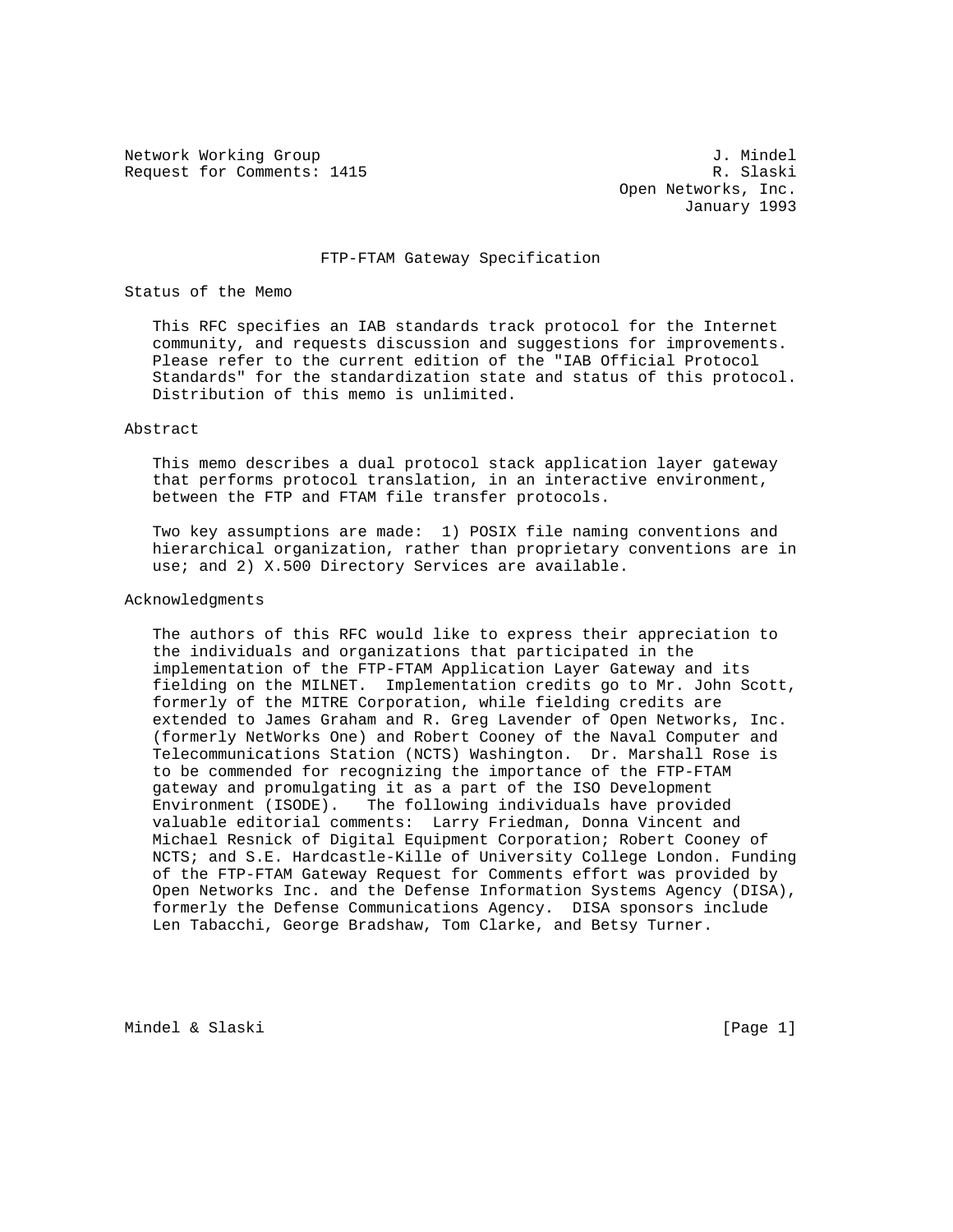| Table of Contents |  |
|-------------------|--|
|-------------------|--|

| 1.1.                                                     |  |
|----------------------------------------------------------|--|
| 1.2.<br>Overview of Gateway Operation 4                  |  |
|                                                          |  |
| 3.                                                       |  |
| 4.                                                       |  |
| 4.1.                                                     |  |
| 4.2. FTAM-Initiated Gateway Service 11                   |  |
| 4.3.                                                     |  |
| 5. Gateway State Variables and Transitions13             |  |
| 5.1. FTP-Initiated Gateway Service 14                    |  |
| 5.2. FTAM-Initiated Gateway Service 16                   |  |
|                                                          |  |
| 6.1.                                                     |  |
| 7. Functional Comparison of FTP and FTAM19               |  |
| 7.1.                                                     |  |
| 8. Mapping of Protocol Functions and Representations20   |  |
| 8.1. FTP-Initiated Gateway Service 22                    |  |
| 8.2. FTAM-Initiated Gateway Service 38                   |  |
| 9. Mapping between FTP Reply Codes and FTAM Parameters47 |  |
| FTP Reply Codes to FTAM Parameters 48<br>9.1.            |  |
| FTAM Parameters to FTP Reply Codes 50<br>9.2.            |  |
| 9.3.                                                     |  |
| 9.4.                                                     |  |
| 10. Implementation and Configuration Guidelines54        |  |
| Well-Known TCP/IP Port 55<br>10.2.                       |  |
| 10.3.<br>Gateway Listener Processes 55                   |  |
| 10.4.                                                    |  |
| POSIX File Naming and Organization 55<br>10.5.           |  |
|                                                          |  |
|                                                          |  |
|                                                          |  |
|                                                          |  |

## 1. Introduction

 The TCP/IP and OSI protocol suites will coexist in the Internet community for several years to come. As more and more OSI hosts are fielded on the Internet, the requirement for gateways between the two protocol suites becomes more pressing.

 This specification describes an application layer gateway providing interoperability between the TCP/IP File Transfer Protocol (FTP) and the OSI File Transfer, Access, and Management (FTAM) protocol. The proposed application layer gateway is based on a bi-directional set of mappings between the FTP and FTAM protocols. Since the protocols

Mindel & Slaski (Page 2)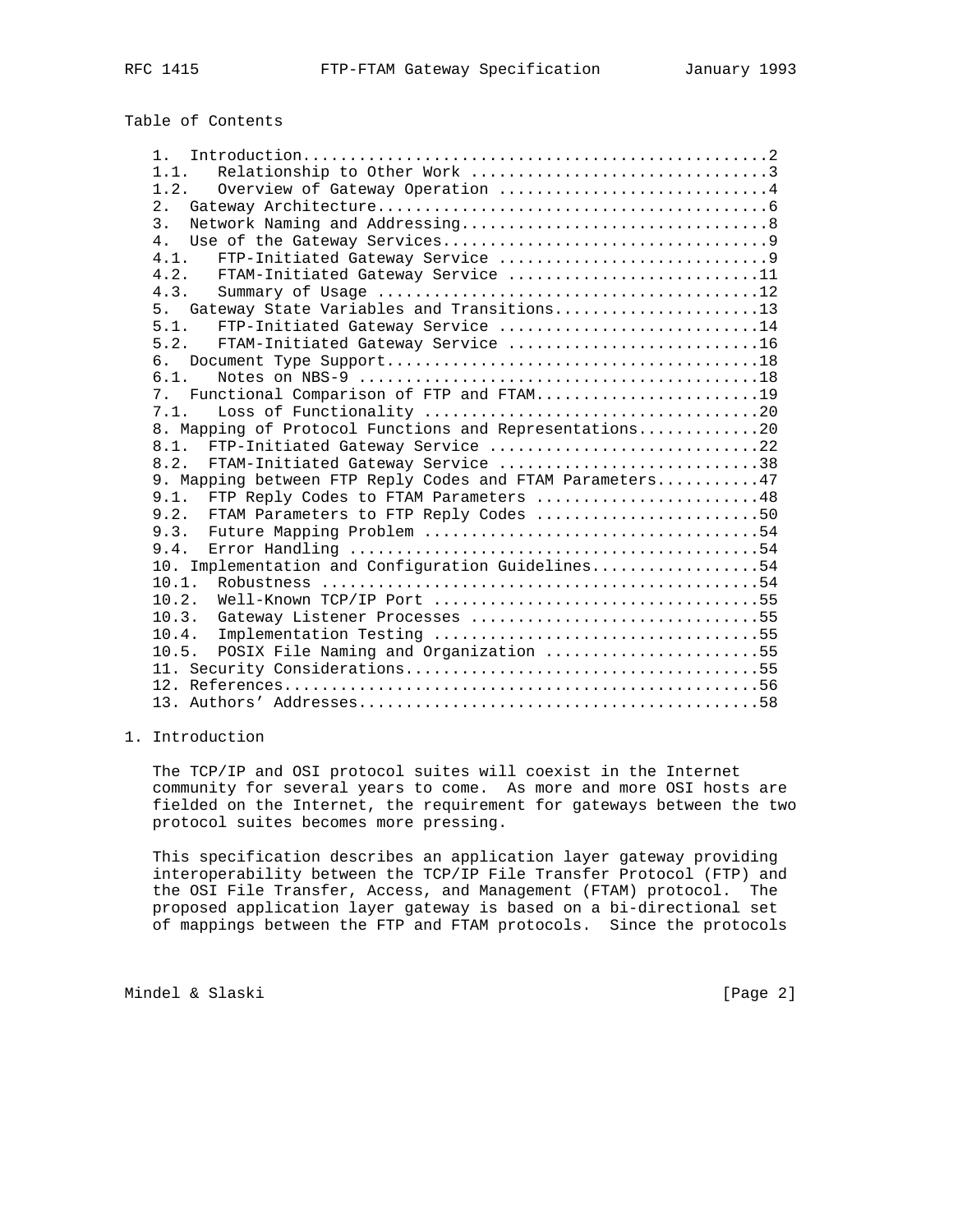have quite different command structures, the mappings between them are not one-to-one. This paper assumes knowledge of the File Transfer Protocol (FTP) [RFC959] and the File Transfer, Access, and Management Protocol (FTAM) [ISO8571-1, 2, 3, 4, 5].

Two important goals of the mappings are to:

 Provide FTP users with as much emulated FTP capability on an FTAM Responder as possible, and

 Provide FTAM users with as much emulated FTAM capability on an FTP Server as possible.

 Though it is anticipated that the application layer gateway will be implemented on full protocol suites of both TCP/IP and OSI, at least one implementation of such a gateway (included in the ISO Development Environment) can be configured to operate FTAM over either OSI or TCP/IP lower-layer services.

1.1. Relationship to Other Work

 Ideas presented in this specification are based on lessons learned in fielding the gateway on the MILNET, operational at NCTS Washington D.C. since 1989, and on the efforts of M. A. Wallace et al. of the National Institute of Standards and Technology (NIST) [NIST86]. In 1986, NIST published a design document for an FTP-FTAM gateway. Since that time, at least one implementation (for a subset of the FTP and FTAM protocols) of the gateway has been developed [MITRE87] and is included with the ISODE. This implementation is based on the NIST protocol translator gateway design [NIST86].

 This document's contribution to the advancement of the FTP-FTAM gateway concept is to:

- \* Enhance the user interaction capability provided by the ISODE implementation of the FTP-FTAM application layer gateway.
- \* Clarify and enhance the mappings (FTP to FTAM, FTAM to FTP) documented by NIST.
- \* Provide guidelines for fielding the FTP-FTAM application layer gateway on the Internet so that it is useful as an Internet resource.
- \* Produce a formal specification for the FTP-FTAM gateway suitable for implementors to use in building additional FTP-FTAM gateways.

Mindel & Slaski [Page 3]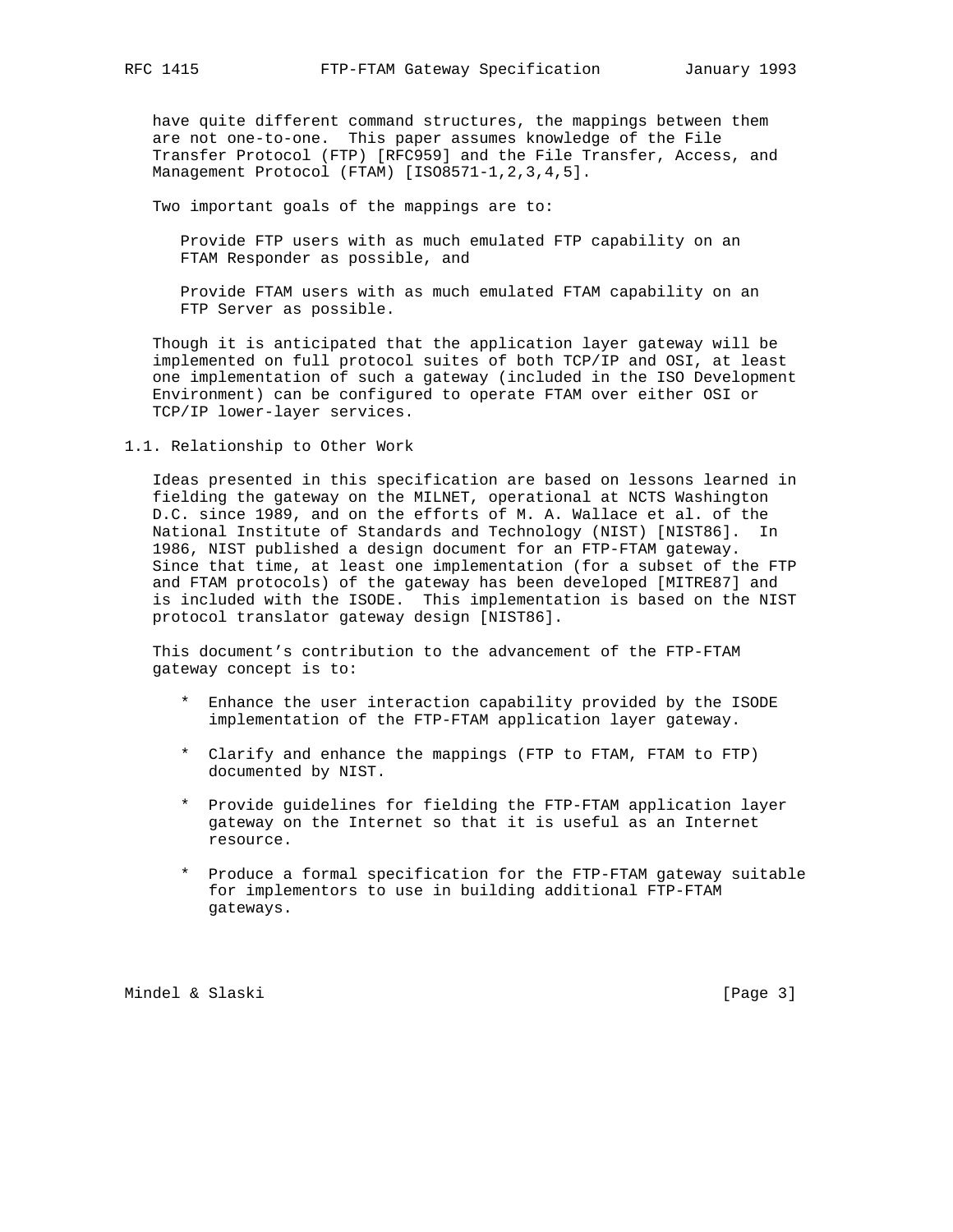- \* Provide a formal specification for organizations wishing to procure FTP-FTAM gateways.
- 1.2. Overview of Gateway Operation

 The gateway provides a virtual end-to-end application file transfer service. As data is sent via FTP, the gateway immediately maps the requested function to FTAM and passes it to the FTAM host. In a similar fashion, but using a different set of mappings, an FTAM request is sent to the gateway, immediately mapped to an FTP function, and passed along to the FTP host.

 In FTP, the two parties involved in a file transfer are the Client and Server. The Client is responsible for initiating a connection to the Server. Once the connection is established, all service requests originate from the Client. The FTP-FTAM gateway does not support the FTP three node model.

 In FTAM, the two parties involved in a file transfer are the Initiator and Responder. The Initiator is responsible for initiating a connection to the Responder. Once the connection is established, either the Initiator or Responder may issue service requests to the other.

The FTP-FTAM gateway provides two sets of services:

1. FTP-Initiated Gateway Services

 Utilized when an FTP Client contacts the FTP-FTAM gateway to instigate a file transfer with an FTAM Responder.

2. FTAM-Initiated Gateway Services

 Utilized when an FTAM Initiator contacts the FTP-FTAM gateway to instigate a file transfer with an FTP Server.

 The gateway services' names were selected to identify the roles that the FTP-FTAM gateway plays when performing file transfers. For example, when a file transfer is instigated by an FTP Client, it contacts the FTP Server portion of the gateway, which maps protocol information to the FTAM Initiator portion of the gateway, which in turn contacts the remote FTAM Responder. This example scenario uses the FTP-Initiated Gateway Services.

 Figure 1 illustrates the perspective of the application process in the FTP-Initiated service. Figure 2 illustrates that of the FTAM- Initiated service.

Mindel & Slaski (Page 4)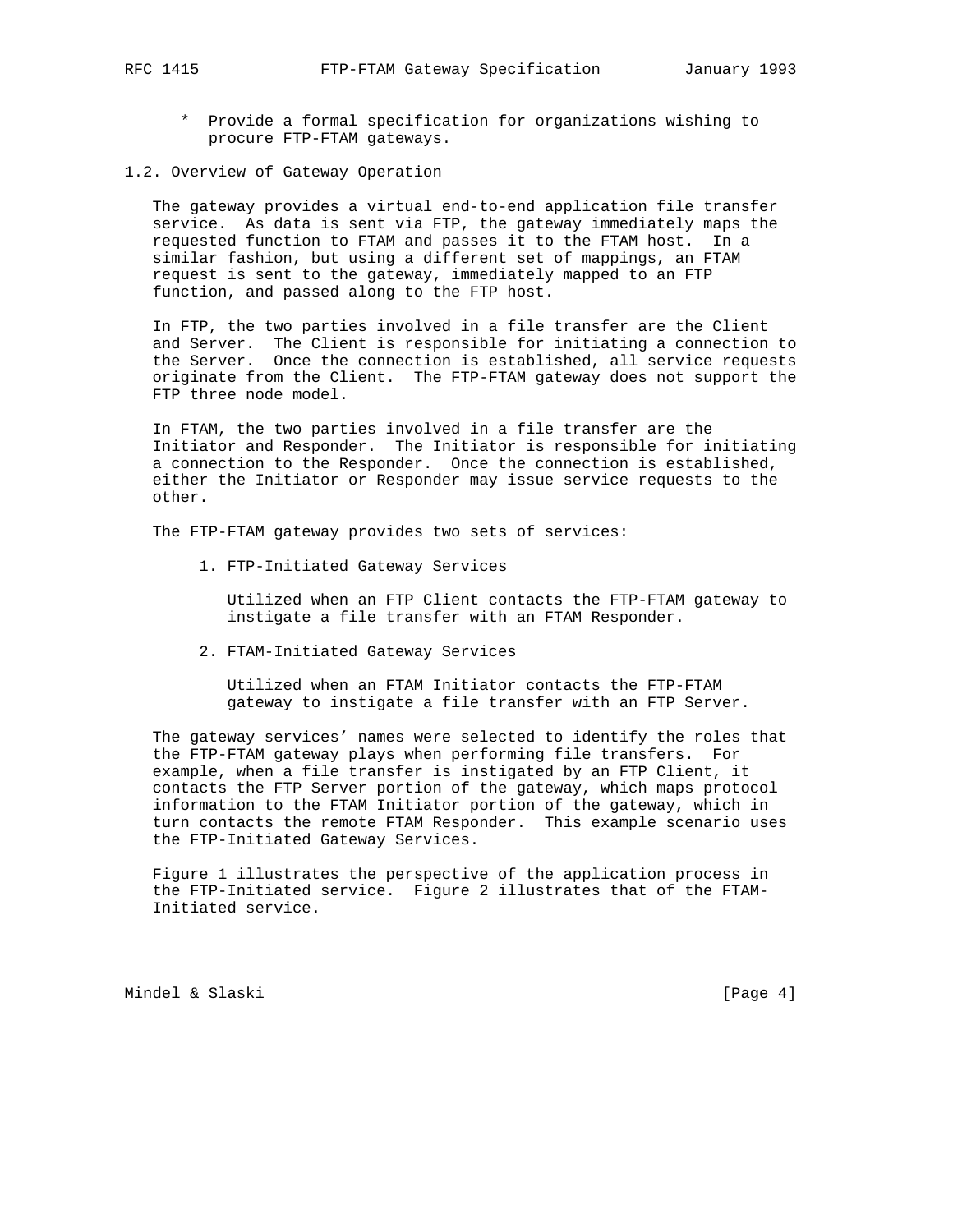TCP Host **OSI** Host +--------------+ +------------------+ | FTP Client | | FTAM Responder | +--------------+ +------------------+ | | | | | | | FTP-FTAM Gateway |

> | +--------------------------------+ | +-- | FTP Server FTAM Initiator | --+ +--------------------------------+

Figure 1 - FTP-Initiated Gateway Service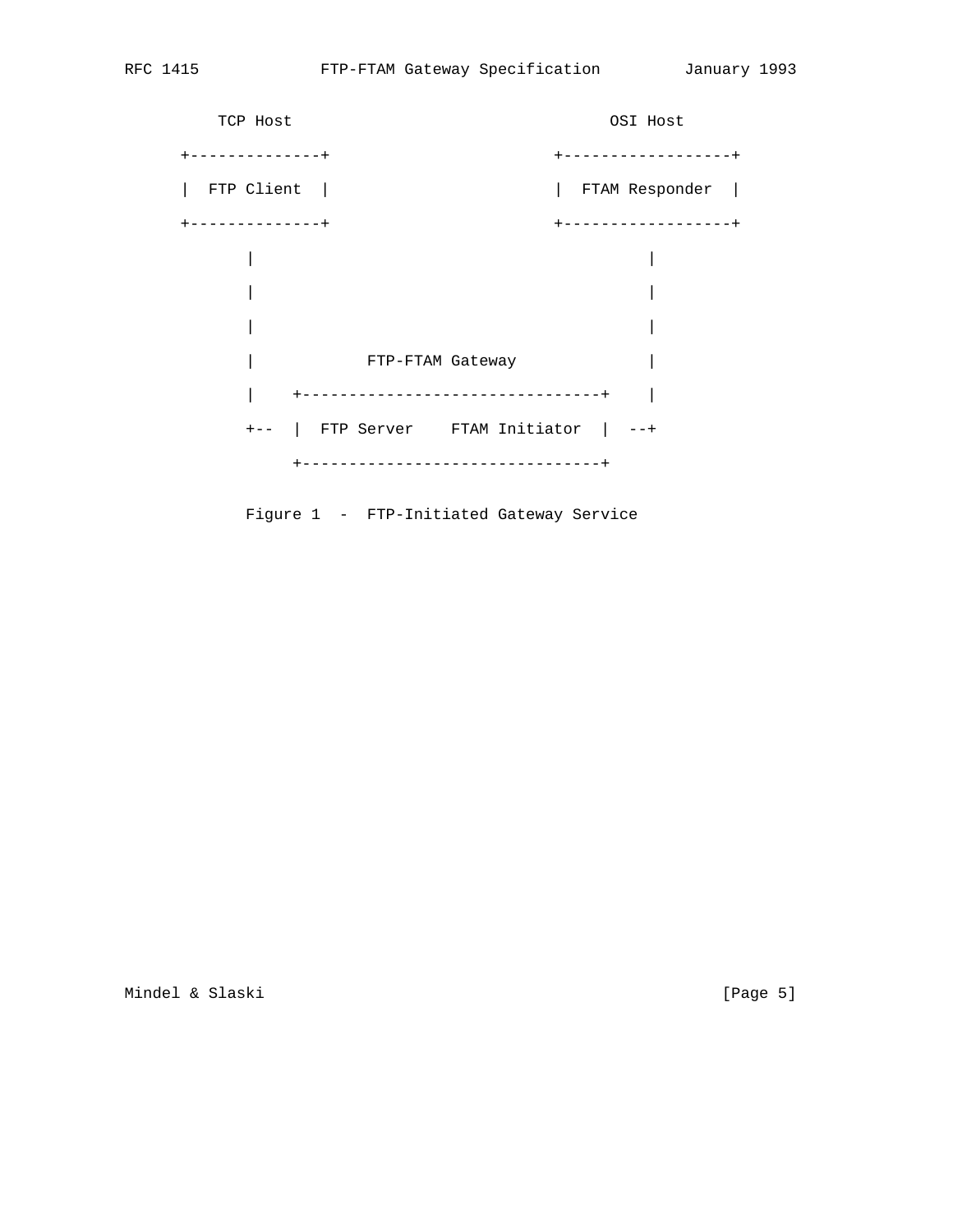```
TCP Host CONTROL
  +--------------+ +------------------+
  | FTP Server | | FTAM Initiator |
  +--------------+ +------------------+
| |
| |
| |
| |
      | FTP-FTAM Gateway |
      | +--------------------------------+ |
      +-- | FTP Client FTAM Responder | --+
        +--------------------------------+
      Figure 2 - FTAM-Initiated Gateway Service
```
2. Gateway Architecture

 The gateway architecture, termed a protocol translator [NIST86], is depicted in Figure 3. It implements TCP/IP and OSI protocol stacks with an application level process providing the link between the two. The link between FTP and FTAM is defined by two sets of protocol mappings, one each for the FTP-Initiated and FTAM-Initiated service sets.

Mindel & Slaski (Page 6)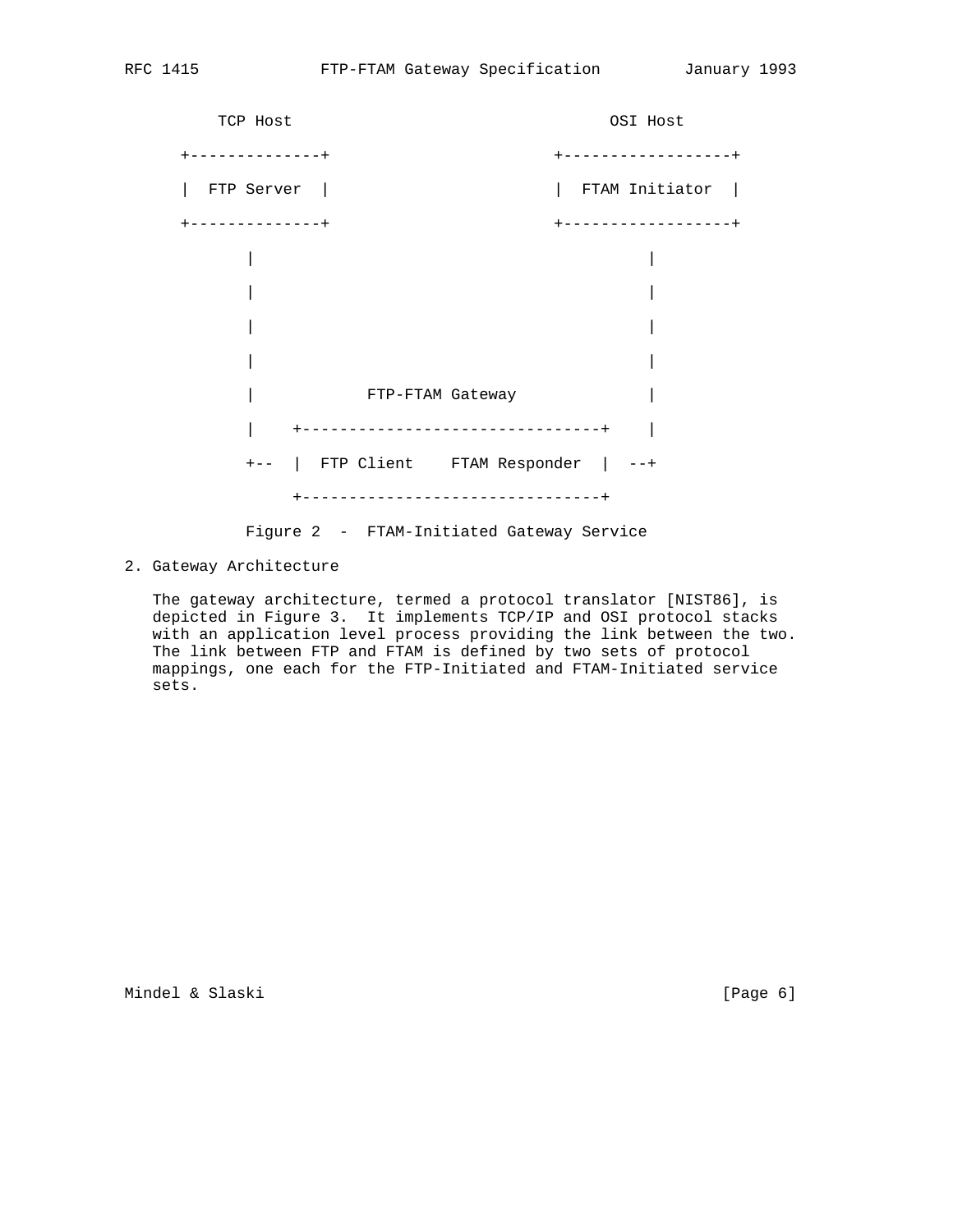

Figure 3 - Gateway Protocol Stack

 A fundamental aspect of this gateway architecture is that data is mapped and transmitted immediately; i.e., no transferred file need ever reside on the gateway file system. In the context of this document, the term "filesystem" refers to the file access and maintenance mechanisms provided by the operating system. This lack of gateway filesystem interaction helps speed up the end-to-end data transfer. Another speed-enhancing feature of this architecture is that both the FTP and FTAM network connections can operate

Mindel & Slaski [Page 7]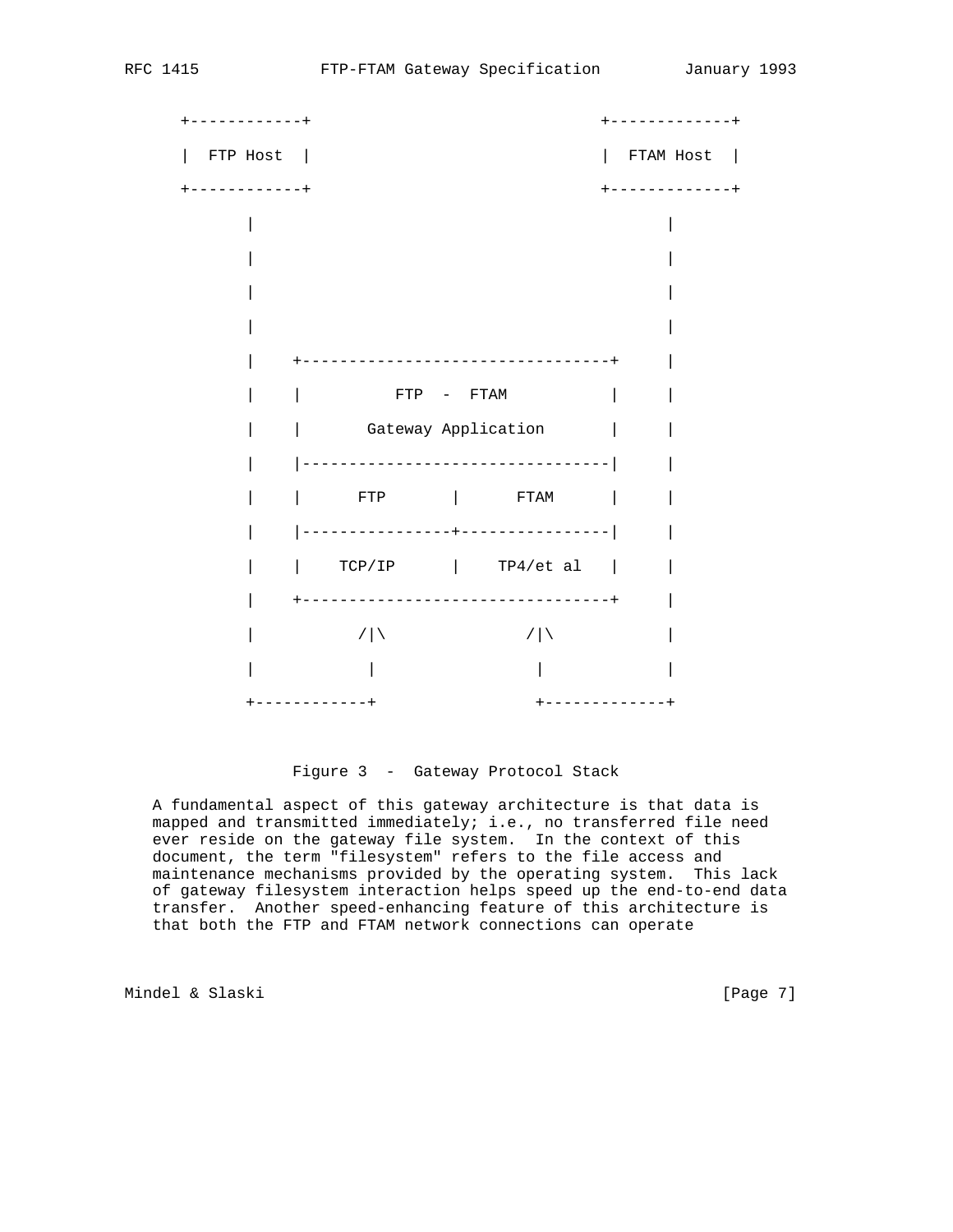simultaneously. Additional advantages include:

- 1. FTP and FTAM hosts require no modification to utilize gateway services.
- 2. Users require no knowledge of the other protocol.
- 3. Gateway access control is not impaired (since users cannot directly access the gateway filesystem).
- 4. No additional filesystem space is required on the gateway.
- 5. Interactive nature of protocols is preserved.
- 6. Users become aware of fatal errors immediately.

 Disadvantages of this design include the initial coding effort required to develop the gateway and the subsequent re-coding efforts required to keep it current.

3. Network Naming and Addressing

 The network naming and addressing schemes used by FTP (Domain Names (DN), IP Addresses) and FTAM (Distinguished Names, Presentation Addresses) are quite different. This issue is quite apparent when a user of one protocol needs to identify a destination host of the other protocol.

 In the TCP/IP naming and addressing scheme, the identity of the FTP Server is its DN and its IP address [RFC1101]. To initiate a connection to an FTP Server, the FTP Client looks up a DN in either the Domain Name System (DNS) or static host table and obtains an IP address.

 In the OSI naming and addressing scheme, the identity of the FTAM Responder service is its Distinguished Name in the OSI Directory (X.500 or static table) and its Presentation address. The Distinguished Name is an authoritative description of the service. A Presentation address consists of a Presentation selector, a session selector, a transport selector, and a network address. To initiate a connection to an FTAM Responder, the FTAM Initiator contacts the OSI Directory, presents the Distinguished Name of the desired FTAM Responder and asks for the Presentation address attribute associated with that name.

 An alternative to the direct use of Distinguished Names is to use "User Friendly Naming", as defined in [Kille92]. Gateway support for "User Friendly Naming" is recommended, but not required.

Mindel & Slaski [Page 8]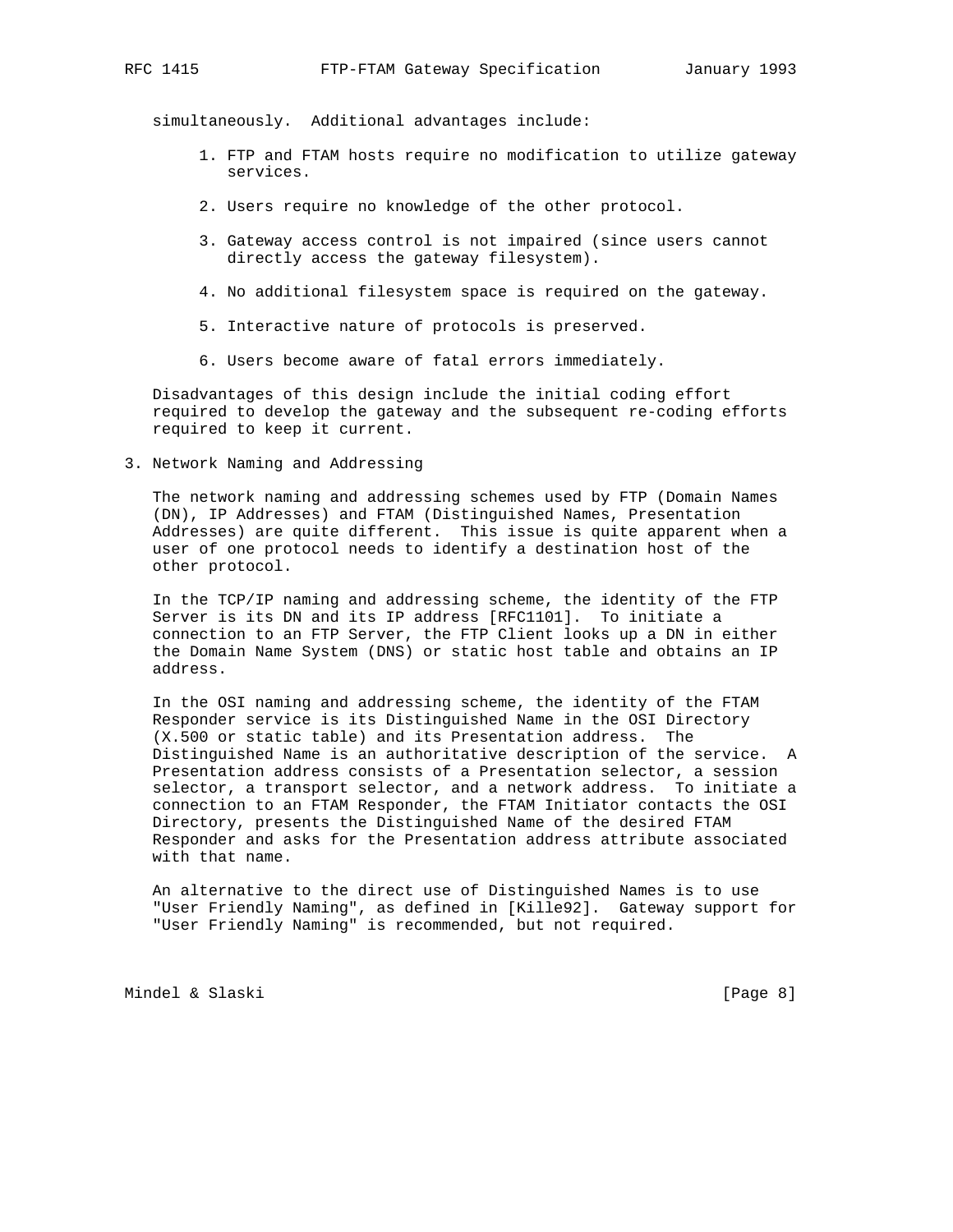# 4. Use of the Gateway Services

4.1. FTP-Initiated Gateway Service

 The FTP Client uses the FTP-Initiated gateway service to utilize the resources of an FTAM Responder.

 To initiate a file transfer from an FTP Client, the Client connects to the FTP-Initiated gateway service via TCP/IP. The gateway then establishes a connection, via OSI, to the FTAM Responder. At this point, the user can initiate file transfer operations.

 The FTP Client is responsible for providing the gateway with an authoritative Distinguished Name, or a User Friendly Name, of the desired OSI filestore. It is the responsibility of the gateway to resolve this Distinguished Name, or User Friendly Name, to its corresponding Presentation address.

 The logon sequence taken by an FTP Client when initiating a file transfer with an FTAM Responder is given below:

> % ftp gateway ftp> site Distinguished-Name-of-FTAM Responder ftp> user username ftp> pass password

 The "ftp gateway" command initiates the connection between the FTP Client and the gateway. Once connected to the gateway, the FTP Client should identify the desired FTAM Responder service via the Responder's Distinguished Name, or User Friendly Name, which is resolved by an algorithm running on the Directory Services provider. This information is sent via a "site Distinguished-Name-of-FTAM Responder" or "site UFN-of-FTAM Responder" command.

 Upon receipt of a Distinguished Name or a User Friendly Name, it is the gateway's responsibility to resolve it to the Presentation Address associated with that name. This resolution is done by contacting the OSI Directory (X.500 or local static table) and presenting the Distinguished Name or User Friendly Name. Once the Presentation address is obtained, the gateway can attempt a connection with the ultimate destination file transfer service represented by this Presentation address.

 The userid is passed via the "user username" command, and the password is passed via the "pass password". If the FTAM Responder requires a password, a password prompt should appear after issuing the "user username" command. It is anticipated that stronger authentication mechanisms will be required for DoD gateways in the

Mindel & Slaski (Page 9)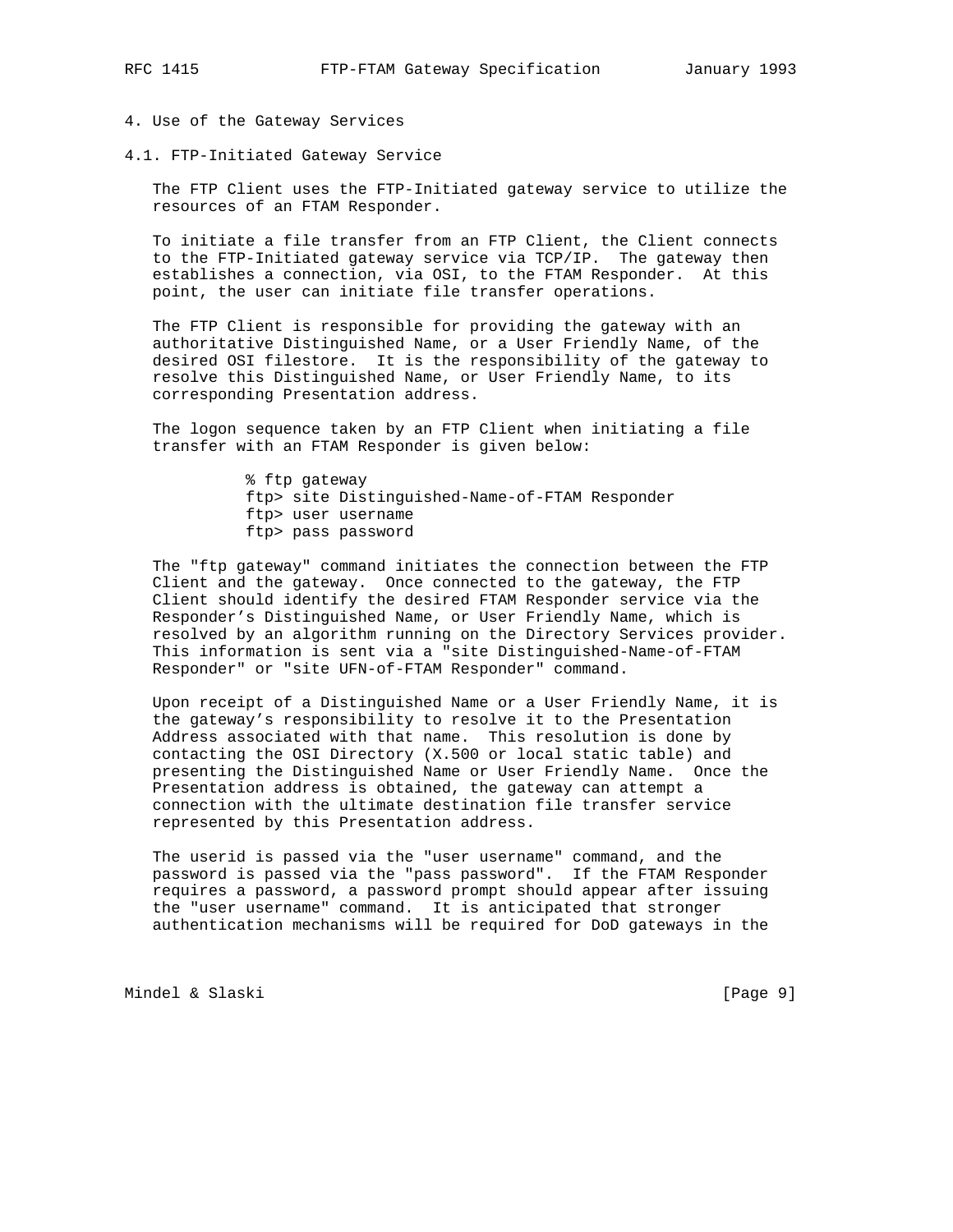future.

 Using a specific example, suppose an FTAM Responder has the following Distinguished Name:

|     | "TIS"              |
|-----|--------------------|
| $=$ | "Open Networks"    |
| $=$ | "Network Services" |
|     | "netwrx1"          |
|     | "FTAM service"     |
|     |                    |

and the FTP-FTAM gateway is available at "washdc1-osigw.navy.mil".

The FTP user action will appear as:

 % ftp washdc1-osigw.navy.mil ftp> site "c=US@o=Open Networks@ou=Network Services@cn=netwrx1 @cn=FTAM service" ftp> user mindel ftp> pass \*\*\*\*\*\*\*\*\*\*\*

 The "ftp washdc1-osigw.navy.mil" command initiates the connection between the FTP Client and the FTP-FTAM gateway at the Washington Navy Yard, Washington D.C. Once connected, the OSI filestore at Open Networks is identified via its Distinguished Name, "@c=US@o=Open Networks@ou=Network Services@cn=netwrx1@cn=FTAM service". Alternatively, a User Friendly Name, such as:

"netwrx1, Open Networks, us"

can be specified, enabling the following FTP user action:

 % ftp washdc1-osigw.navy.mil ftp> site "netwrx1, Open Networks, us" ftp> user mindel ftp> pass \*\*\*\*\*\*\*\*\*\*\*

 As this example indicates, use of an intermediate gateway is not transparent. To partially alleviate this awkwardness, the gateway can be made more transparent through the registration of the FTAM host in the DNS using the address of the gateway [RFC1279].

 An example will clarify this point. Suppose that the "netwrx1, Open Networks, us" FTAM host is registered in the TCP/IP DNS with the DN of "ftam-service.netwrx1.com" and the IP address of the "washdc1 osigw.navy.mil" gateway. In this example, the following set of user actions is required:

Mindel & Slaski [Page 10]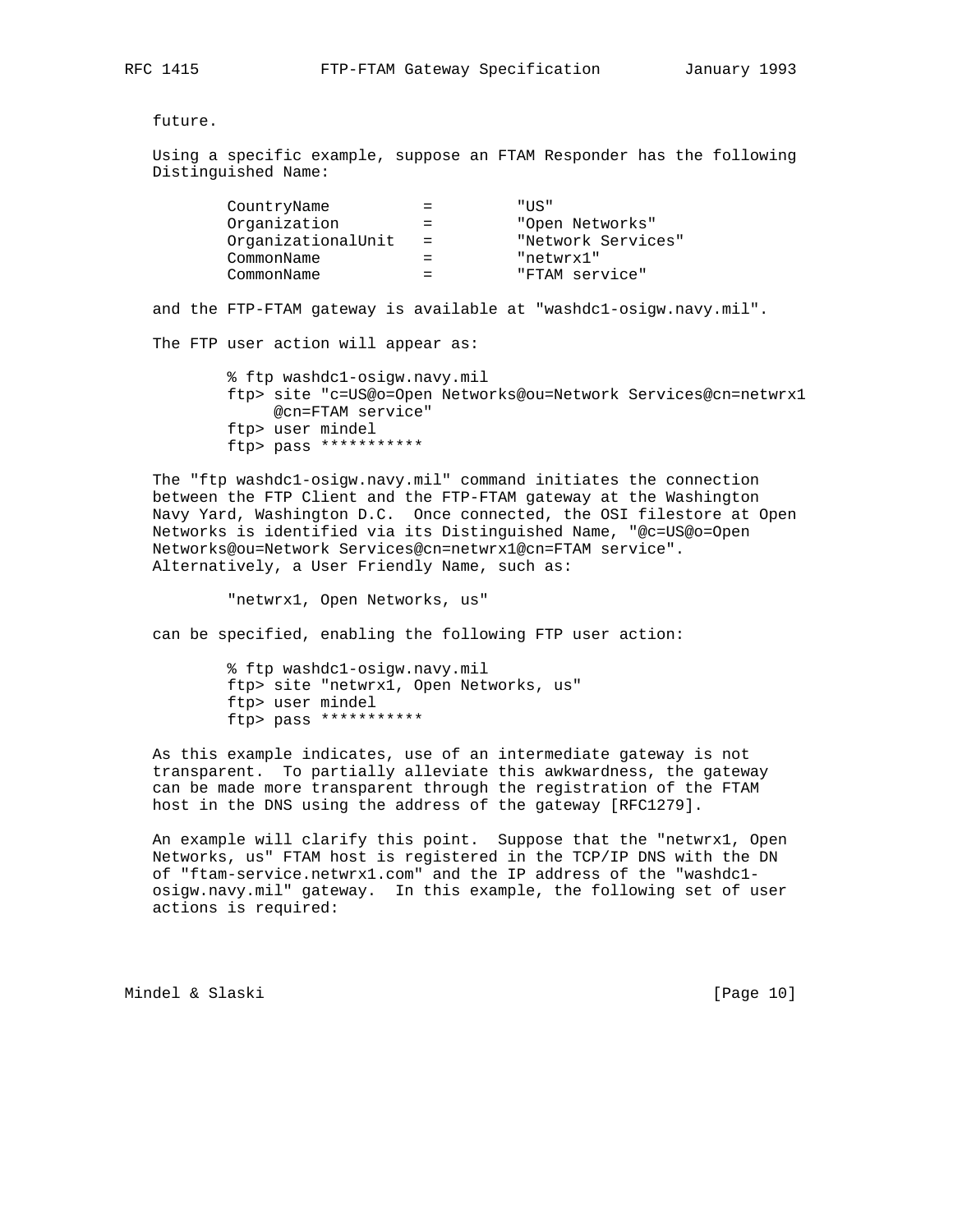% ftp ftam-service.netwrx1.com ftp> user mindel

ftp> pass \*\*\*\*\*\*\*\*\*\*\*

 Since the "ftam-service.netwrx1.com" really points to the gateway address, the first command will connect the FTP Client to the gateway. The gateway will then use the name (using [RFC1279]) to determine where the actual FTAM host is resident. Gateway support for RFC1279 is recommended, but not required.

#### 4.2. FTAM-Initiated Gateway Service

 The FTAM Initiator uses the FTAM-Initiated gateway service to utilize the resources of an FTP Server.

 To initiate a file transfer from an FTAM Initiator, the Initiator connects to the FTAM-Initiated gateway service via OSI. The gateway then establishes a connection, via TCP/IP, to the FTP Server. At this point, the user can initiate file transfer operations.

 The FTAM Initiator is responsible for providing the gateway with an authoritative DN of the desired TCP/IP filestore. It is the responsibility of the gateway to resolve this DN to its corresponding IP address.

 The logon sequence taken by an FTAM Initiator when initiating a file transfer with an FTP Server is given below:

> % ftam gateway ftam> user username@DNS-string ftam> pass password

 The "ftam gateway" command initiates the connection between the FTAM Initiator and the gateway. Once connected, userid and TCP/IP filestore are identified in the "username@DNS-string" argument to the user command. If the FTP Server requires a password, a password prompt should appear after issuing the user command.

 The gateway should incorporate the BIND Resolver functionality so that upon receipt of a Domain Name, the Gateway FTP Client can resolve it via the distributed Domain Name System.

 Using a specific example, suppose that a FTP Server has the following Domain Name: "ftp-service.netwrx1.com" and an FTP-FTAM gateway is available at:

Mindel & Slaski [Page 11]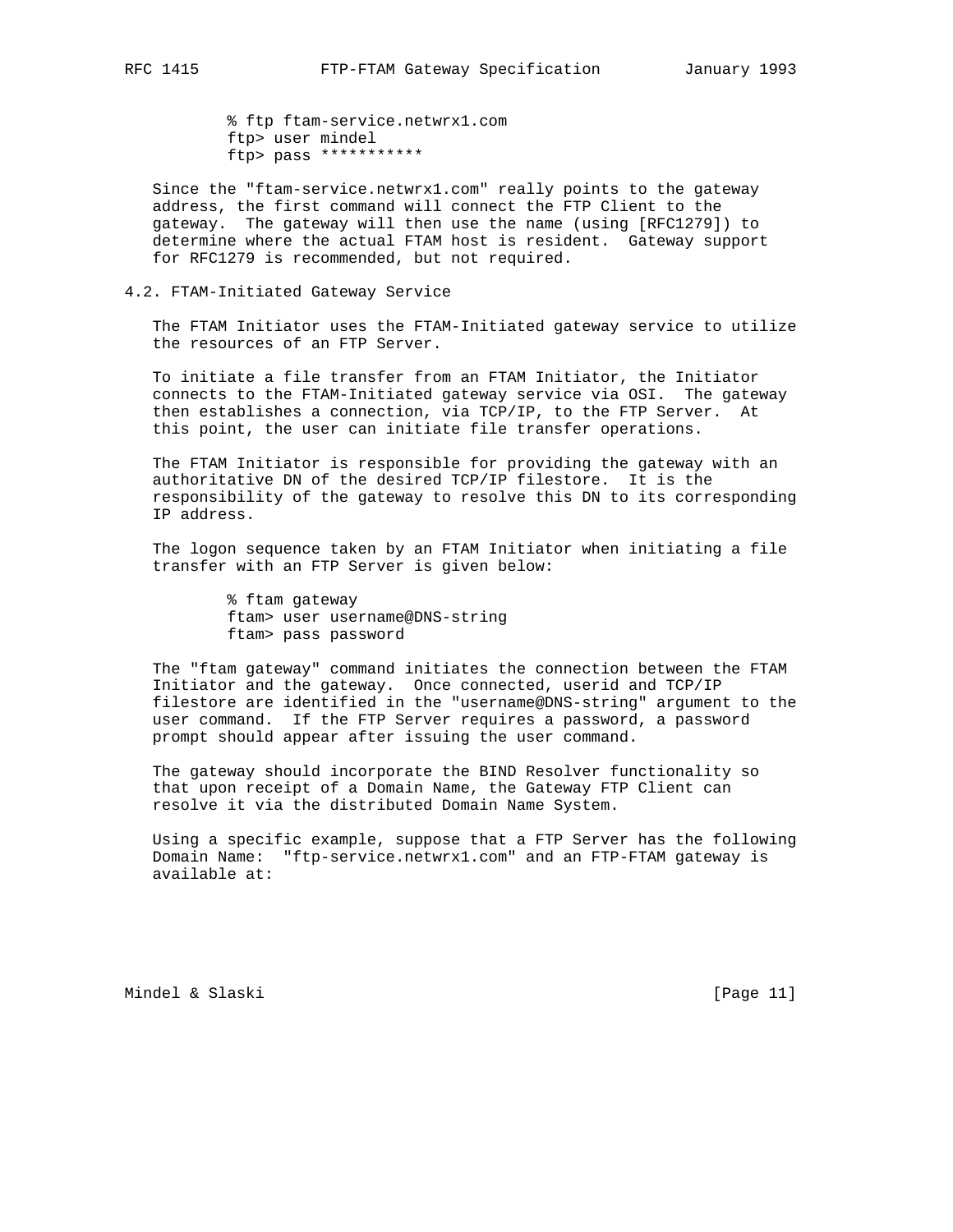| CountryName        |     | " TJS "                |  |
|--------------------|-----|------------------------|--|
| Organization       |     | " GOV"                 |  |
| OrganizationalUnit | $=$ | " חמם "                |  |
| OrganizationalUnit | $=$ | "DISA"                 |  |
| Locality           |     | "Washington Navy Yard" |  |
| CommonName         |     | "wnyosi7"              |  |

The FTAM user action will appear as:

 % ftam @c=US@o=GOV@ou=DOD@ou=DISA@l=Washington Navy Yard @cn=wnyosi7 ftam> user mindel@ftp-service.netwrx1.com ftam> pass \*\*\*\*\*\*\*\*\*\*\*

 Alternatively, a User Friendly Name could be used rather than the Distinguished Name.

 As mentioned in the previous section, "Use of the FTP-Initiated Gateway Service", use of an intermediate gateway is not transparent. The gateway can be made more transparent through the registration of the FTP host in the X.500 OSI Directory. By querying the X.500 OSI Directory, the gateway can identify where the actual host is resident.

 For example, suppose that the FTP Server in the previous example ("ftp-service.netwrx1.com") is registered in the X.500 Directory with the following Distinguished Name:

|            | CountryName        |     | "IIS"              |
|------------|--------------------|-----|--------------------|
|            | Organization       | $=$ | "Open Networks"    |
|            | OrganizationalUnit | $=$ | "Network Services" |
| CommonName |                    |     | "netwrx1"          |
| CommonName |                    | $=$ | "FTP service"      |
|            |                    |     |                    |

 and the Presentation Address of the FTP-FTAM gateway. This approach, described in [RFC1279], would permit the following user interactions:

> % ftam @c=US@o=Open Networks@ou=Network Services @cn=netwrx1@cn=FTP Service" ftam> user mindel ftam> pass \*\*\*\*\*\*\*\*\*\*\*

4.3. Summary of Usage

 As shown in the discussions of the FTP-Initiated and FTAM-Initiated Gateway Services, the gateway user does not have access to the gateway filesystem; he merely makes use of the gateway logon procedure to specify the ultimate destination userid and password.

Mindel & Slaski [Page 12]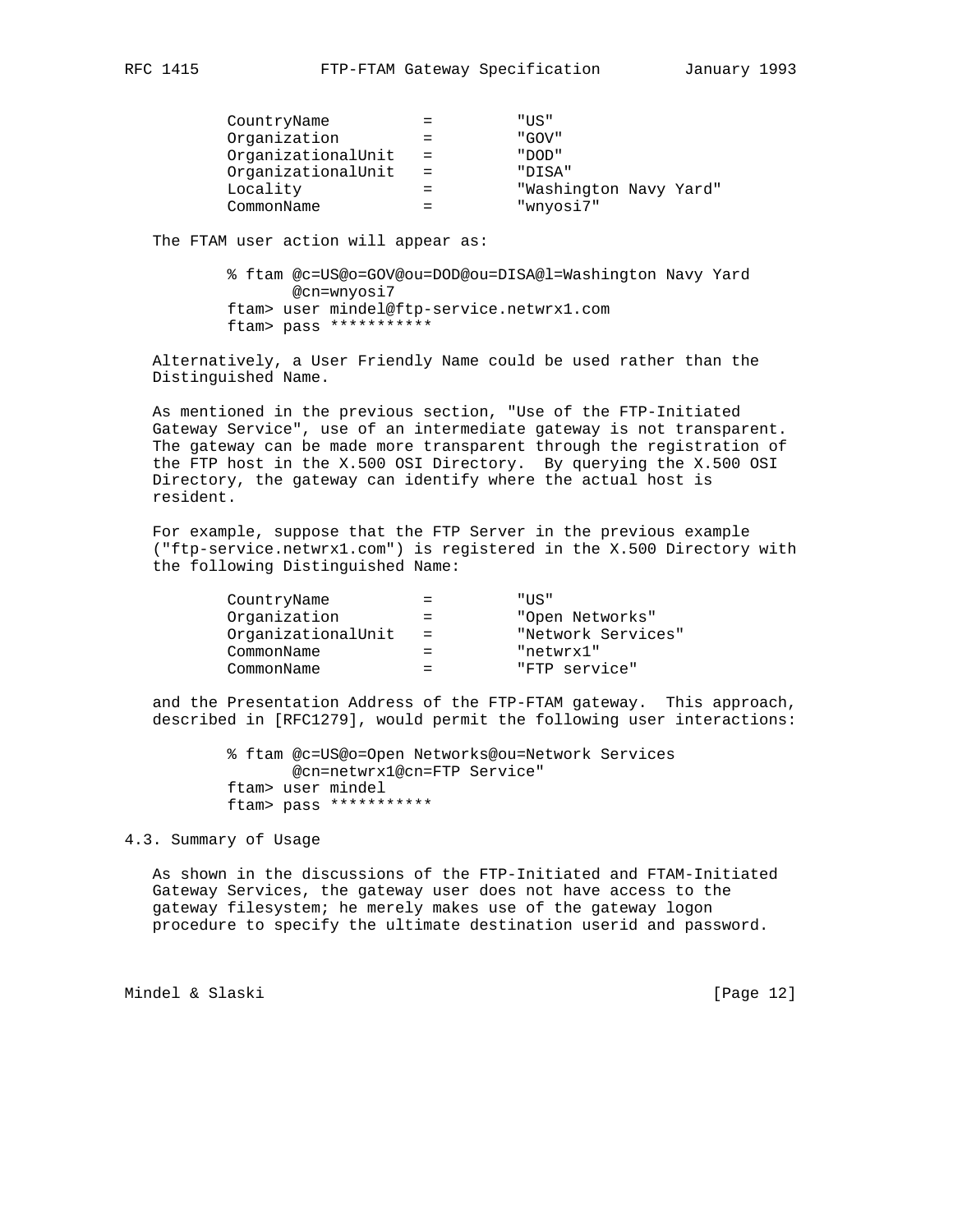Two methods of interaction with the gateway were described. In the former, the user must:

- 1. Be aware that a gateway is required to reach the destination FTP or FTAM host.
- 2. Determine which gateway is most appropriate for their respective source-destination pair.
- 3. Explicitly connect to the gateway host prior to connecting to the destination host.

 Needless to say, the exchange of files between FTP and FTAM hosts requires more effort than that required for the exchange of files between a pair of hosts utilizing the same file transfer protocol.

 The latter, more transparent method does not necessarily require that the user determine which gateway is most appropriate for their respective source-destination pair. In fact, filestore service providers are registered using the address of a predetermined gateway. With this approach, the user:

- 1. Must be aware that a gateway is required to reach the destination FTP or FTAM host.
- 2. Need not determine which gateway is most appropriate to access their ultimate destination host.
- 3. Need not explicitly connect to the gateway prior to connecting to the destination FTP or FTAM host.
- 5. Gateway State Variables and Transitions

 As described, the FTP-FTAM gateway provides two sets of services: FTP-Initiated and FTAM-Initiated. Each service has its own mutually exclusive set of state variables and transitions that deterministically define the actions of the gateway. Gateway support for these state variables and transitions is required.

 For conciseness in this discussion, FTP-Initiated will be abbreviated with "FTP-I", and FTAM-Initiated will be abbreviated with "FTAM-I".

 Concerning error conditions, if a connection is dropped when the gateway is in any state other than FTP-I:Initial-State or FTAM- I:Initial-State, then the gateway will issue a fatal error message to the host with the remaining connection, and then drop that connection. If the remaining host is an FTP Client, then the gateway will send an ABOR, QUIT, and 426 reply code (Connection closed,

Mindel & Slaski [Page 13]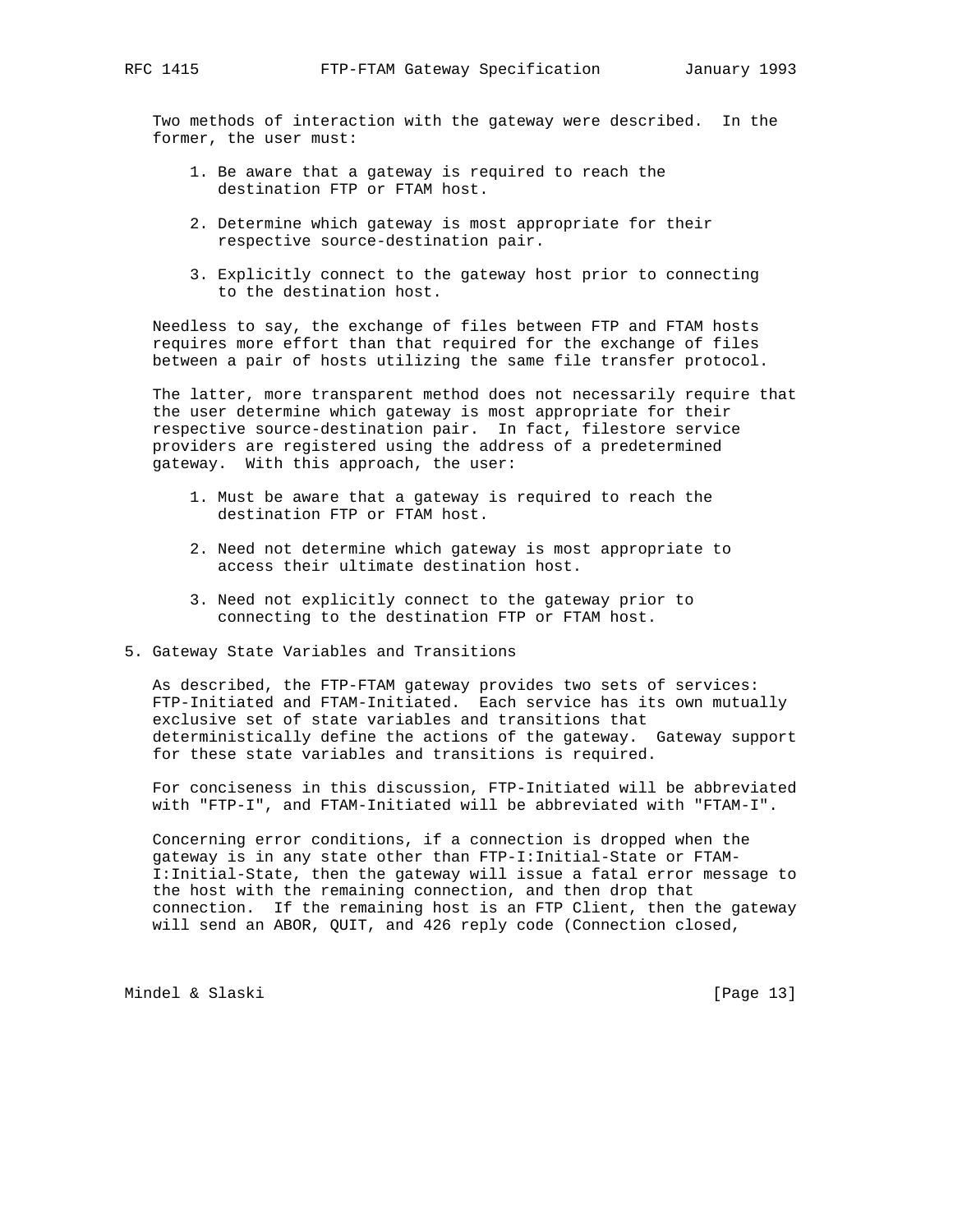transfer aborted). If it is an FTAM Initiator, then the gateway will send an F-P-ABORT with a <Diagnostic> value with identifier 1011 (Lower layer failure), as well as any known <Further Details>.

Other error conditions are not addressed in this discussion.

## 5.1. FTP-Initiated Gateway Service

 The set of state variables for the FTP-Initiated Gateway service follow:

| State Variable            | State Definition                                                                                                                                                                                                                                                                                                                 |
|---------------------------|----------------------------------------------------------------------------------------------------------------------------------------------------------------------------------------------------------------------------------------------------------------------------------------------------------------------------------|
| FTP-I: Initial-State      | Initial state of FTP-Initiated Gateway<br>service.                                                                                                                                                                                                                                                                               |
|                           | Gateway is waiting for an FTP Client to<br>issue a USER command in order to<br>proceed with connection establishment<br>with remote FTAM Responder. If SITE or<br>ACCT commands are sent while waiting<br>for USER command, save arguments for<br>subsequent use.                                                                |
| $FTP-I:Wait-for-PASS$     | Gateway has already received USER<br>command from FTP Client, as well as<br>userid and destination host DN.<br>Gateway is waiting for the FTAM<br>Responder logon password.                                                                                                                                                      |
| FTP-I:Wait-for-PAddress   | Gateway has already received PASS<br>command from FTP Client. Gateway is<br>resolving the provided FTAM Responder's<br>address to a Presentation Address.<br>The<br>provided address may be a Distinguished<br>Name, User Friendly Name, or Domain<br>Name. Resolution will typically be<br>done using X.500 directory services. |
| FTP-I:Wait-for-Connection | Gateway has initiated a connection to<br>the FTAM Responder and is waiting for<br>notification as to whether or not the<br>logon is successful.                                                                                                                                                                                  |
| FTP-I:Wait-for-ClientCmd  | Connection exists between FTP Client<br>and FTAM Responder. Gateway is waiting<br>for next command or response from FTP                                                                                                                                                                                                          |

Mindel & Slaski [Page 14]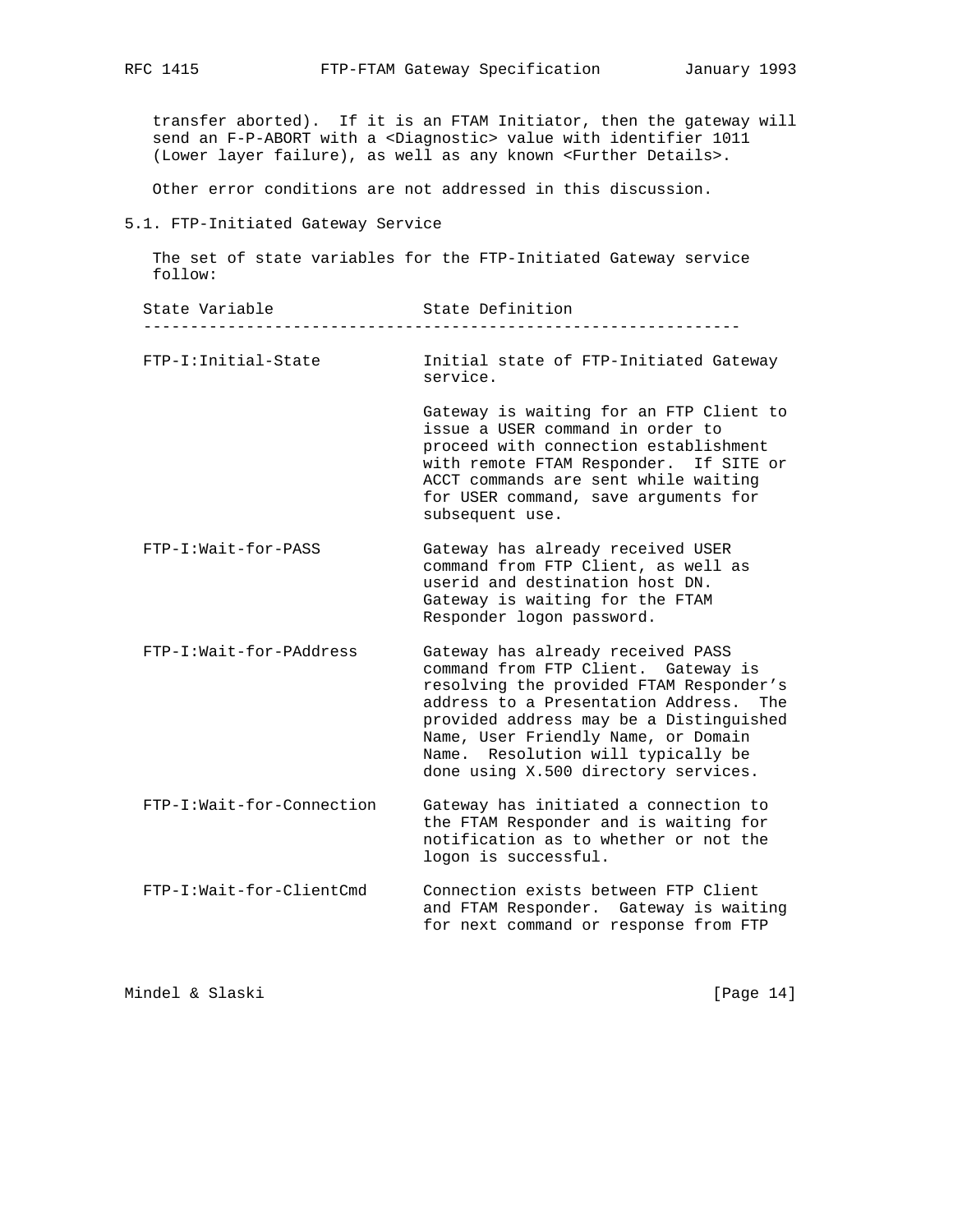Client. Commands and responses are mapped as they are received.

 FTP-I:Wait-for-RespondrCmd Connection exists between FTP Client and FTAM Responder. Gateway is waiting for next command or response from FTAM Responder. Commands and responses are mapped as they are received.

 Each of the possible state transitions is provided in the remainder of Section 5.1. For each state transition, the actions causing the transition are listed.

- 5.1.1. FTP-I:Initial-State --> FTP-I:Initial-State
	- 1. Gateway receives SITE or ACCT command from FTP Client. SITE argument includes Distinguish Name of FTAM Responder.
- 5.1.2. FTP-I:Initial-State --> FTP-I:Wait-for-PASS
	- 1. Gateway receives USER command from FTP Client. Arguments include Distinguished Name of FTAM Responder and userid on FTAM responder.
- 5.1.3. FTP-I:Wait-for-PASS --> FTP-I:Wait-for-PAddress
	- 1. Gateway receives PASS command from FTP Client.
- 5.1.4. FTP-I:Wait-for-PAddress --> FTP-I:Wait-for-Connection
	- 1. Gateway resolves received Distinguished Name, User Friendly Name, or Domain Name of FTAM Responder to OSI Presentation address.
	- 2. Gateway sends F-INITIALIZE to FTAM Responder with Presentation Address in <Called Presentation Address>, userid in <Initiator Identity>, and password in <Filestore Password>.
- 5.1.5. FTP-I:Wait-for-Connection --> FTP-I:Wait-for-NextMapping
	- 1. Gateway receives <State Result> of "Success" . 2. Gateway sends 230 reply code (User Logged In) to FTP Client.
- 5.1.6. FTP-I:Wait-for-ClientCmd --> FTP-I:Wait-for-RespondrCmd
	- 1. Gateway receives command or response from FTP Client and maps it to FTAM protocol, as defined in section 8.1.

Mindel & Slaski [Page 15]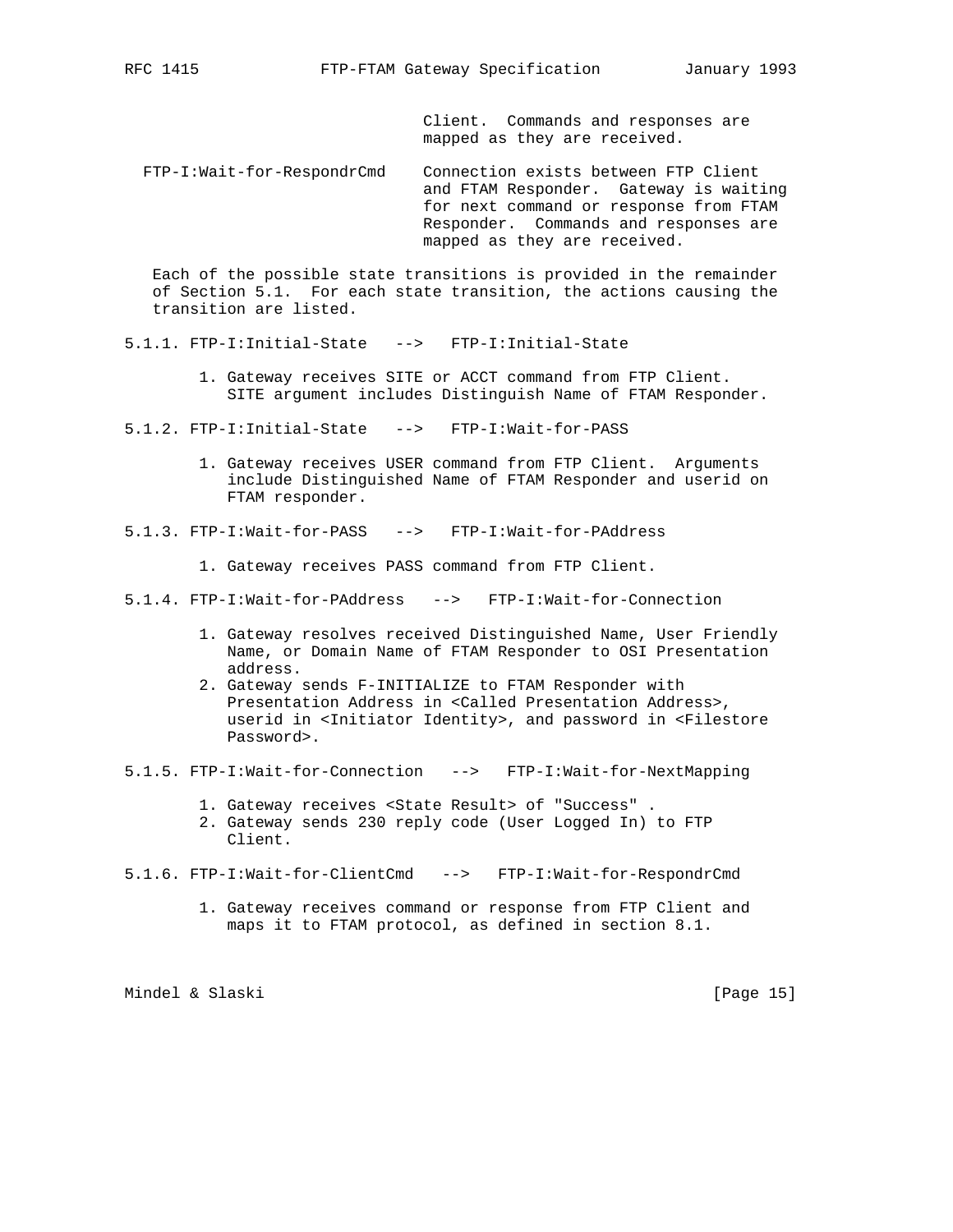| RFC 1415 |                                                                                                                        |                  | FTP-FTAM Gateway Specification                                                                                                                                                                                                          | January 1993 |
|----------|------------------------------------------------------------------------------------------------------------------------|------------------|-----------------------------------------------------------------------------------------------------------------------------------------------------------------------------------------------------------------------------------------|--------------|
|          | 5.1.7. FTP-I:Wait-for-RespondrCmd --> FTP-I:Wait-for-ClientCmd                                                         |                  |                                                                                                                                                                                                                                         |              |
|          | 1. Gateway receives command or response from FTAM Responder<br>and maps it to FTP protocol, as defined in section 8.1. |                  |                                                                                                                                                                                                                                         |              |
|          | 5.1.8. FTP-I:Wait-for-ClientCmd --> FTP-I:Wait-for-USER                                                                |                  |                                                                                                                                                                                                                                         |              |
|          | 1. Gateway receives QUIT command from FTP Client; maps QUIT as<br>per Section 8.1.                                     |                  |                                                                                                                                                                                                                                         |              |
|          | 5.2. FTAM-Initiated Gateway Service                                                                                    |                  |                                                                                                                                                                                                                                         |              |
| follow:  | The set of state variables for the FTAM-Initiated Gateway service                                                      |                  |                                                                                                                                                                                                                                         |              |
|          | State Variable                                                                                                         | State Definition |                                                                                                                                                                                                                                         |              |
|          | FTAM-I:Initial-State                                                                                                   | Service.         | Initial state of FTAM-Initiated Gateway                                                                                                                                                                                                 |              |
|          |                                                                                                                        | FTP Server.      | Gateway is waiting for an FTAM<br>Initiator to issue an F-INITIALIZE<br>command in order to proceed with<br>connection establishment with remote                                                                                        |              |
|          | FTAM-I:Wait-for-IPAddress                                                                                              | Name.            | Gateway has already received F-<br>INITIALIZE from FTAM Initiator.<br>Gateway is resolving the provided FTP<br>Server's address to an IP address. The<br>provided address may be a Domain Name,<br>Distinguished Name, or User Friendly |              |
|          | FTAM-I:Wait-for-Connection                                                                                             |                  | Gateway has initiated a connection to<br>the FTP Server and is waiting for<br>notification as to whether or not the<br>logon is successful.                                                                                             |              |
|          | FTAM-I:Wait-for-InitiatrCmd                                                                                            | received.        | Connection exists between FTAM<br>Initiator and FTP Server. Gateway is<br>waiting for next command or response<br>from FTAM Initiator, Commands and<br>responses are mapped as they are                                                 |              |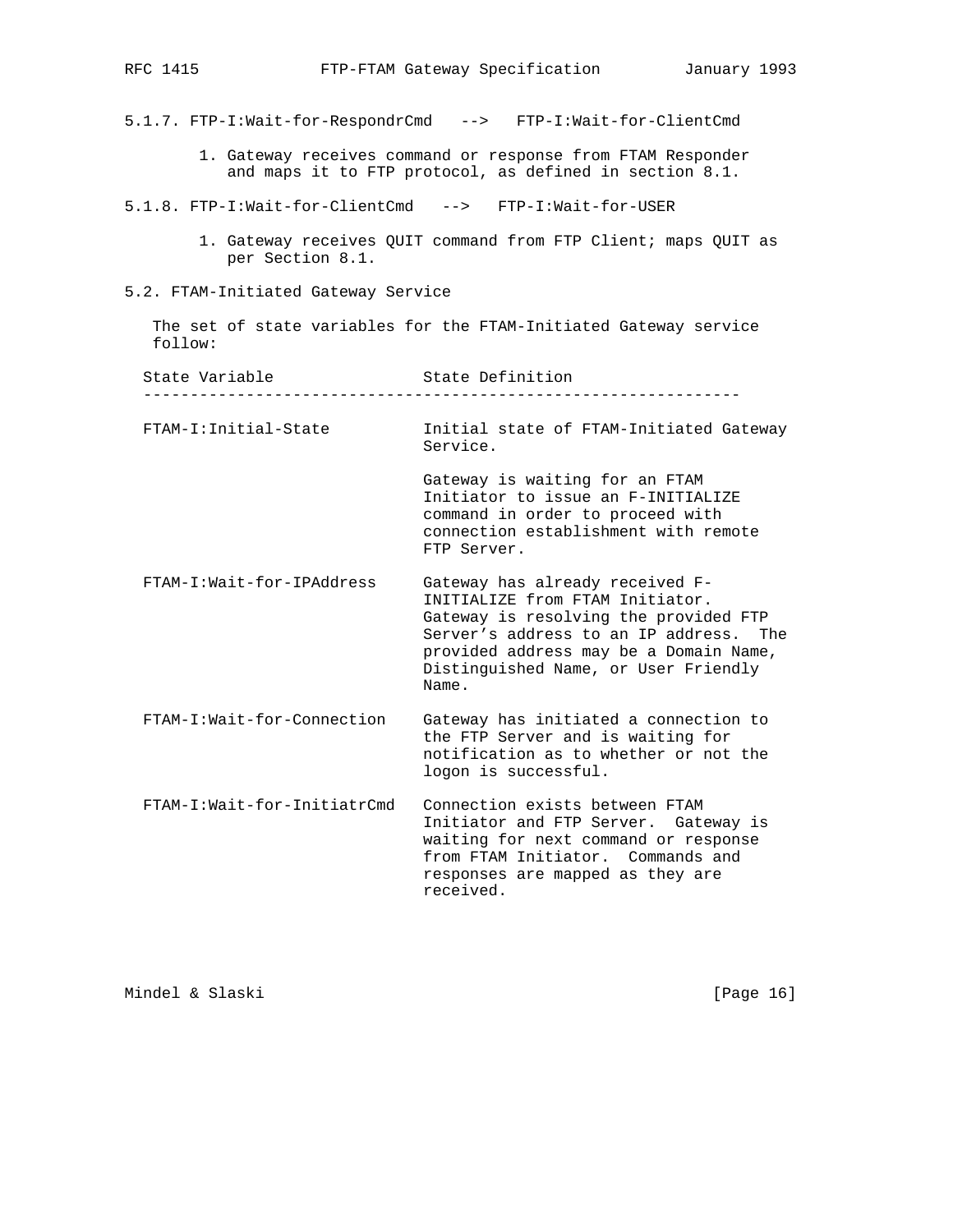FTP-I:Wait-for-ServerCmd Connection exists between FTAM Initiator and FTP Server. Gateway is waiting for next command or response from FTP Server. Commands and responses are mapped as they are received.

 Each of the possible state transitions is provided in the remainder of Section 5.2. For each state transition, the actions causing the transition are listed.

- 5.2.1. FTAM-I:Initial-State --> FTAM-I:Wait-for-IPAddress
	- 1. Gateway receives F-INITIALIZE from FTAM Initiator. Domain Name of FTP Server is either in <Responding Presentation Address> or in the "@host" portion of the <Initiator Identity> parameter. The userid is in <Initiator Identity>, and password is in <Filestore Password> parameter.
- 5.2.2. FTAM-I:Wait-for-IPAddress --> FTAM-I:Wait-for-Connection
	- 1. Gateway resolves received Domain Name, Distinguished Name,
	- or User Friendly Name of FTP Server to IP address.
	- 2. Gateway sends USER to FTP Server.
	- 3. Gateway sends PASS to FTP Server.
- 5.2.3. FTAM-I:Wait-for-Connection --> FTAM-I:Wait-for-NextMapping
	- 1. Gateway receives 230 reply code (User Logged In) from FTP Server.
	- 2. Gateway sends <State Result> of "Success" to FTAM Initiator.
- 5.2.4 FTAM-I:Wait-for-InitiatrCmd --> FTAM-I:Wait-for-ServerCmd
	- 1. Gateway receives command or response from FTAM Initiator and maps it to FTP protocol, as defined in section 8.2.
- 5.2.5. FTAM-I:Wait-for-ServerCmd --> FTAM-I:Wait-for-InitiatrCmd
	- 1. Gateway receives command or response from FTP Server and maps it to FTAM protocol, as defined in section 8.2.
- 5.2.6. FTAM-I:Wait-for-InitiatrCmd --> FTAM-I:Wait-for-INITIALIZE
	- 1. Gateway receives F-CLOSE primitive from FTAM Initiator; maps F-CLOSE as per Section 8.2.

Mindel & Slaski [Page 17]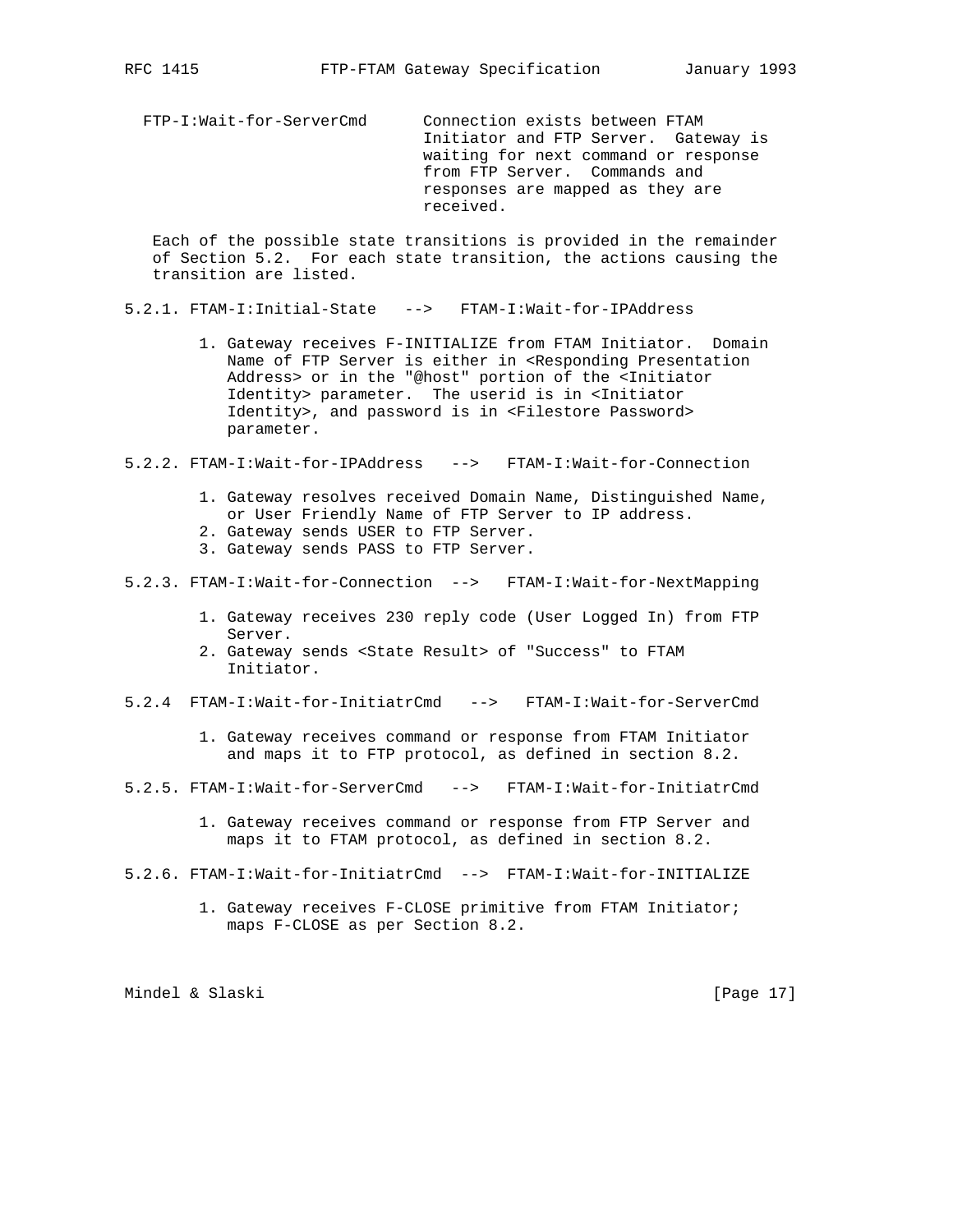6. Document Type Support

 The set of FTAM document types supported by the FTP-FTAM gateway is a subset of the document types identified in the Stable Implementation Agreements for Open Systems Interconnection Protocols: Part 9 - FTAM Phase 2, produced by the March 1992 Open Systems Environment Implementors' Workshop [NIST92]. This subset was chosen for its equivalence to those document types supported by FTP. The set includes:

> FTAM-1 "ISO FTAM Unstructured text file FTAM-3 "ISO FTAM Unstructured binary file NBS-9 "NBS-9 FTAM File directory file"

FTAM document types map to FTP document types as follows:

 FTAM <-> FTP ---------------------------------- FTAM-1 <-> ASCII FTAM-3 <-> 8 bit binary NBS-9 <-> Directory

 Gateway support for FTAM-1 and FTAM-2 is required, whereas support for NBS-9 is recommended.

6.1. Notes on NBS-9

 NBS-9 is optional in GOSIP versions 1 and 2 [NIST91]. NBS-9 will be superseded by its replacement when ISO/IEC ISP 10607-2 and ISO/IEC ISP 10607-2/Amendment 1 are published [NIST92].

 For conformance to NBS-9, an FTAM Responder is only required to return the <Filename> file attribute, subject to local security and access control. All other requested attributes need not be returned.

 Systems supporting the NBS-9 document type shall make available an NBS-9 document called 'DIRLIS'. This document can be used to obtain a listing of files and their associated attributes from a remote Filestore.

Mindel & Slaski [Page 18]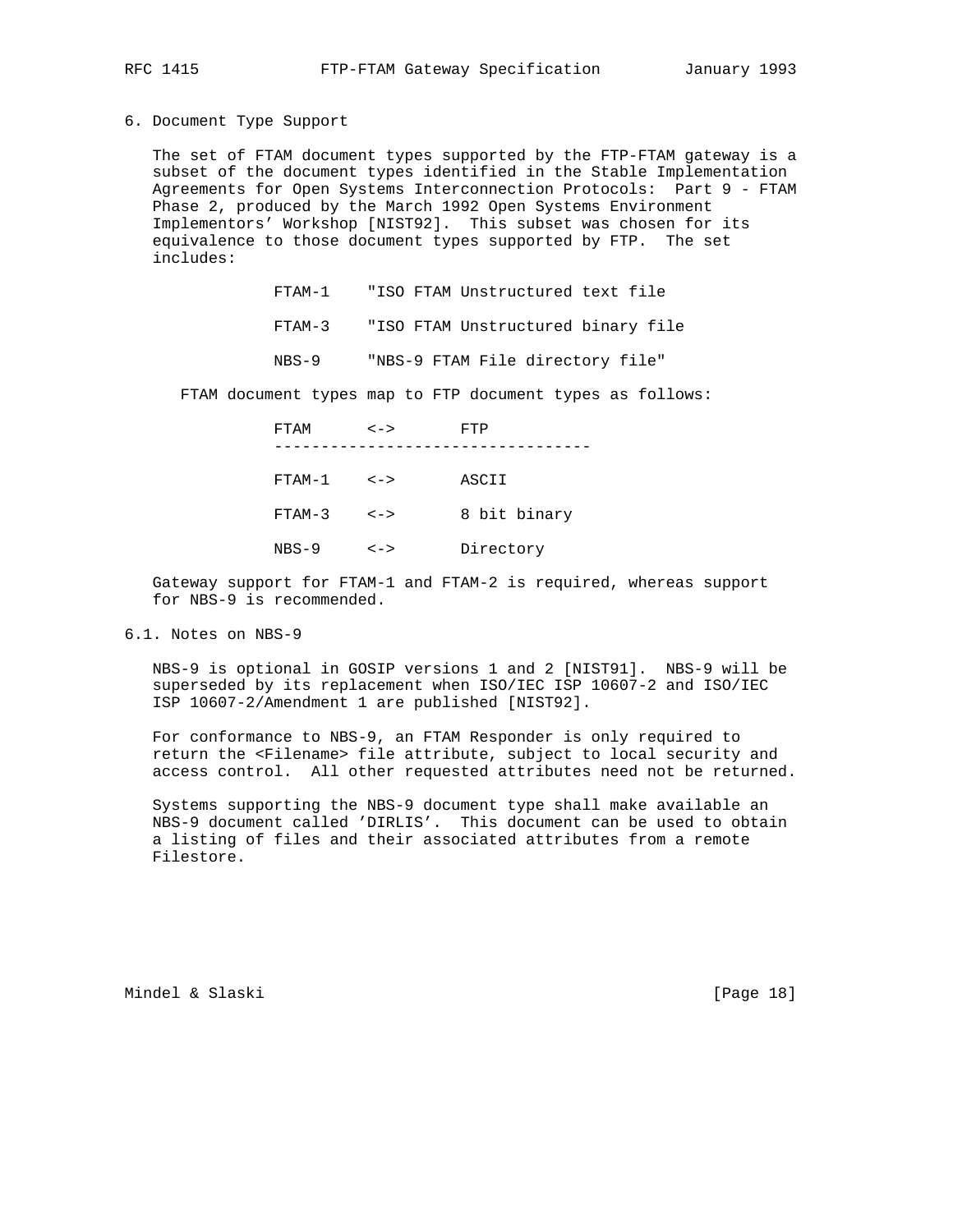7. Functional Comparison of FTP and FTAM

 A comprehensive comparison of the services offered by FTP and FTAM is beyond the scope of this specification. What follows is an analysis of several key points. Refer to [NIST 86a] and [ROSE90] for a more complete discourse on this topic.

 FTAM is not a superset of FTP; each protocol has functions that only it performs. The set of FTAM functions is, however, larger than the set of FTP functions.

 FTP combines file management and file transfer into one protocol engine, whereas FTAM separates management and transfer as they relate to files.

 The file transfer services of both FTP and FTAM expect a reliable underlying end-to-end service. At a minimum, this service includes the capability to transfer entire files between remote hosts and to display remote filenames.

 In addition to this basic file transfer service, FTAM supports the capability to: access a few records from a file server, create a network file system (similar to Sun's Network File System), handle printing and spooling, and access remote database records. FTP does not support these additional capabilities.

 FTP uses TELNET services to set up a connection between the FTP Client and FTP Server. A three-digit reply code followed by explanatory text indicates the status of the preceding request and provides diagnostic information explaining each transaction.

 FTAM relies on the Association Control Service Element (ACSE) to start and stop the network for network file interaction. Generally, the ASCE establishes the application association and related application context needed to support the FTAM protocol.

 The FTAM protocol is modularized so as to keep the allowable number of actions in any particular state relatively small. There are many more possible sequences of FTP operations than possible sequences of FTAM operations [NIST86].

 Because FTAM is more robust than FTP, FTAM allows greater flexibility for conveying information about files. FTAM deals only with aspects of application processes, and leaves data representation and data management facilities to other OSI service elements.

 In contrast to the Client/Server model present in the FTP scheme, FTAM is based on the Initiator/Responder model. The key distinction

Mindel & Slaski [Page 19]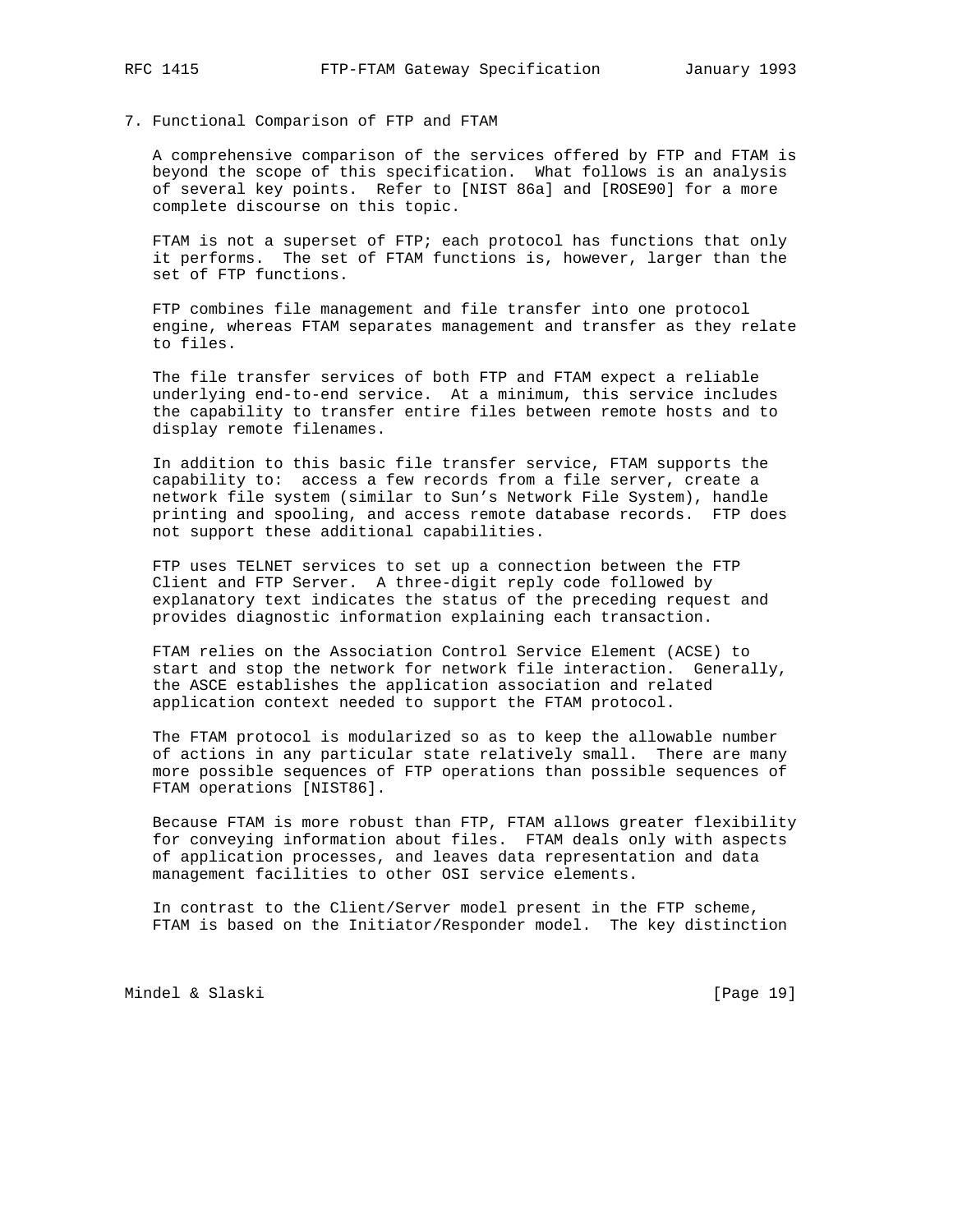is that once the FTAM Initiator has established a connection with a remote host, either the Initiator or Responder can request services of the other. In the FTP realm, the Client both initiates a connection and requests all services.

 The FTP Client knows the real properties of the remote host filesystem. FTAM, in contrast, embraces a conceptual model of a filesystem, labeled a virtual filestore model. The virtual filestore is a collection of files, each of which has a name that uniquely identifies it. Each file has a set of attributes, such as ownership information and contents, which is the data associated with the file. One file attribute is the <Contents Type> of the file, typically of value "FTAM-1", "FTAM-3", or "NBS-9". The FTAM Initiator only knows the properties of the corresponding Responder and virtual filestore, not the real properties of the filesystem on the remote host.

7.1. Loss of Functionality

 As happens whenever two dissimilar protocols, or languages for that matter, are translated, some loss of functionality is inevitable. With reference to the FTP-FTAM gateway, several of the most blatant losses of functionality are:

- 1. Diagnostics passed between protocols may not be precisely translated.
- 2. The FTAM partial file (record) transfer may not be supported.
- 3. Some FTAM attributes are not supported by FTP.

 The primary goal of the gateway protocol mappings are to minimize this loss of functionality. As this gateway specification and subsequent implementations evolve, means to partially overcome loss of functionality may become more obvious. For example, the gateway may be able to emulate file record transfers between FTAM Initiators and FTP Servers.

8. Mapping of Protocol Functions and Representations

 The mappings presented are based upon the FTAM protocol implementation as defined in Stable Implementation Agreements for Open Systems Interconnection Protocols: Part 9 - FTAM Phase 2, produced by the March 1992 Open Systems Environment Implementors' Workshop [NIST92], and in [ISO8571-1], [ISO8571-2],[ISO8571- 3],[ISO8571-4], and [ISO8571-5]. The FTP protocol as defined in Request for Comments [RFC959]. The mappings are strongly influenced by the work of M. A. Wallace et. al. at NIST [NIST86] and John Scott

Mindel & Slaski [Page 20]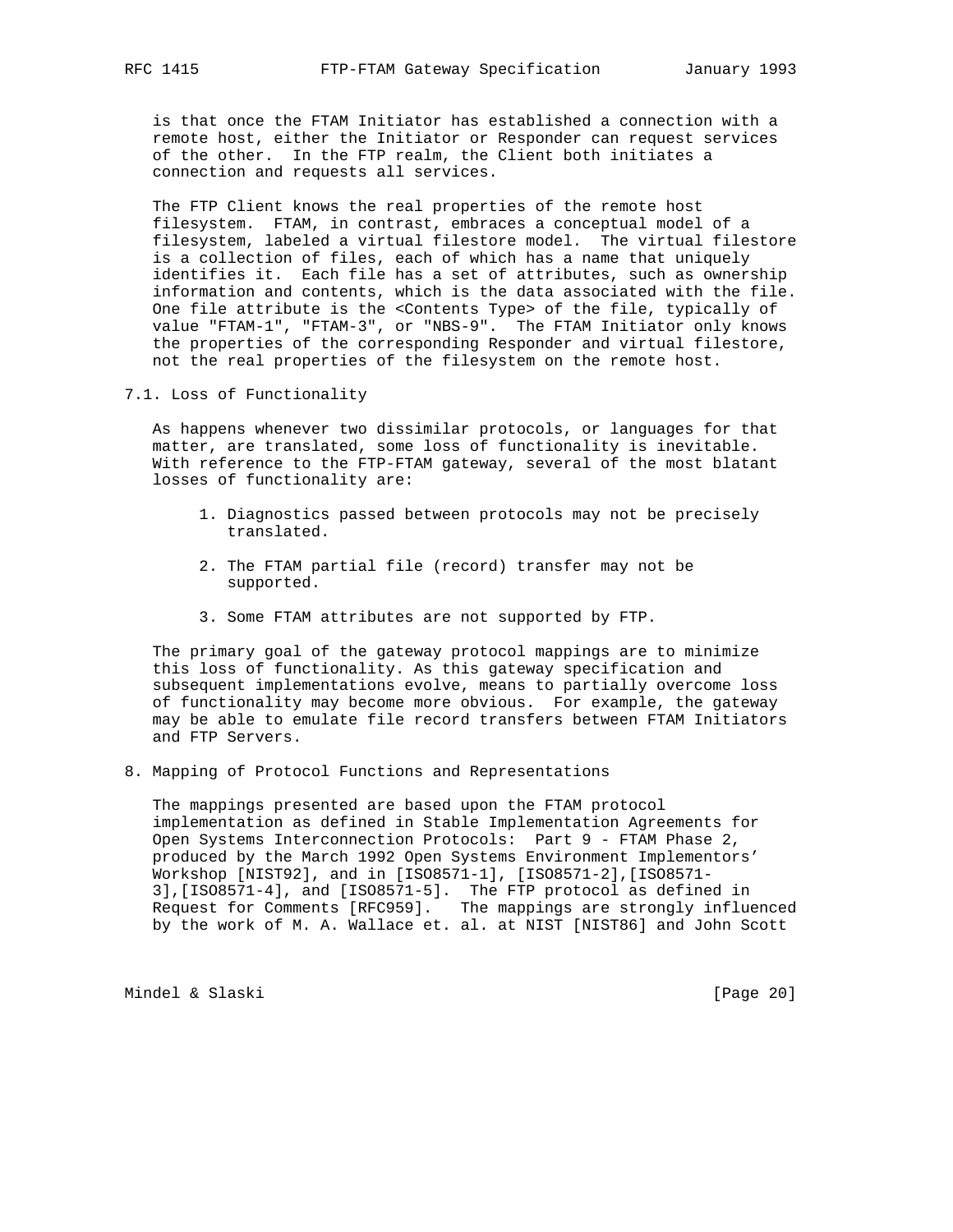at MITRE [MITRE87].

 A key goal of the mappings presented in this document is to minimize the loss of functionality between the two protocols. The specific approach taken to implement the mappings is left to the discretion of the gateway implementor. The focus of the protocol function and representation mappings is on non-error encumbered processing. The mapping of diagnostic and error messages is treated separately in section 9.

 At a minimum, the FTAM implementation in the FTP-FTAM gateway support for Implementation Profiles T1 (Simple File Transfer) and M1 (Management), as defined in [NIST92], is required. These Implementation Profiles correspond to the A/111 and A/13 Profiles of Standards Promotion and Application Group in Europe, respectively [NIST92].

At a minimum, the gateway support for the following is required:

 ASCII and 8 bit binary file types. It should also support FTP File Stream Mode.

 The following FTAM document types: FTAM-1 (unstructured text file), FTAM-3 (unstructured binary file), and NBS-9 (set of directory entries).

 POSIX file naming and organization conventions are assumed in these mappings; i.e., files in the systems are assumed to be organized in a hierarchical structure in which all of the non-terminal nodes are directories and all of the terminal nodes are any other type of file.

The following terminology is used in the mapping specifications:

argument .......FTP Service Command argument, as used in [RFC959].

 parameter ......FTAM Service Primitive parameters and attributes, as enumerated in Tables 6, 50, and 51 of [ISO8571- 3].

The following notation is used in the mapping specifications:

Arguments and parameters are enclosed in angle brackets; e.g., <Action Result>

 Values of arguments and parameters are enclosed in quotation marks; e.g., "Success"

Mindel & Slaski [Page 21]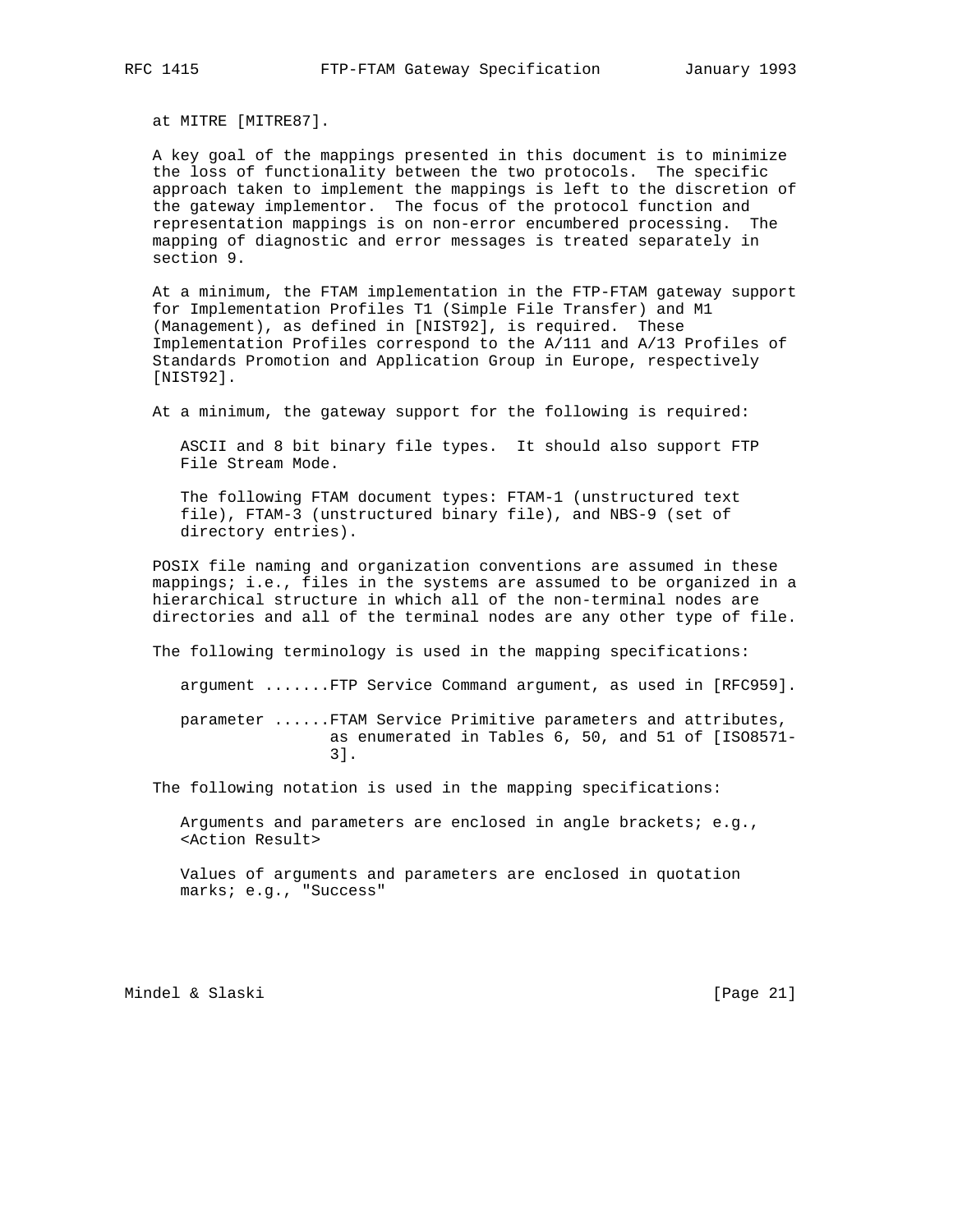FTP Service Commands and FTAM Primitives are in uppercase; e.g., F- INITIALIZE

8.1. FTP-Initiated Gateway Service

 The protocol mapping between FTP and FTAM may be one-to-zero (i.e., not mappable), one-to-one, or one-to-many.

 The general steps taken by the FTP-FTAM gateway to provide the FTP- Initiated service are:

- 1. Accept an FTP Client request at the FTP Server side of the gateway service.
- 2. Map the request to the (set of) corresponding FTAM Initiator function(s).
- 3. Acting as an FTAM Initiator, send the FTAM Initiator function(s) to the FTAM Responder.
- 4. Accept information returned to the FTAM Initiator side of the gateway. This information originated at the FTAM Responder.
- 5. Map this returned information to the protocol form understood by the FTP Server side of the gateway.
- 6. Send this returned information from the FTP Server side of the gateway to the FTP Client.

 For each FTP protocol function, the FTAM protocol functions required to map it are identified:

FTP FTAM

------------------------------------------------------------------

- ABOR F-BEGIN-GROUP, F-CANCEL, F-CLOSE, F-DESELECT, F-END-GROUP
- ACCT F-INITIALIZE,
- ALLO none
- APPE F-BEGIN-GROUP, F-CLOSE, F-CREATE, F-DATA, F-DATA-END, F- DESELECT, F-END-GROUP, F-OPEN, F-READ-ATTRIBUTES, F-SELECT, F-TRANSFER-END, F-WRITE
- CDUP F-BEGIN-GROUP, F-DESELECT, F-END-GROUP, F-SELECT

Mindel & Slaski [Page 22]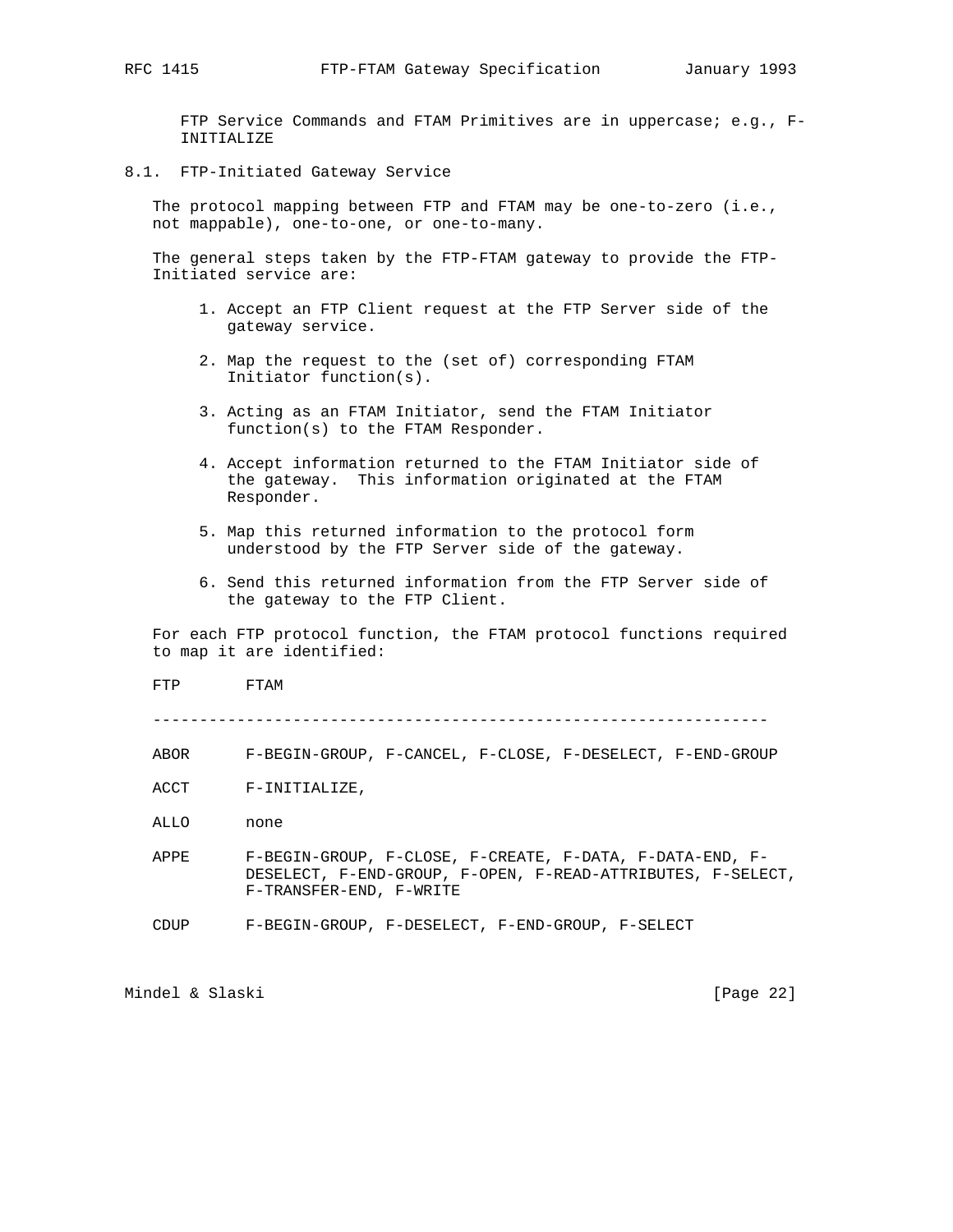| RFC 1415 | FTP-FTAM Gateway Specification                                                                                                           | January 1993 |  |
|----------|------------------------------------------------------------------------------------------------------------------------------------------|--------------|--|
| CWD      | F-BEGIN-GROUP, F-END-GROUP, F-DESELECT, F-SELECT                                                                                         |              |  |
| DELE     | F-BEGIN-GROUP, F-DELETE, F-END-GROUP, F-SELECT                                                                                           |              |  |
| HELP     | none                                                                                                                                     |              |  |
| LIST     | F-BEGIN-GROUP, F-CLOSE, F-DATA, F-DATA-END, F-DESELECT, F-<br>END-GROUP, F-OPEN, F-READ, F-READ-ATTRIBUTES, F-SELECT, F-<br>TRANSFER-END |              |  |
| MKD      | none                                                                                                                                     |              |  |
| MODE     | none                                                                                                                                     |              |  |
| NLST     | F-BEGIN-GROUP, F-CLOSE, F-DATA, F-DATA-END, F-DESELECT, F-<br>END-GROUP, F-OPEN, F-READ, F-SELECT, F-TRANSFER-END                        |              |  |
| NOOP     | none                                                                                                                                     |              |  |
| PASS     | F-INITIALIZE                                                                                                                             |              |  |
| PASV     | none                                                                                                                                     |              |  |
| PORT     | none                                                                                                                                     |              |  |
| PWD      | F-BEGIN-GROUP, F-DESELECT, F-END-GROUP, F-READ-ATTRIBUTES,<br>F-SELECT                                                                   |              |  |
| QUIT     | F-P-ABORT Or F-U-ABORT, F-TERMINATE                                                                                                      |              |  |
| REIN     | F-BEGIN-GROUP, F-CANCEL, F-CLOSE, F-DESELECT, F-END-GROUP                                                                                |              |  |
| REST     | F-CHECK, F-RESTART                                                                                                                       |              |  |
| RETR     | F-BEGIN-GROUP, F-CLOSE, F-DATA, F-DATA-END, F-DESELECT, F-<br>END-GROUP, F-OPEN, F-READ, F-SELECT, F-TRANSFER-END                        |              |  |
| RMD      | none                                                                                                                                     |              |  |
| RNFR     | F-BEGIN-GROUP, F-DESELECT, F-END-GROUP, F-SELECT                                                                                         |              |  |
| RNTO     | F-BEGIN-GROUP, F-CHANGE-ATTRIBUTES, F-DESELECT, F-END-<br>GROUP, F-SELECT                                                                |              |  |
| SITE     | F-INITIALIZE                                                                                                                             |              |  |
| SMNT     | none                                                                                                                                     |              |  |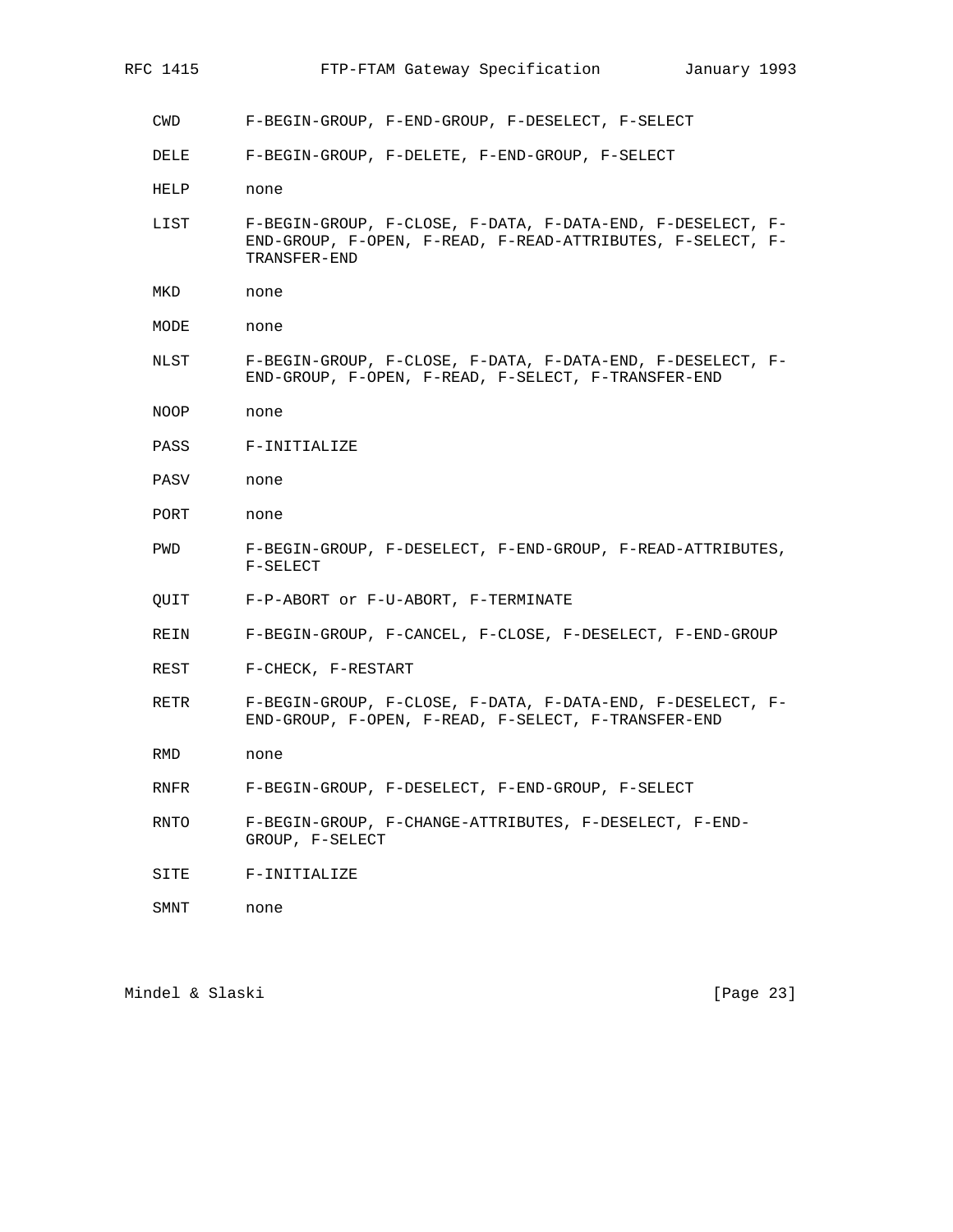STAT none

- STOR F-BEGIN-GROUP,F-CLOSE, F-CREATE, F-DATA, F-DATA-END, F- DESELECT, F-END-GROUP, F-OPEN, F-READ-ATTRIBUTES, F-SELECT, F-TRANSFER-END, F-WRITE
- STOU F-BEGIN-GROUP, F-CLOSE, F-CREATE, F-DATA, F-DATA-END, F- DESELECT, F-END-GROUP, F-OPEN, F-READ-ATTRIBUTES, F-SELECT, F-TRANSFER-END, F-WRITE
- STRU none
- TYPE none
- USER F-INITIALIZE

 The remainder of this section presents detailed mapping procedures for each of the FTP protocol functions. Gateway support for these mappings is required.

8.1.1. ABOR

- 1. Send F-CANCEL to FTAM Responder.
- 2. Send the following grouped request to the FTAM Responder. F-BEGIN-GROUP F-CLOSE F-DESELECT
	- F-END-GROUP
- 3. Translate FTAM Responder <Action Result> and <Diagnostic> parameters to equivalent FTP reply code(s) and send reply codes to FTP Client.
- 4. Translate FTP Client reply codes to equivalent FTAM <Action Result> and <Diagnostic> parameters and send parameters to FTAM Responder.

## 8.1.2. ACCT

- 1. Set <Account> parameter value for issuing F-INITIALIZE to FTAM Responder.
- 2. If <Called Presentation Address>, <Initiator Identity>, and <Filestore Password> parameters are available, attempt connection with FTAM Responder; Otherwise wait for additional ACCT commands.
- 3. Translate FTAM Responder <Action Result> and <Diagnostic> parameters to equivalent FTP reply code(s) and send reply codes to FTP Client.
- 4. Translate FTP Client reply codes to equivalent FTAM <Action Result> and <Diagnostic> parameters and send parameters to

Mindel & Slaski [Page 24]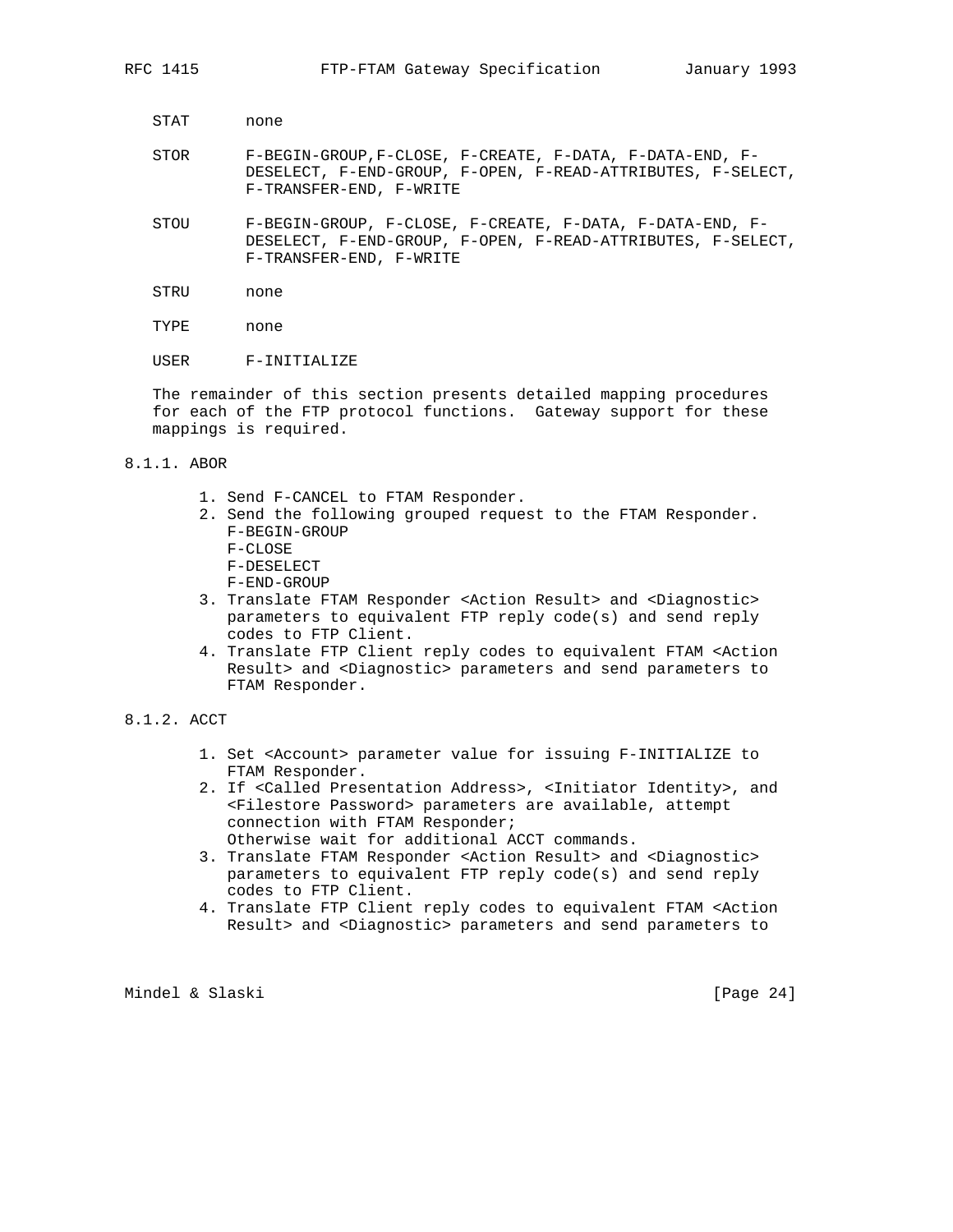FTAM Responder.

Note:

- a. The ACCT command will be effective with the next PASS command.
- 8.1.3. ALLO
	- 1. Return a 200 reply code to FTP Client.
- 8.1.4. APPE
	- 1. Save current pathname by appending saved CWD string with <pathname> argument. If no saved CWD string, proceed to step 12.
	- 2. Send the following grouped request to FTAM Responder. F-BEGIN-GROUP
		- F-SELECT
		- F-READ-ATTRIBUTES
			- Save <Contents Type> parameter value
		- F-DESELECT
		- F-END-GROUP
	- 3. If the <Contents Type> parameter value returned with the F-READ-ATTRIBUTES has a value of "NBS-9", proceed to step 12.
	- 4. Send the following grouped request to the FTAM responder. F-BEGIN-GROUP
		- F-CREATE
			- Set the <Override> parameter in the F-CREATE to "Select Old File".
		- F-OPEN
		- F-END-GROUP
	- 5. If the file existed, set the <Contents Type> parameter in the F-CREATE to match that returned by the F-READ-ATTRIBUTES.
	- 6. If the file did not exist and no previous FTP TYPE "Image" command was issued, then set the <Contents Type> parameter to "FTAM-1";
	- Otherwise, set the <Contents Type> parameter to "FTAM-3". 7. Send F-WRITE, with <Bulk Data Transfer Specification, FADU
	- Operation> parameter set to "File Extend", to FTAM Responder. 8. Loop reading data from FTP data connection, sending the
	- data in F-DATA PDUs until end-of-file on the FTP connection.
	- 9. Send F-DATA-END to FTAM Responder.
	- 10. Send F-TRANSFER-END to FTAM Responder.
	- 11. Send the following grouped request to the FTAM Responder.

Mindel & Slaski [Page 25]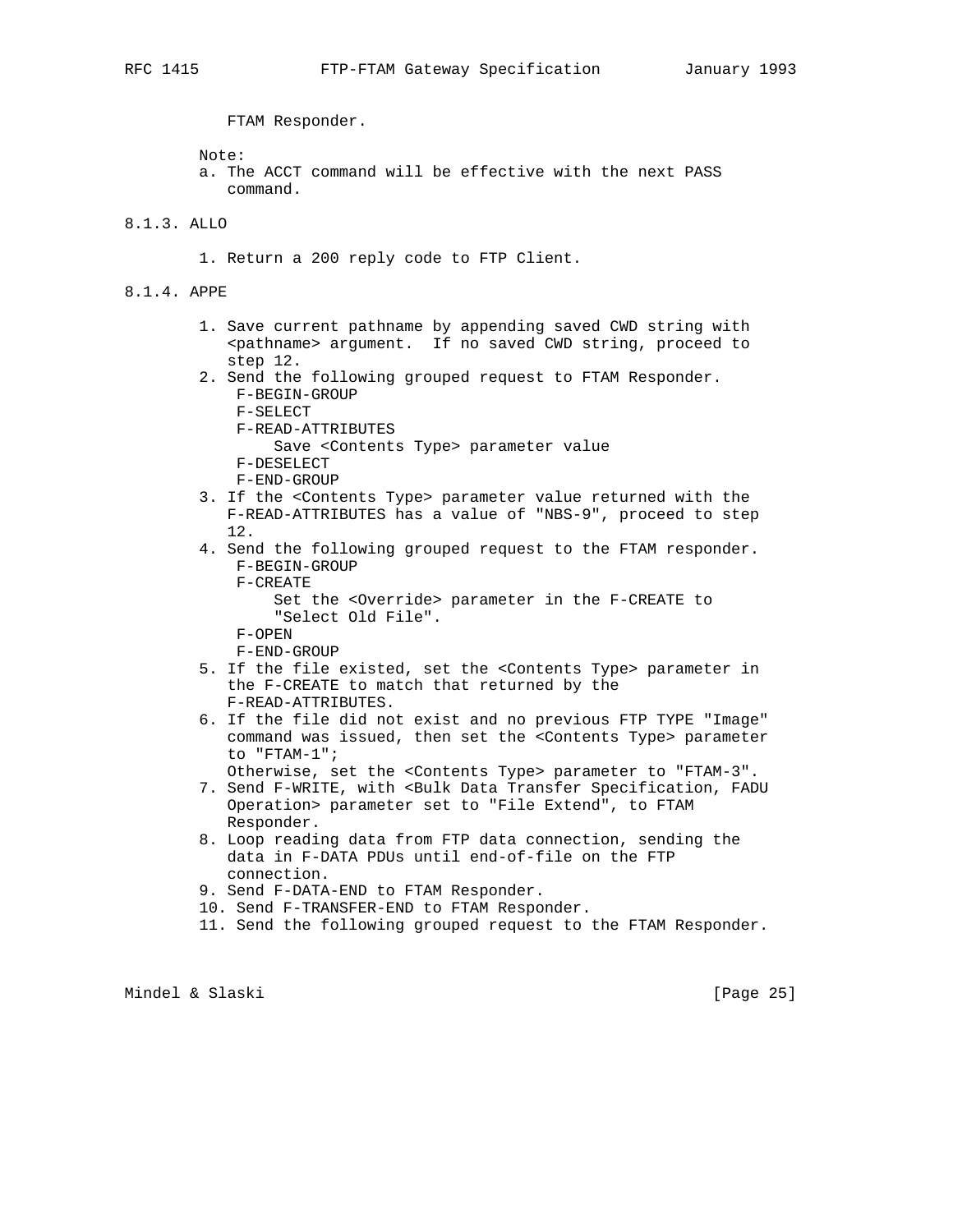F-BEGIN-GROUP F-CLOSE F-DESELECT F-END-GROUP

- 12. Translate FTAM Responder <Action Result> and <Diagnostic> parameters to equivalent FTP reply code(s) and send reply code(s) to FTP Client.
- 13. Translate FTP Client reply codes to equivalent FTAM <Action Result> and <Diagnostic> parameters and send parameters to FTAM Responder.

Note:

- a. <pathname> argument is assumed to be a filename, relative to the currently saved CWD.
- b. CWD of the FTAM system must be defined prior to issuance of APPE.

8.1.5. CDUP

- 1. Determine parent directory from saved CWD string. If no saved CWD string, proceed to step 4.
- 2. Set <Contents Type> parameter to "NBS-9".
- 3. Send the following grouped request to FTAM Responder. F-BEGIN-GROUP
	- F-SELECT F-DESELECT F-END-GROUP
- 4. Translate FTAM Responder <Action Result> and <Diagnostic> parameters to equivalent FTP reply code(s) and send reply code(s) to FTP Client.
- 5. Translate FTP Client reply codes to equivalent FTAM <Action Result> and <Diagnostic> parameters and send parameters to FTAM Responder.

Note:

- a. A POSIX file organization is assumed; i.e., files in the systems are organized in a hierarchical structure in which all of the non-terminal nodes are directories and all of the terminal nodes are any other type of file.
- b. If the parent directory does not exist, the current working directory remains unchanged.
- c. CWD of the FTAM system must be defined prior to issuance of CDUP.

8.1.6. CWD

- 1. Save <pathname> argument as CWD string.
- 2. Set <Contents Type> parameter to "NBS-9".

Mindel & Slaski [Page 26]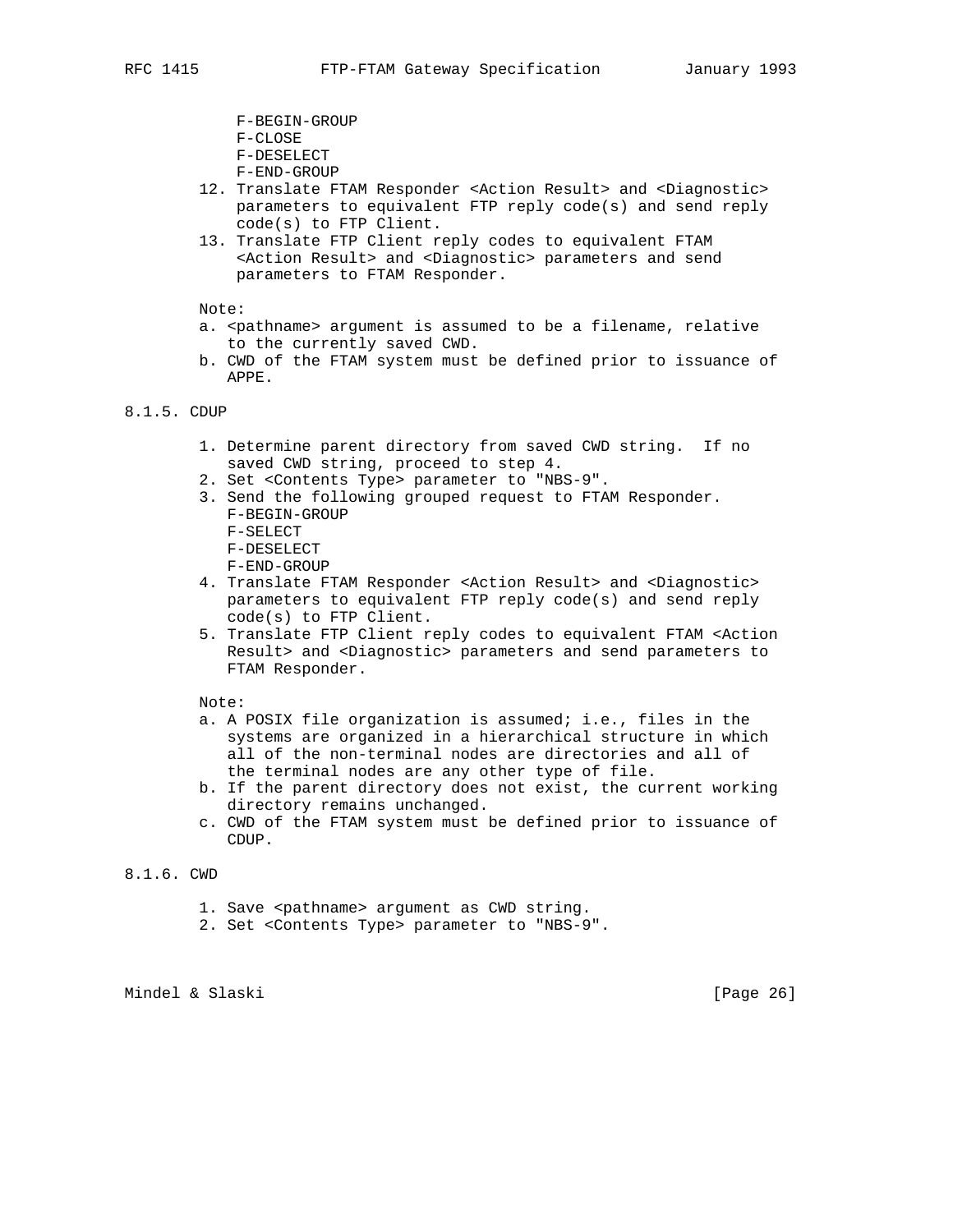- 3. Send the following grouped request to FTAM Responder. F-BEGIN-GROUP
	- F-SELECT
	- F-DESELECT
	- F-END-GROUP
- 4. Translate FTAM Responder <Action Result> and <Diagnostic> parameters to equivalent FTP reply code(s) and send reply code(s) to FTP Client.
- 5. Translate FTP Client reply codes to equivalent FTAM <Action Result> and <Diagnostic> parameters and send parameters to FTAM Responder.

- a. The <pathname> argument is assumed to be an absolute directory specification.
- b. If the specified directory does not exist, the current working directory remains unchanged.
- c. Saved CWD string is used in other FTP-to-FTAM mappings, such as APPE.

#### 8.1.7. DELE

- 1. Save current pathname by appending saved CWD string with <pathname> argument. If no saved CWD string, proceed to step 3.
- 2. Send the following grouped request to FTAM Responder. F-BEGIN-GROUP
	- F-SELECT
	- F-DELETE
	- F-END-GROUP
- 3. Translate FTAM Responder <Action Result> and <Diagnostic> parameters to equivalent FTP reply code(s) and send reply code(s) to FTP Client.
- 4. Translate FTP Client reply codes to equivalent FTAM parameters and send parameters to FTAM Responder.

Note:

- a. <pathname> argument is assumed to be a filename, relative to the currently saved CWD.
- b. CWD of the FTAM system must be defined prior to issuance of DELE.
- 8.1.8. HELP
	- 1. If no <string> argument is provided, send helpful information about the implementation of the gateway to the FTP Client. If an argument is provided, send more specific information.

Mindel & Slaski [Page 27]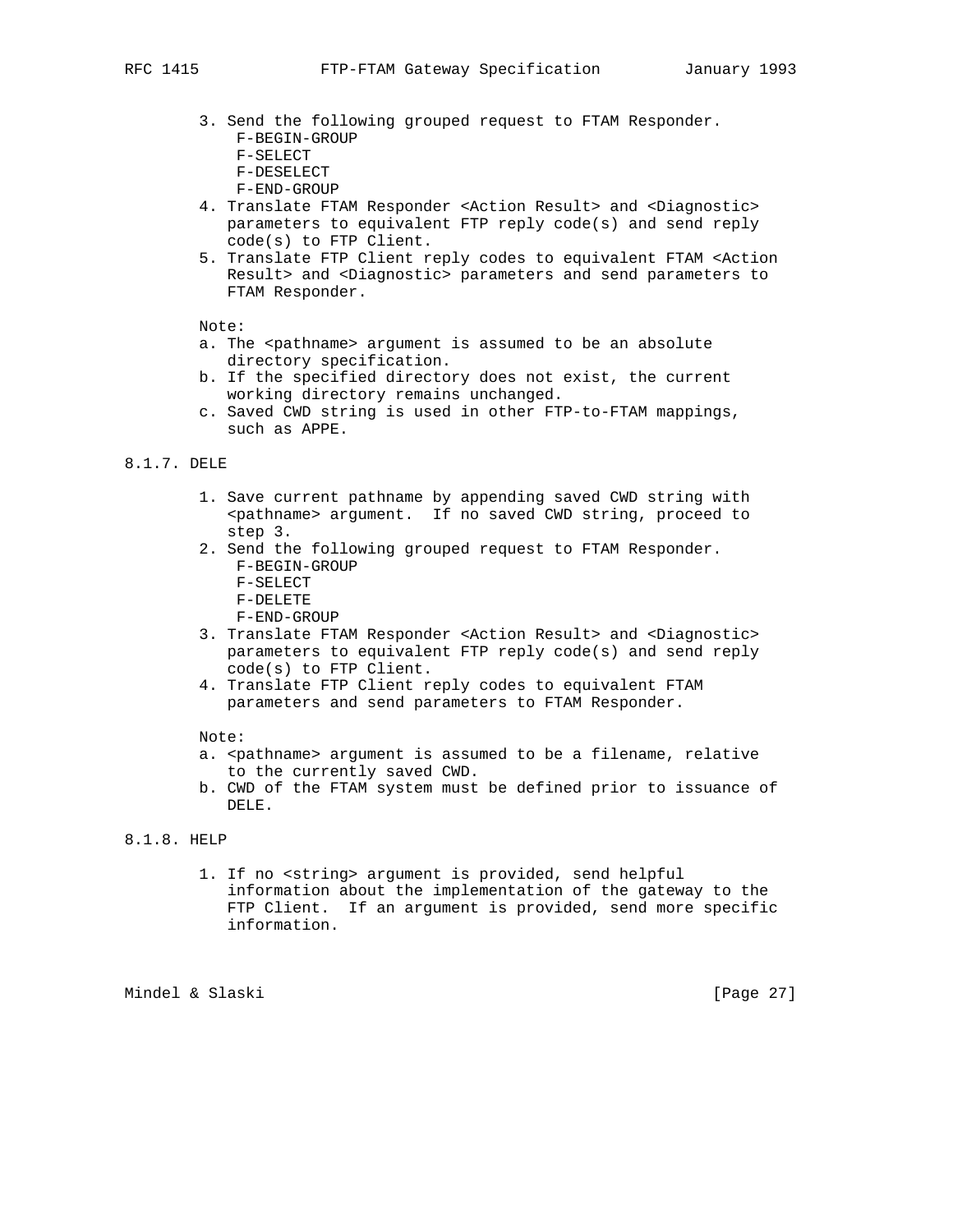2. Return the FTP reply code 214 to the FTP Client.

## 8.1.9. LIST

- 1. If <pathname> argument is provided, proceed to step 3.
- 2. Save current pathname by appending saved CWD string with <pathname> argument; If no saved CWD string, proceed to step 11.
- 3. Send the following grouped request to the FTAM Responder. F-BEGIN-GROUP
	- F-SELECT
	- F-READ-ATTRIBUTES

 Save <Filename>, <Contents Type>, <Data/Time of Last Modification>, and <Filesize> parameters

- F-DESELECT
- F-END-GROUP
- 4. If the <Contents Type> parameter of the F-READ-ATTRIBUTES is not "NBS-9", then return the <Filename>, <Contents Type>, <Date/Time of Last Modification>, and <Filesize> parameter values, obtained with the previous F-READ-ATTRIBUTES, to the FTP data connection; and proceed to step 8.
- 5. Send the following grouped request to the FTAM Responder. F-BEGIN-GROUP F-SELECT
	- F-OPEN
	- F-END-GROUP
- 6. Send F-READ to FTAM Responder.
- 7. Loop reading F-DATA until F-DATA-END. As data is received, write the <Filename>, <Permitted Actions>, <Contents Type>, and <Date/Time of Last Modification> parameter values from the PDU to the FTP data connection.
- 8. Send F-TRANSFER-END to FTAM Responder.
- 9. Send the following grouped request to the FTAM responder. F-BEGIN-GROUP
	- F-CLOSE
	- F-DESELECT
	- F-END-GROUP
- 10. Translate FTAM Responder <Action Result> and <Diagnostic> parameters to equivalent FTP reply code(s) and send reply code(s) to FTP Client.
- 11. Translate FTP Client reply codes to equivalent FTAM <Action Result> and <Diagnostic> parameters and send parameters to FTAM Responder.

Note:

a. Assume the <pathname> argument is relative to the saved CWD, whether filename or directory specification.

Mindel & Slaski [Page 28]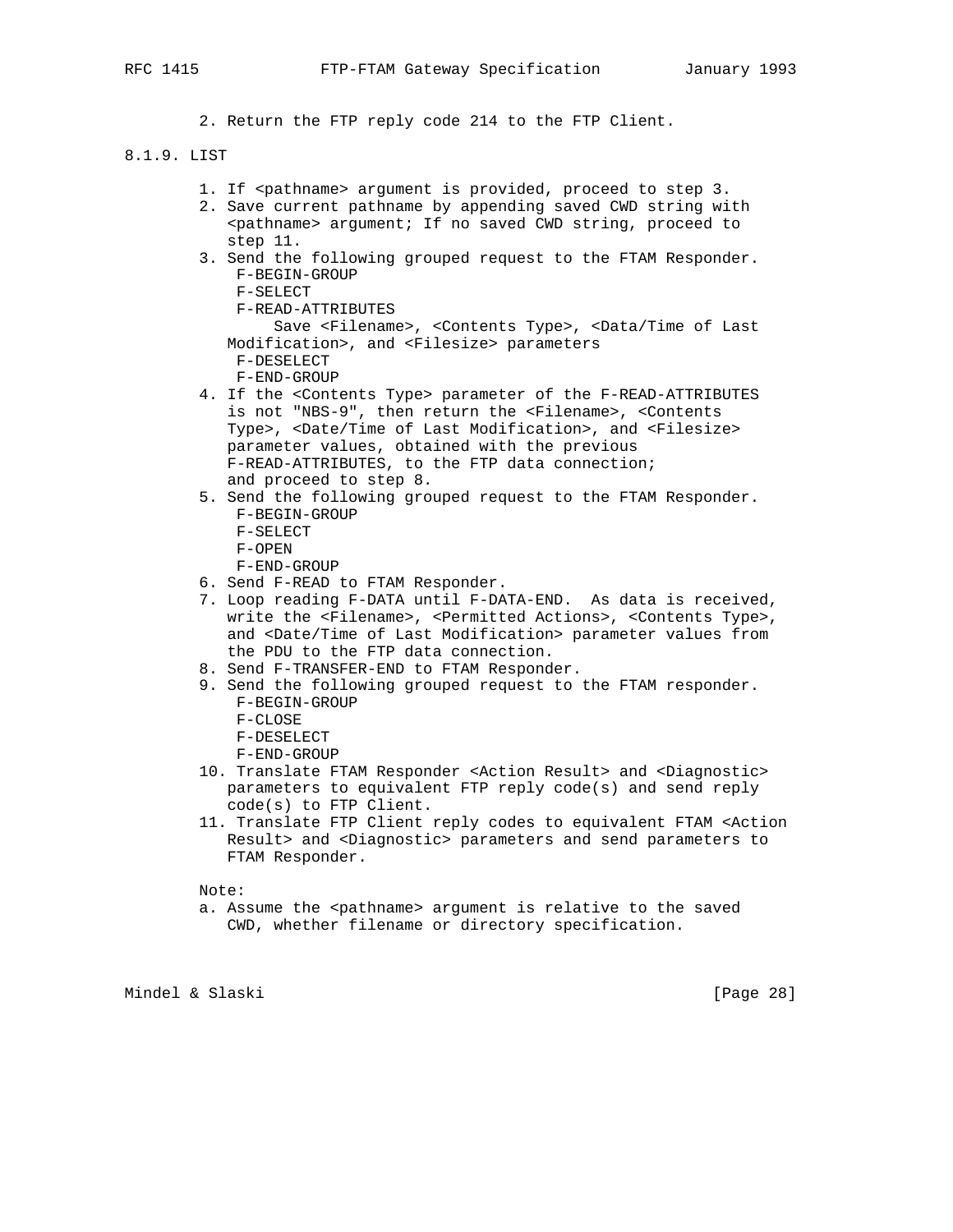- b. CWD of the FTAM system must be defined prior to issuance of LIST.
- c. Transfers over data connection should be in ASCII.
- e. If list of files with full directory/file specification is received from FTAM Responder, then gateway should parse list to strip off directory portion.

## 8.1.10. MKD

 1. Return a 502 reply code (Command not implemented) to the FTP Client.

Note:

- a. As indicated in the NIST Stable Implementation Agreements for FTAM [NIST92], creation or deletion of NBS-9 files is outside the scope of the agreements.
- 8.1.11. MODE
	- 1. If <argument> is "Stream", return 200 reply code to FTP Client; Otherwise return a 504 reply code (Command not implemented for that parameter).

## 8.1.12. NLST

- 1. If <pathname> argument is provided, use <pathname> argument as <Filename> parameter value in F-SELECT issued in step 3.
- 2. If no argument is provided, use saved CWD value as <Filename> parameter value in F-SELECT issued in step 3; If no CWD string is saved and no argument is provided, proceed to step 9.
- 3. Set <Contents Type> parameter to "NBS-9".
- 4. Send the following grouped request to the FTAM Responder. F-BEGIN-GROUP
	- F-SELECT
	- F-OPEN
	- F-END-GROUP
- 5. Send F-READ to FTAM Responder.
- 6. Loop reading F-DATA until F-DATA-END. As data is received, write the filenames and other useful information from the PDU to the FTP data connection.
- 7. Send F-TRANSFER-END to FTAM Responder.
- 8. Send the following grouped request to the FTAM responder. F-BEGIN-GROUP
	- F-CLOSE
	- F-DESELECT
	- F-END-GROUP
- 9. Translate FTAM Responder <Action Result> and <Diagnostic>

Mindel & Slaski [Page 29]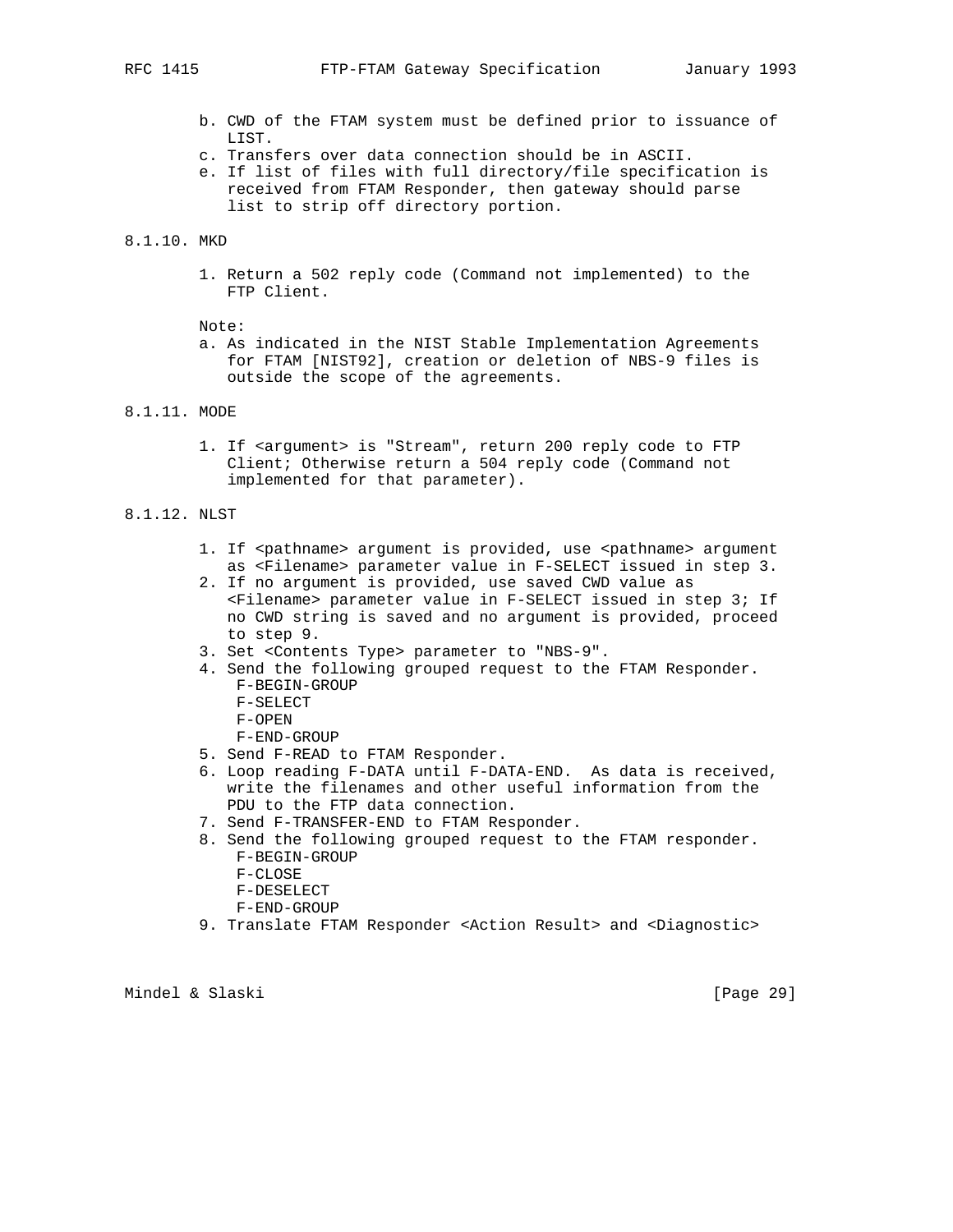parameters to equivalent FTP reply code(s) and send reply code(s) to FTP Client.

 10. Translate FTP Client reply codes to equivalent FTAM <Action Result> and <Diagnostic> parameters and send parameters to FTAM Responder.

Note:

- a. As per RFC 959 (FTP), the NLST <pathname> argument is a directory.
- b. Assume the argument is relative to the saved CWD, whether filename or directory specification.
- c. CWD of the FTAM system must be defined prior to issuance of NLST.
- d. Transfers over data connection should be in ASCII.
- e. Gateway should parse full directory/file specifications received from FTAM Responder to strip off directory portion. This is required to support the "FTP multiple get" function that pipes NLST output to the STOR command.

#### 8.1.13. NOOP

1. Return a 200 reply code to FTP Client.

## 8.1.14. PASS

- 1. Set <Filestore Password> parameter for F-INITIALIZE.
- 2. If <Called Presentation Address>, <User Identity>, and <Filestore Password> are available, issue F- INITIALIZE to FTAM Responder.
- 3. Translate FTAM Responder <Action Result> and <Diagnostic> parameters to equivalent FTP reply code(s) and send reply code(s) to FTP Client.
- 4. Translate FTP Client reply codes to equivalent FTAM <Action Result> and <Diagnostic> parameters and send parameters to FTAM Responder.
- 8.1.15. PASV
	- 1. Wait for data transfer on default data port or data port specified by PORT command.
	- 2. Return a 200 reply code to FTP Client.
- 8.1.16. PORT
	- 1. Return a 200 reply code to FTP Client.

Mindel & Slaski [Page 30]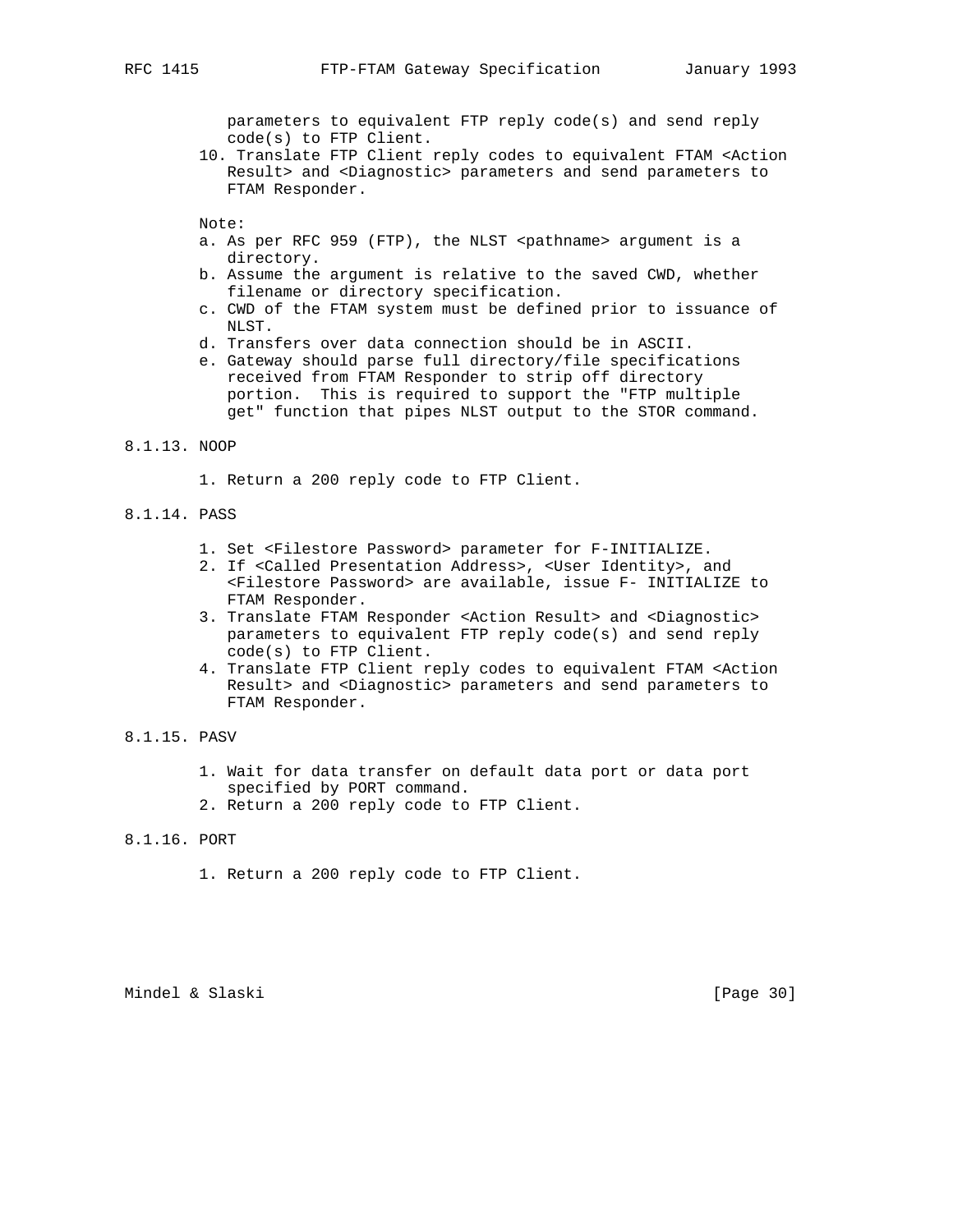## 8.1.17. PWD

- 1. If there is a saved CWD string, return it to the FTP client and proceed to step 4.
- 2. Set <Contents Type> attribute to "NBS-9".
- 3. Send the following grouped request to FTAM Responder.
	- F-BEGIN-GROUP
	- F-SELECT
	- F-READ-ATTRIBUTES
	- F-DESELECT
	- F-END-GROUP
- 4. Return the current directory name to the FTP client.
- 5. Translate FTAM Responder <Action Result> and <Diagnostic> parameters to equivalent FTP reply code(s) and send reply code(s) to FTP Client.
- 6. Translate FTP Client reply codes to equivalent FTAM <Action Result> and <Diagnostic> parameters and send parameters to FTAM Responder.
- 8.1.18. QUIT
	- 1. If user is not logged in, proceed to step 5.
	- 2. If file transfer is in progress, send F-P-ABORT or F-U-ABORT to FTAM Responder.
	- 3. If file transfer is not in progress, send and F-TERMINATE to FTAM Responder.
	- 4. Return charge information to FTP Client.
	- 5. Translate FTAM Responder <Action Result> and <Diagnostic> parameters to equivalent FTP reply code(s) and send reply code(s) to FTP Client.
	- 6. Translate FTP Client reply codes to equivalent FTAM <Action Result> and <Diagnostic> parameters and send parameters to FTAM Responder.
- 8.1.19. REIN
	- 1. Flush all I/O and account information.
	- 2. Allow all transfers in progress to be completed.
	- 3. Set all parameters to default values.
	- 4. Send F-CANCEL to FTAM Responder.
	- 5. Send the following grouped request to FTAM Responder. F-BEGIN-GROUP
		- F-CLOSE
		- F-DESELECT
		- F-END-GROUP
	- 6. Leave the control connection open.
	- 7. Translate FTAM Responder <Action Result> and <Diagnostic> parameters to equivalent FTP reply code(s) and send reply

Mindel & Slaski [Page 31]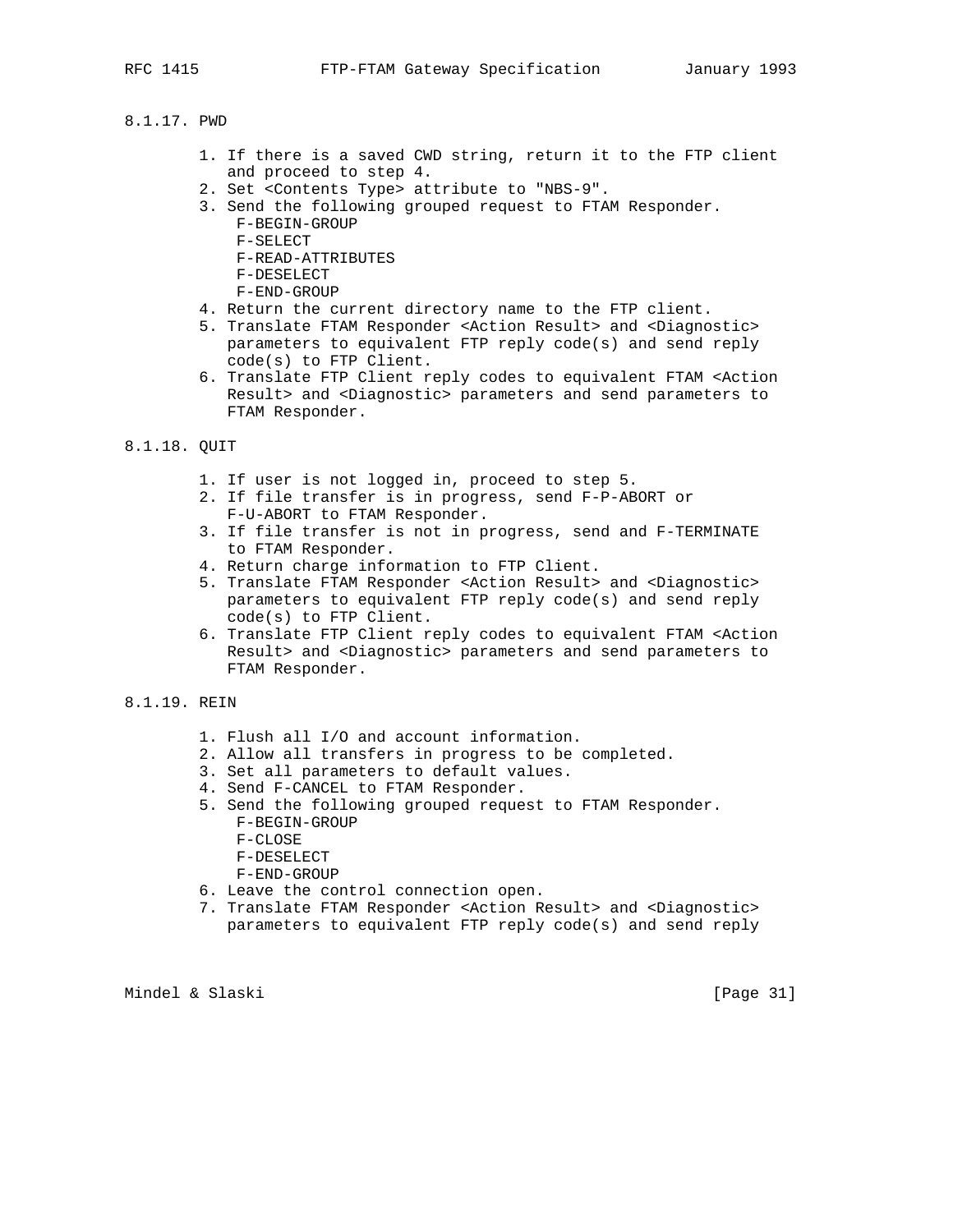code(s) to FTP Client.

 8. Translate FTP Client reply codes to equivalent FTAM <Action Result> and <Diagnostic> parameters and send parameters to FTAM Responder.

Note:

- a. Typically followed by a USER command.
- 8.1.20. REST
	- 1. Send F-CHECK to FTAM Responder.
	- 2. Send F-RESTART to FTAM Responder.
	- 3. Translate FTAM Responder <Action Result> and <Diagnostic> parameters to equivalent FTP reply code(s) and send reply code(s) to FTP Client.
	- 4. Translate FTP Client reply codes to equivalent FTAM <Action Result> and <Diagnostic> parameters and send parameters to FTAM Responder.

Notes:

- a. Will only have affect on FTAM Responder if the restart functional unit is negotiated on F-INITIALIZE.
- b. Refer to ISO 8571-3 for additional subtleties of FTAM checkpoint and restart.

8.1.21. RETR

- 1. Save current pathname by appending saved CWD string with <pathname> argument. If no saved CWD string, proceed to step 9.
- 2. Set <Contents Type> parameter to appropriate type of file.
- 3. Send the following grouped request to the FTAM Responder. F-BEGIN-GROUP
	- F-SELECT
	- F-OPEN
	- F-END-GROUP
- 4. If file does not exist, proceed to step 9.
- 5. Send F-READ to FTAM Responder.
- 6. Loop reading F-DATA until F-DATA-END. As data is received, write it to the FTP data connection.
- 7. Send F-TRANSFER-END to FTAM Responder.
- 8. Send the following grouped request to the FTAM Responder. F-BEGIN-GROUP
	- F-CLOSE
	- F-DESELECT
	- F-END-GROUP
- 9. Translate FTAM Responder <Action Result> and <Diagnostic> parameters to equivalent FTP reply code(s) and send reply

Mindel & Slaski [Page 32]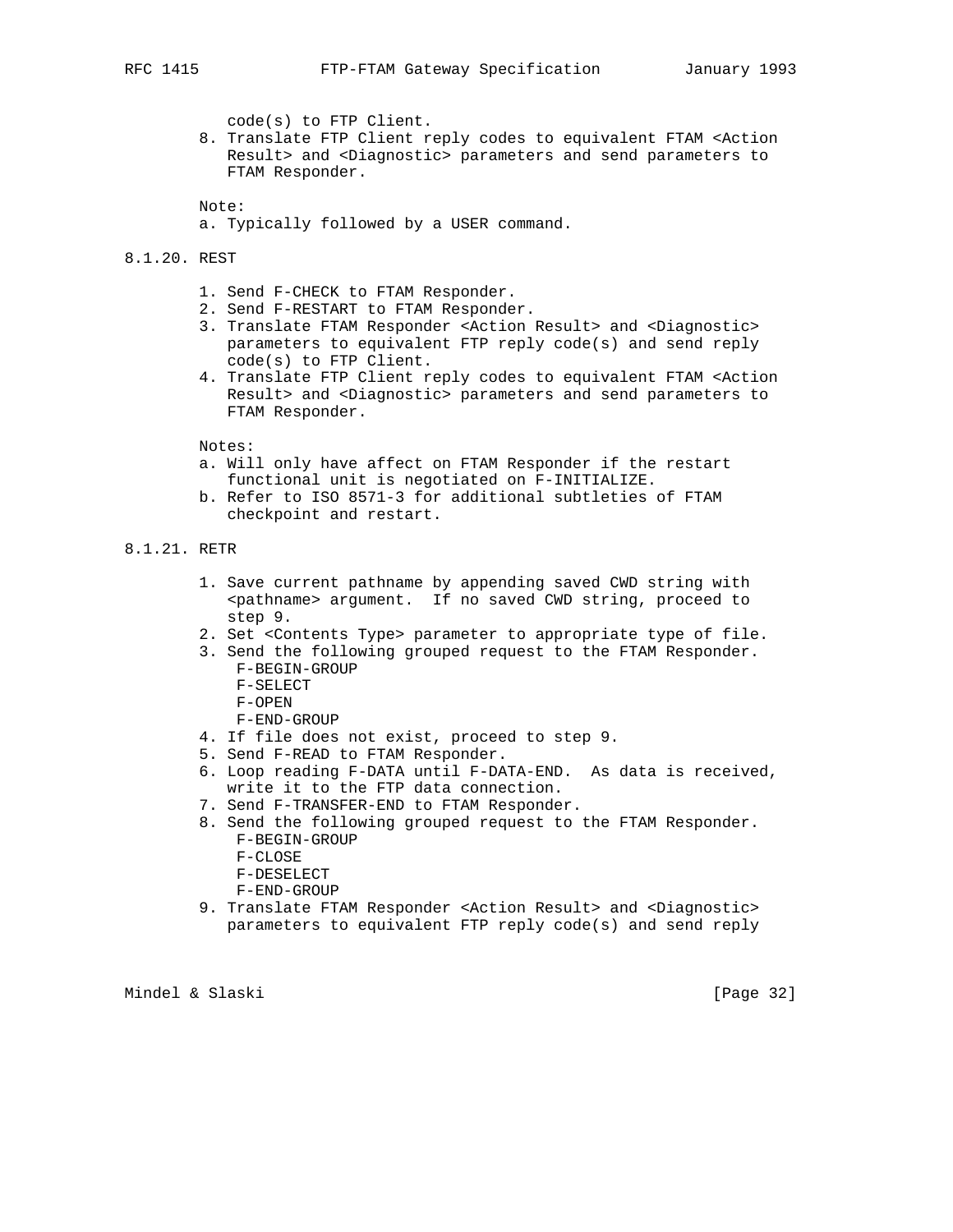code(s) to FTP Client.

 10. Translate FTP Client reply codes to equivalent FTAM <Action Result> and <Diagnostic> parameters and send parameters to FTAM Responder.

Note:

- a. < pathname> argument is assumed to be a filename, relative to the currently saved CWD.
- b. CWD of the FTAM system must be defined prior to issuance of RETR.

8.1.22. RMD

 1. Return a 502 reply code (Command not implemented) to the FTP Client.

Note:

 a. As indicated in the NIST Stable Implementation Agreements for FTAM [NIST92], creation or deletion of NBS-9 files is outside the scope of the agreements.

8.1.23. RNFR

- 1. Save current pathname by appending saved CWD string with <pathname> argument. If no saved CWD string, proceed to step 3.
- 2. Send the following grouped request to the FTAM Responder. F-BEGIN-GROUP
	- F-SELECT
	- Get <Filename> parameter value from RNFR <pathname> argument.
	- F-DESELECT

F-END-GROUP

- 3. Translate FTAM Responder <Action Result> and <Diagnostic> parameters to equivalent FTP reply code(s) and send reply code(s) to FTP Client.
- 4. Translate FTP Client reply codes to equivalent FTAM <Action Result> and <Diagnostic> parameters and send parameters to FTAM Responder.

Note:

- a. <pathname> argument is assumed to be a filename, relative to the currently saved CWD.
- b. Together with RNTO, this command causes a file to be renamed.
- c. CWD of the FTAM system must be defined prior to issuance of RNFR.

Mindel & Slaski [Page 33]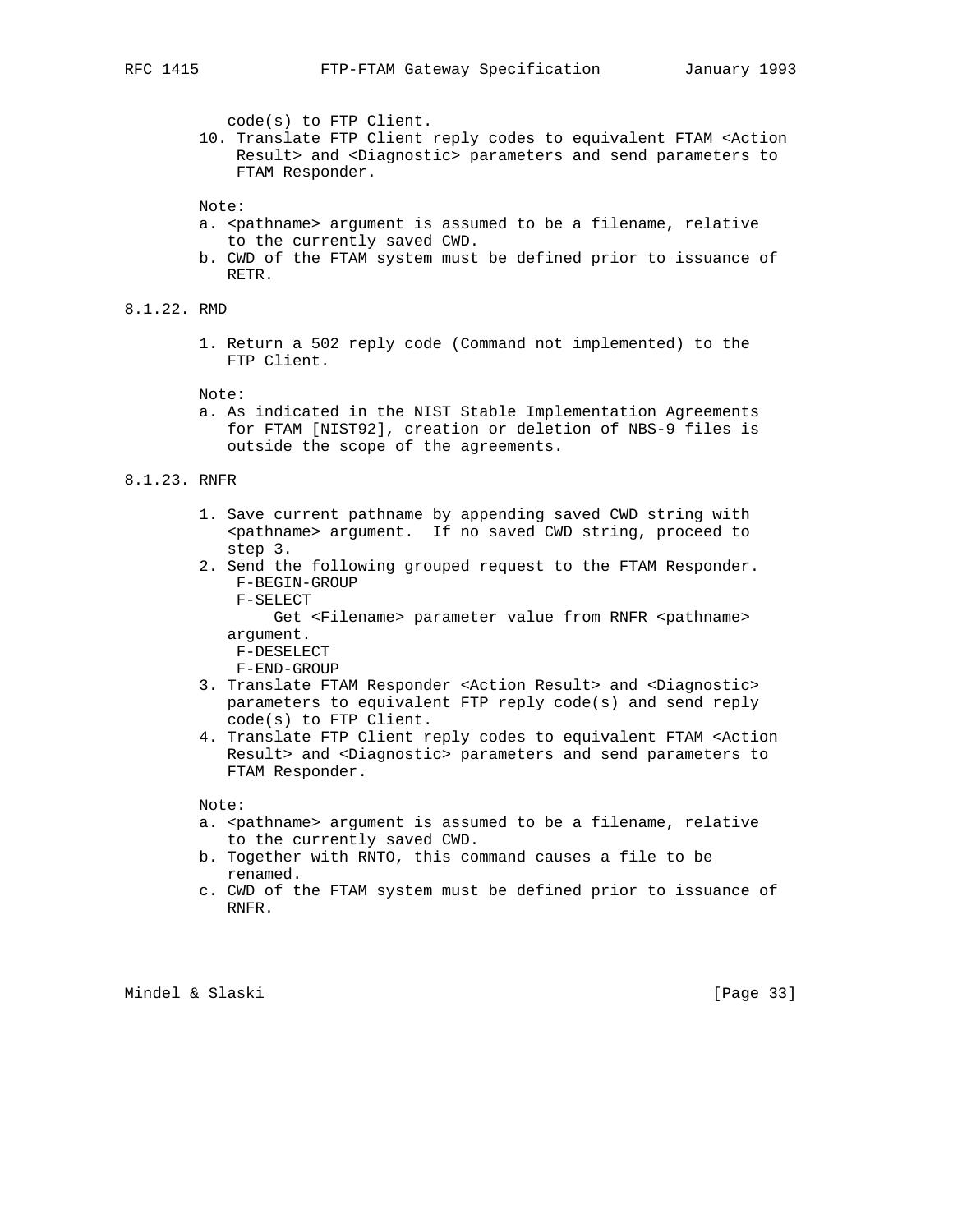## 8.1.24. RNTO

- 1. Save current pathname by appending saved CWD string with <pathname> argument. If no saved CWD string, proceed to step 3.
- 2. Send the following grouped request to the FTAM Responder. F-BEGIN-GROUP
	- F-SELECT
	- F-CHANGE-ATTRIBUTES
		- Get <Filename> parameter from arguments provided by RNTO and previous RNFR.
	- F-DESELECT
	- F-END-GROUP
- 3. Translate FTAM Responder <Action Result> and <Diagnostic> parameters to equivalent FTP reply code(s) and send reply code(s) to FTP Client.
- 4. Translate FTP Client reply codes to equivalent FTAM <Action Result> and <Diagnostic> parameters and send parameters to FTAM Responder.

Note:

- a. < pathname> argument is assumed to be a filename, relative to the currently saved CWD.
- b. Together with RNFR, this command causes a file to be renamed.
- c. CWD of the FTAM system must be defined prior to issuance of RNTO.

# 8.1.25. SITE

- 1. Save the specified destination address information.
- 2. Set the <Called Presentation Address> parameter value equal to the <string> argument. This parameter will be used when the F-INITIALIZE is sent to the FTAM Responder.
- 3. Translate FTAM Responder <Action Result> and <Diagnostic> parameters to equivalent FTP reply code(s) and send reply code(s) to FTP Client.
- 4. Translate FTP Client reply codes to equivalent FTAM <Action Result> and <Diagnostic> parameters and send parameters to FTAM Responder.

Note:

 a. The <string> argument to the SITE command may include a Distinguished Name or a User Friendly Name.

Mindel & Slaski [Page 34]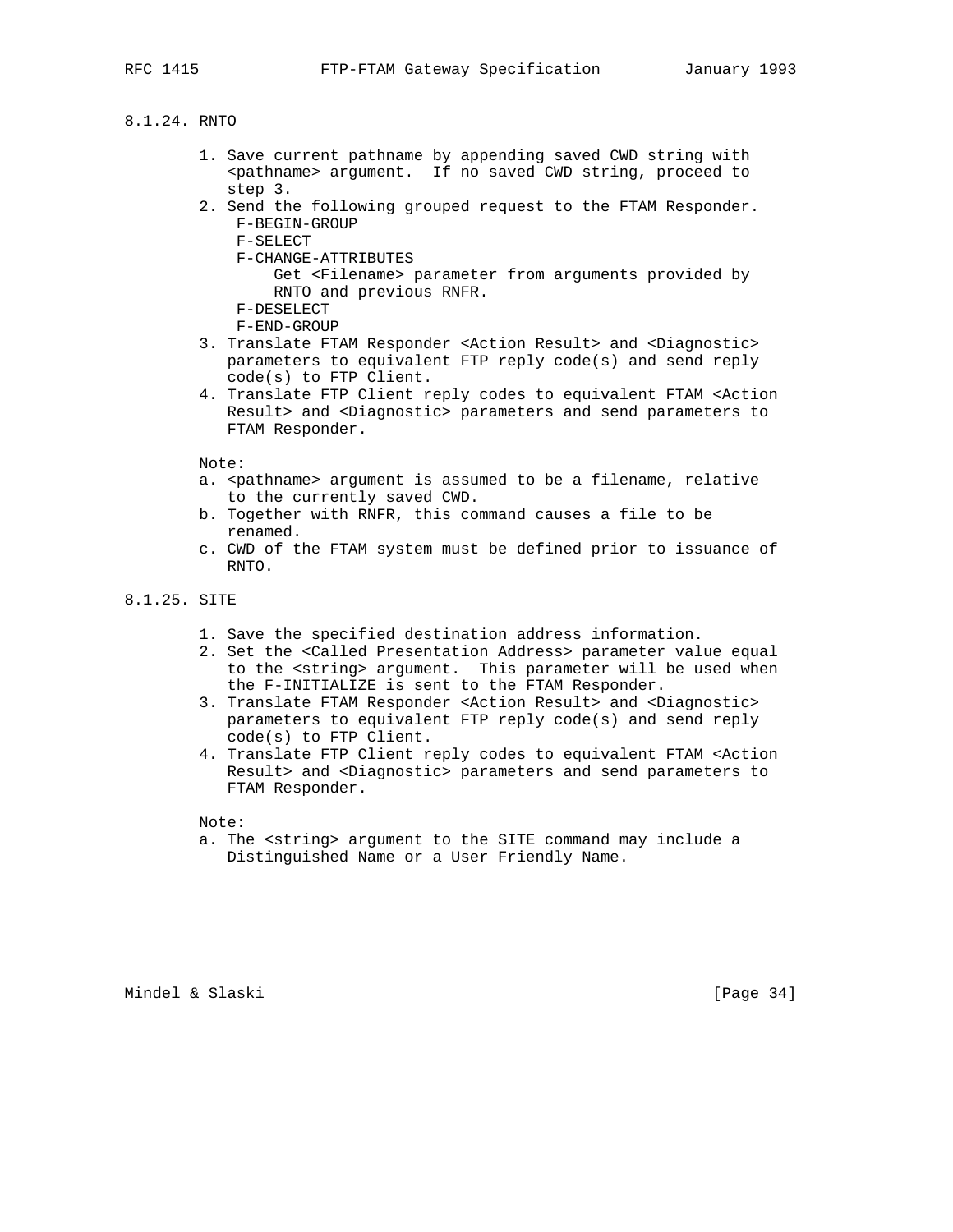8.1.26. SMNT 1. Return a 502 reply code to FTP Client. Note: a. Argument is ignored. 8.1.27. STAT 1. Provide the gateway session status to the FTP Client. 2. Return a 211 reply code to FTP Client. Note: a. Argument is ignored. 8.1.28. STOR 1. Save current pathname by appending saved CWD string with <pathname> argument. If no saved CWD string, proceed to step 11. 2. Send the following grouped request to FTAM Responder. F-BEGIN-GROUP F-SELECT F-READ-ATTRIBUTES Save <Contents Type> parameter value F-DESELECT F-END-GROUP 3. If the <Contents Type> parameter returned with the F-READ- ATTRIBUTES indicates a directory, proceed to step 11. 4. Send the following grouped request to the FTAM responder. F-BEGIN-GROUP F-CREATE Set the <Override> parameter in the F-CREATE to "Delete and create with new attributes.". F-OPEN F-END-GROUP 5. If the file existed, set the <Contents Type> parameter in the F-CREATE to match the F-READ-ATTRIBUTES. If the file did not exist, set the <Contents Type> parameter to "FTAM-1". If TYPE "Image" was previously requested, set the <Contents Type> parameter to "FTAM-3". 6. Send F-WRITE, with <Bulk Data Transfer Specification, FADU Operation> parameter set to "File Extend", to FTAM Responder. 7. Loop reading data from FTP data connection, sending the data in F-DATA PDUs until end-of-file on the FTP connection. 8. Send F-DATA-END to FTAM Responder. 9. Send F-TRANSFER-END to FTAM Responder.

Mindel & Slaski [Page 35]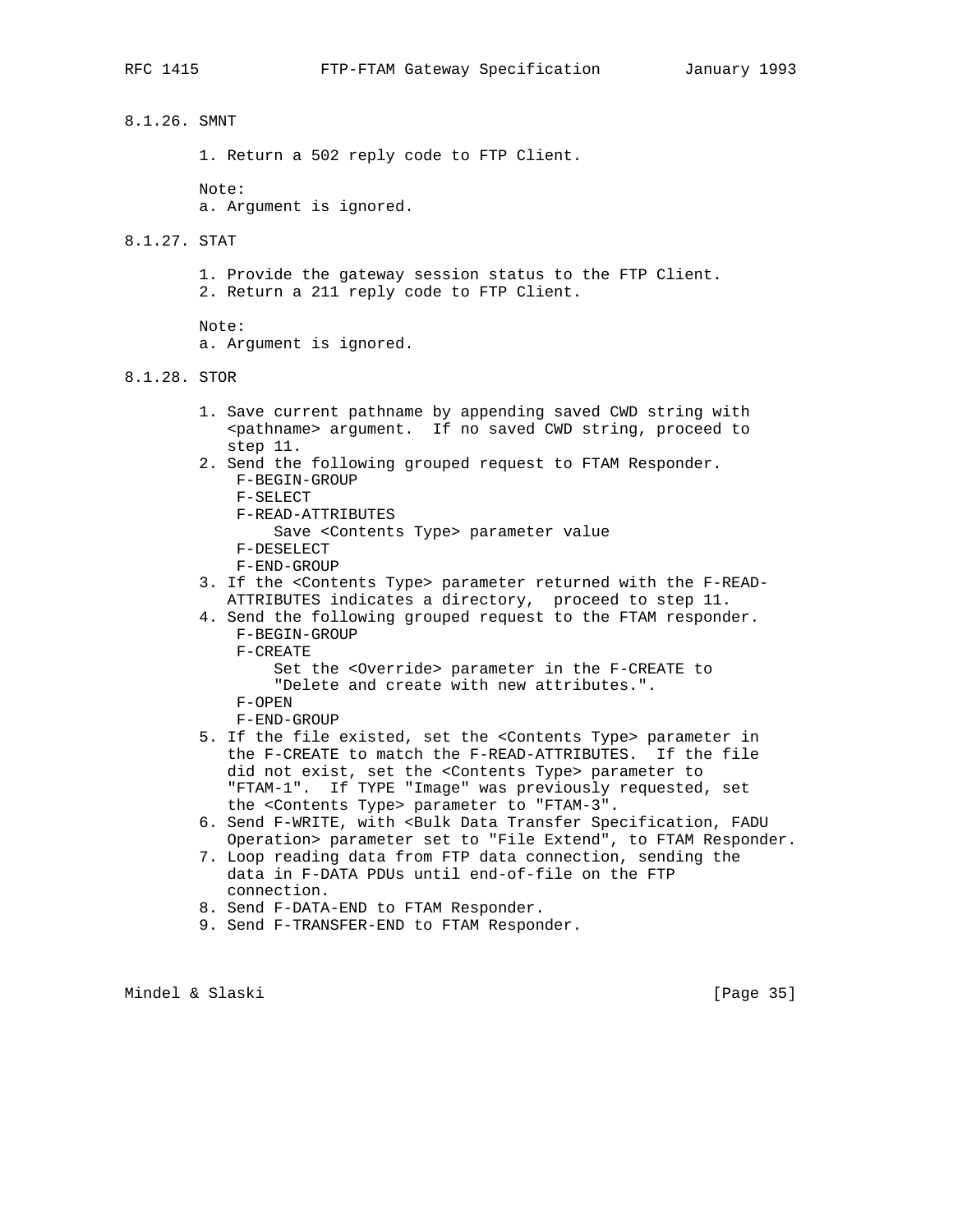10. Send the following grouped request to the FTAM Responder. F-BEGIN-GROUP

F-CLOSE

- F-DESELECT
- F-END-GROUP
- 11. Translate FTAM Responder <Action Result> and <Diagnostic> parameters to equivalent FTP reply code(s) and send reply code(s) to FTP Client.
- 12. Translate FTP Client reply codes to equivalent FTAM <Action Result> and <Diagnostic> parameters and send parameters to FTAM Responder.

Note:

- a. <pathname> argument is assumed to be a filename, relative to the currently saved CWD.
- b. CWD of the FTAM system must be defined prior to issuance of STOR.
- 8.1.29. STOU
	- 1. Save current pathname by appending saved CWD string with <pathname> argument. If no saved CWD string, proceed to step 11.
	- 2. Send the following grouped request to FTAM Responder. F-BEGIN-GROUP
		- F-SELECT
		- F-READ-ATTRIBUTES
			- Save <Contents Type> parameter value
		- F-DESELECT
		- F-END-GROUP
	- 3. If the file already exists, proceed to step 12.
	- 4. If the <Contents Type> parameter returned with the F-READ- ATTRIBUTES indicates a directory, proceed to step 11.
	- 5. Send the following grouped request to the FTAM responder. F-BEGIN-GROUP

F-CREATE

- Set the <Override> parameter in the F-CREATE to "Delete and create with new attributes.".
- F-OPEN
- F-END-GROUP
- 6. If the file existed, set the <Contents Type> parameter in the F-CREATE to match the F-READ-ATTRIBUTES. If the file did not exist, set the <Contents Type> parameter to "FTAM-1". If TYPE "Image" was previously requested, set the <Contents Type> parameter to "FTAM-3".
- 7. Send F-WRITE, with <Bulk Data Transfer Specification, FADU Operation> parameter set to "File Extend", to FTAM Responder.
- 8. Loop reading data from FTP data connection, sending the

Mindel & Slaski [Page 36]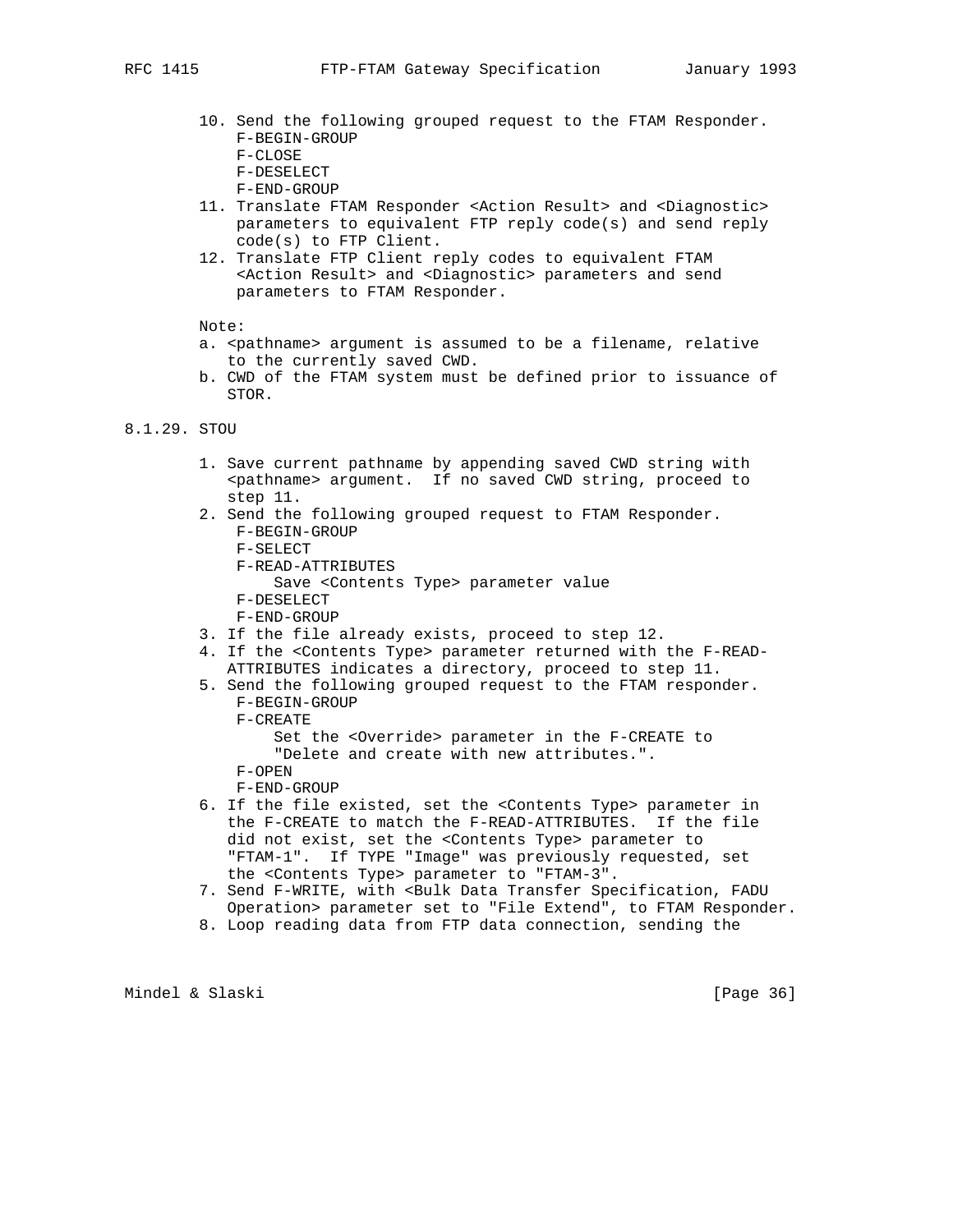data in F-DATA PDUs until end-of-file on the FTP connection.

- 9. Send F-DATA-END to FTAM Responder.
- 10. Send F-TRANSFER-END to FTAM Responder.
- 11. Send the following grouped request to the FTAM Responder. F-BEGIN-GROUP
	- F-CLOSE
	- F-DESELECT
	- F-END-GROUP
- 12. Translate FTAM Responder <Action Result> and <Diagnostic> parameters to equivalent FTP reply code(s) and send reply code(s) to FTP Client.
- 13. Translate FTP Client reply codes to equivalent FTAM <Action Result> and <Diagnostic> parameters and send parameters to FTAM Responder.

Note:

- a. <pathname> argument is assumed to be a filename, relative to the currently saved CWD.
- b. Same as STOR, except the name of the created file must be unique in that directory.
- c. CWD of the FTAM system must be defined prior to issuance of STOU.
- 8.1.30. STRU
	- 1. If <structure code> argument is not "File", return 504 reply code to FTP Client; Otherwise return 200 reply code to FTP Client.
- 8.1.31. SYST
	- 1. Return 502 reply code to FTP client.
- 8.1.32. TYPE
	- 1. If no <type code> argument is provided, set <Contents Type> parameter equal to "FTAM-1".
	- 2. If argument is provided, and equal to "ASCII", set <Contents Type> parameter to "FTAM-1".
	- 3. If argument is provided, and equal to "Image", set <Contents Type> parameter to "FTAM-3".
	- 4. Translate FTAM Responder <Action Result> and <Diagnostic> parameters to equivalent FTP reply code(s) and send reply code(s) to FTP Client.
	- 5. Translate FTP Client reply codes to equivalent FTAM <Action Result> and <Diagnostic> parameters and send parameters to FTAM Responder.

Mindel & Slaski [Page 37]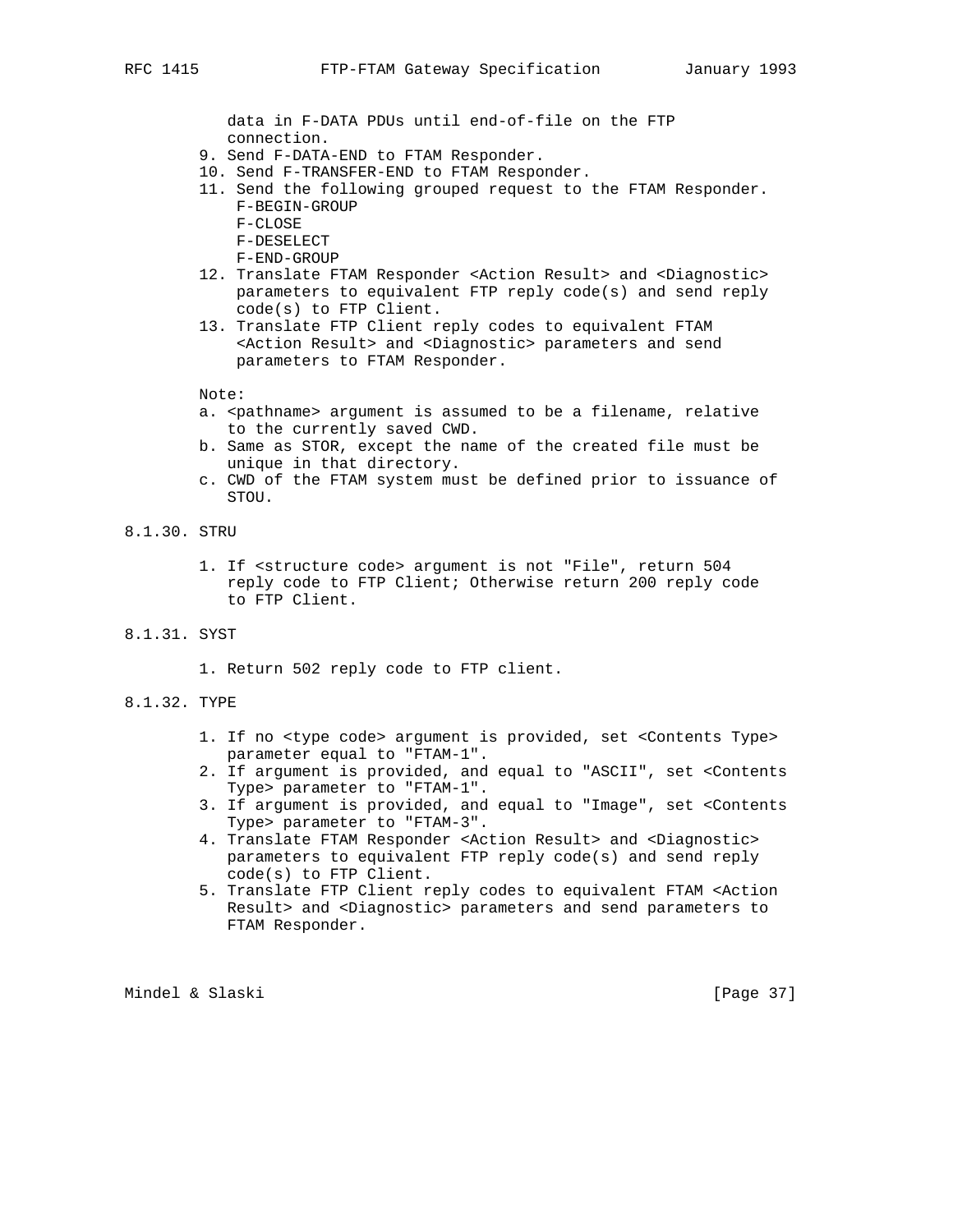a. Default to ASCII if no <type code> argument is provided.

- 8.1.33. USER
	- 1. Set <Initiator Identity> parameter for issuing F-INITIALIZE to FTAM Responder.
	- 2. If the destination address was specified in the Domain Name used to attach to the gateway, use it to set the value of the <Called Presentation Address> parameter of the to-be-issued F-INITIALIZE command.
	- 3. If the destination address is not known, check if it was specified in a previously issued SITE command. If available, set <Called Presentation Address> parameter for issuing F-INITIALIZE to FTAM Responder.
	- 4. If the destination address is still not available, check if it is encoded in the user identity (e.g., user@host). If encoded, set <Called Presentation Address> parameter for issuing F-INITIALIZE to FTAM Responder using the "host" portion.
	- 5. If no destination address is available, proceed to step 7.
	- 6. Prompt user for password.
	- 7. Translate FTAM Responder <Action Result> and <Diagnostic> parameters to equivalent FTP reply code(s) and send reply code(s) to FTP Client.
	- 8. Translate FTP Client reply codes to equivalent FTAM <Action Result> and <Diagnostic> parameters and send parameters to FTAM Responder.

Note:

- a. A USER command should be acceptable in any state.
- b. Multiple mechanisms are available for specifying the destination address: 1) Domain Name used in connecting to gateway (see section 4, Use of Gateway Services); 2) SITE command argument; and 3) user@host format.

8.2. FTAM-Initiated Gateway Service

The protocol mapping between FTP and FTAM may be one-to-zero (i.e., not mappable), one-to-one, or one-to-many.

 The general steps taken by the FTP-FTAM gateway to provide the FTAM- Initiated service are:

- 1. Accept an FTAM Initiator request at the FTAM Responder side of the gateway.
- 2. Map the request to the (set of) corresponding FTP Client

Mindel & Slaski [Page 38]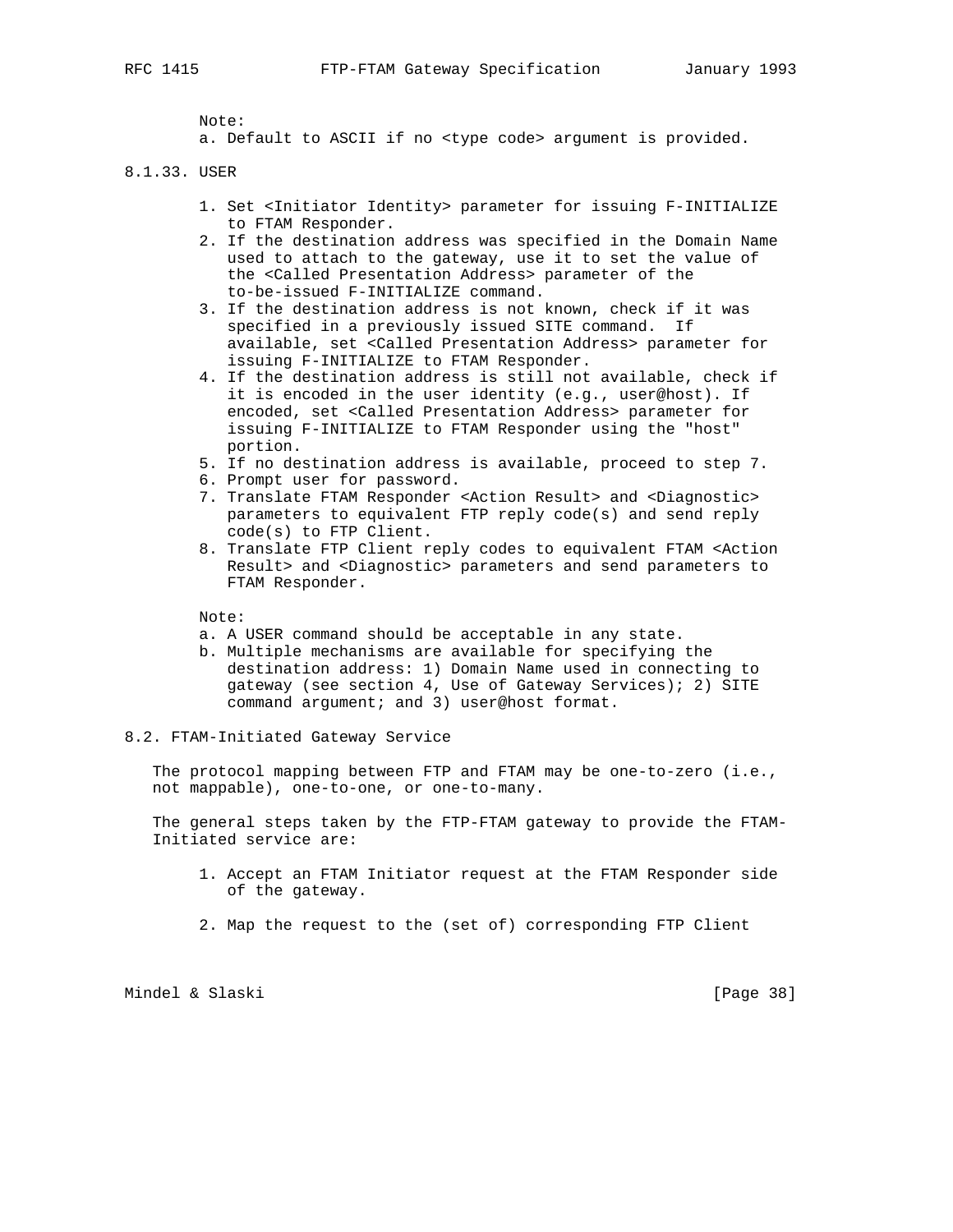function(s).

- 3. Acting as an FTP Client, send the FTP Client function(s) to the FTP Server.
- 4. Accept information returned to the FTP Client side of the gateway. This information originated at the FTP Server.
- 5. Map this returned information to a form understood by the FTAM Responder side of the gateway.
- 6. Send this returned information from the FTAM Responder side of the gateway to the FTAM Initiator.

 For each FTAM protocol function, the FTP protocol functions required to map it are identified:

| FTAM                          | FTP                        |
|-------------------------------|----------------------------|
|                               |                            |
| F-BEGIN-GROUP none            |                            |
| F-CANCEL                      | ABOR                       |
| F-CHANGE-ATTRIBUTE RNFR, RNTO |                            |
| $F-CHECK$                     | none                       |
| $F-CLOSE$                     | none                       |
| $F-CREATE$                    | STOR                       |
| F-DATA                        | ALLO, STOR or RETR or APPE |
| F-DATA-END                    | none                       |
| $F-DELETE$                    | DELE                       |
| F-DESELECT                    | none                       |
| F-END-GROUP                   | STAT                       |
| $F-ERASE$                     | DELE                       |
| F-INITIALIZE                  | ACCT, PASS, USER           |
| F-LOCATE                      | none                       |

Mindel & Slaski [Page 39]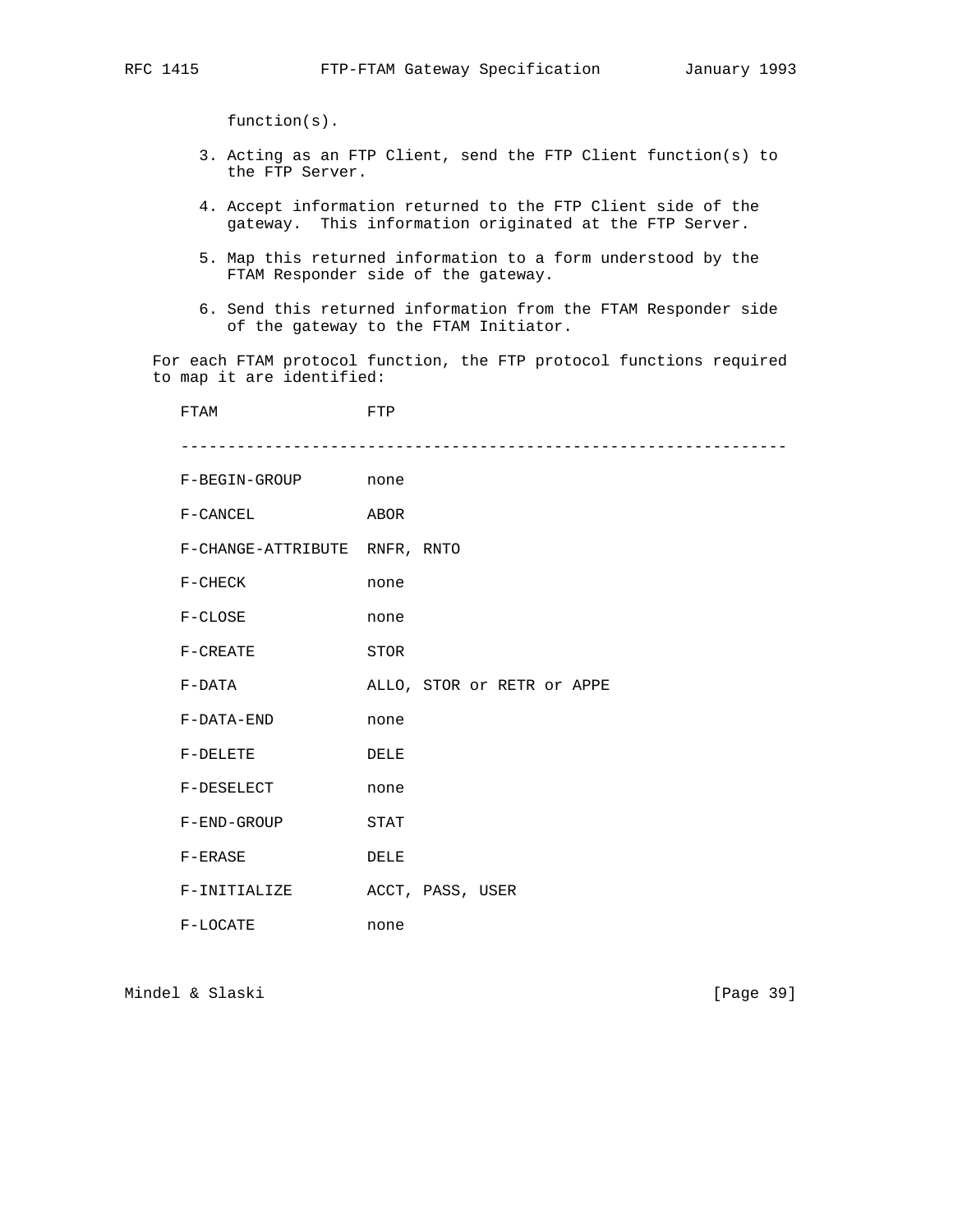| $F-OPEN$              | MODE, STRU, TYPE       |
|-----------------------|------------------------|
| F-READ                | MODE, NLST, RETR, TYPE |
| F-READ-ATTRIBUTE LIST |                        |
| F-RECOVER             | REST                   |
| F-RESTART             | ABOR, REST             |
| F-SELECT              | LIST                   |
| F-TERMINATE           | QUIT                   |
| F-TRANSFER            | none                   |
| $F-P-ABORT$           | QUIT                   |
| F-U-ABORT             | QUIT                   |
| F-WRITE               | APPE or STOR, NOOP     |

 The remainder of this section presents detailed mapping procedures for each of the FTAM protocol functions. Where appropriate, each FTAM service primitive is followed by those parameters that are relevant to the mapping. Gateway support for these mappings is required.

## 8.2.1. F-BEGIN-GROUP REQ

 1. Send F-BEGIN-GROUP RESP PDU to FTAM Initiator signifying that processes are available to handle concatenated requests.

## 8.2.2. F-CANCEL REQ

- 1. Close FTP data connection.
- 2. Send ABOR to FTP Server.
- 3. Translate FTP Server reply code to equivalent FTAM Responder action and diagnostic parameters and send parameters to FTAM Initiator via F-CANCEL RESP PDU.
- 4. Translate FTAM Initiator action and diagnostic parameters to equivalent FTP reply codes and send reply codes to FTP Server.

Note:

- a. F-U-ABORT REQ is a viable alternative to F-CANCEL REQ.
- b. Note that since ABOR is not implemented by all FTP Servers,

Mindel & Slaski [Page 40]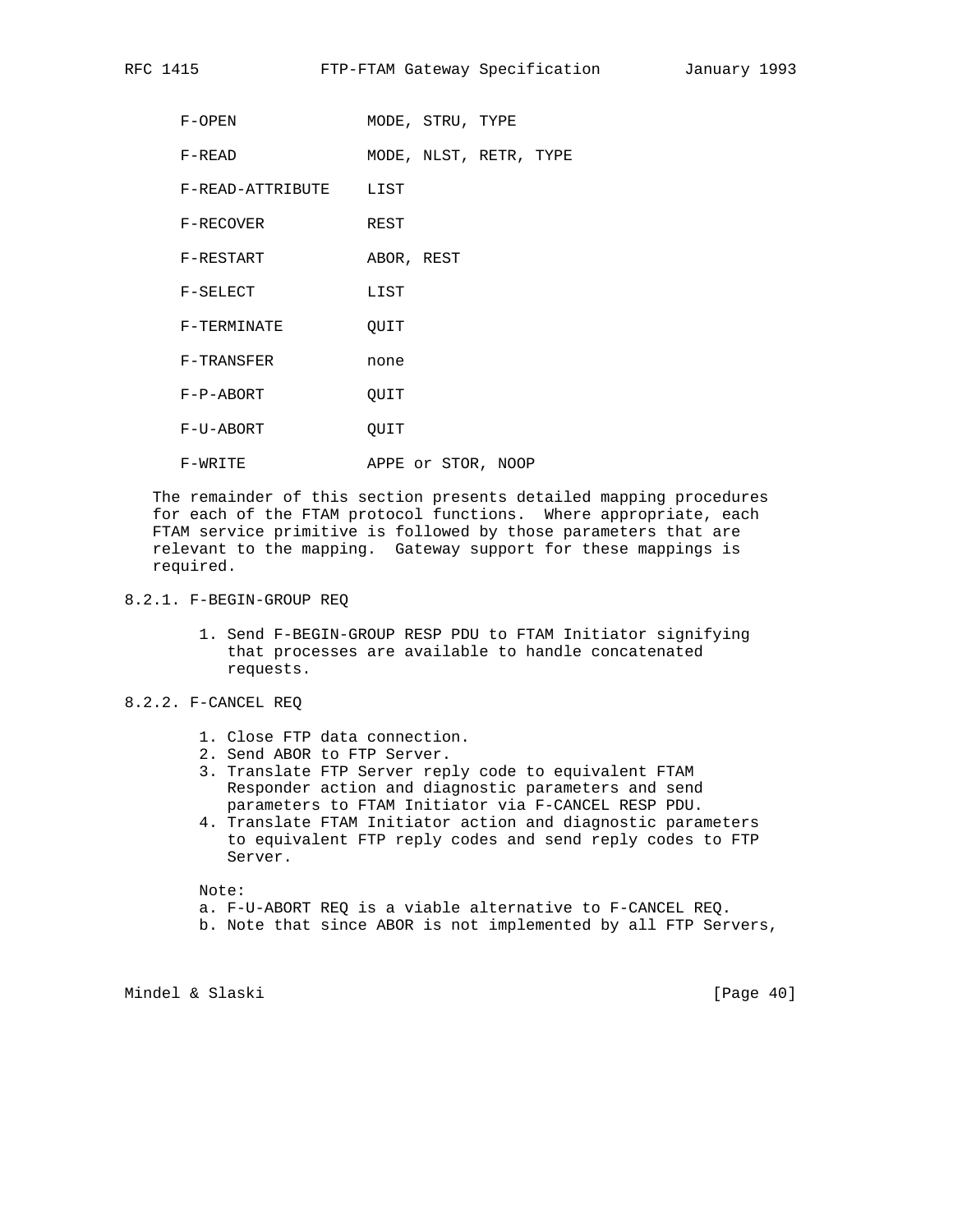the remote file may be corrupted, though accessible.

## 8.2.3. F-CHANGE-ATTRIBUTE REQ

- 1. Get original filename from <Filename> parameter and send it with an RNFR to the FTP Server.
- 2. Get new filename from <Filename> parameter and send it with an RNTO to the FTP Server.
- 3. Translate FTP Server reply code to equivalent FTAM Responder action and diagnostic parameters and send parameters to FTAM Initiator via F-CHANGE-ATTRIBUTE RESP PDU.
- 4. Translate FTAM Initiator action and diagnostic parameters to equivalent FTP reply codes and send reply codes to FTP Server.

Note:

- a. Allow for processing an arbitrary number attributes at one time.
- b. Allow for responses of "Attribute currently unavailable for change" and "Attribute not currently supported".
- c. At a minimum, support the <Filename>, <Permitted Actions>, and <Contents Type> parameters.

# 8.2.4. F-CHECK REQ

1. Send an F-CHECK RESP PDU to the FTAM Initiator.

## 8.2.5. F-CLOSE REQ

 1. Send F-CLOSE RESP PDU , with <Action Result> parameter value of "Success", to FTAM Initiator.

Note:

 a. If an error had occurred during transfer, it would have been noted before the F-CLOSE REQ.

## 8.2.6. F-CREATE REQ

- 1. Send STOR and zero data bytes to FTP Server.
- 2. Translate FTP Server reply code to equivalent FTAM Responder <Action Result> and <Diagnostic> parameters and send parameters to FTAM Initiator.
- 3. Translate FTAM Initiator <Action Result> and <Diagnostic> parameters to equivalent FTP reply codes and send reply codes to FTP Server.

Mindel & Slaski [Page 41]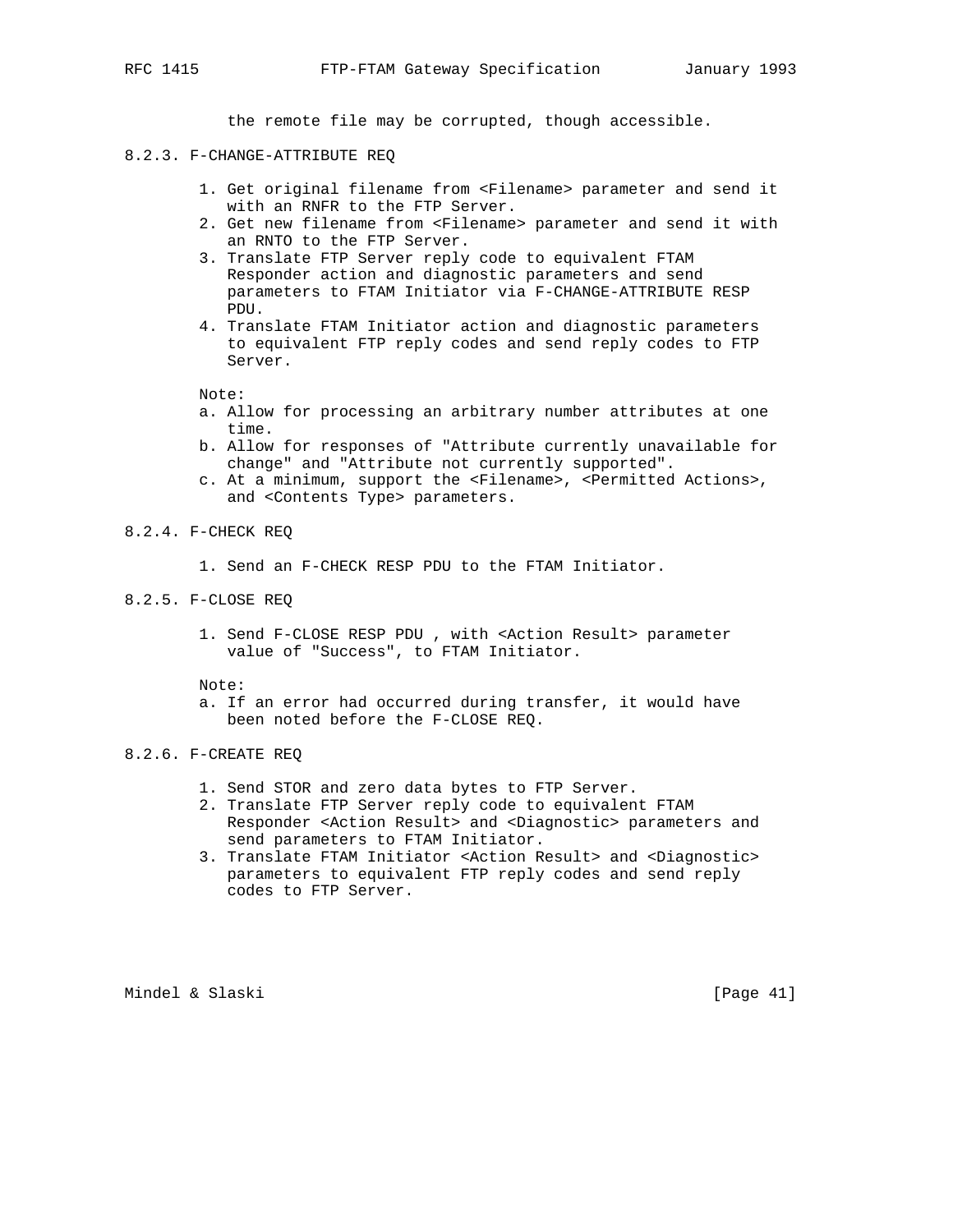# 8.2.7. F-DATA PDU

- 1. If necessary, send ALLO command to FTP Server.
- 2. Depending on whether reading or writing, send STOR, RETR, or APPE command to FTP Server.
- 3. Translate FTP Server reply code to equivalent FTAM Responder <Action Result> and <Diagnostic> parameters and send parameters to FTAM Initiator.
- 4. Translate FTAM Initiator <Action Result> and <Diagnostic> parameters to equivalent FTP reply codes and send reply codes to FTP Server.

Note:

 a. The use of an FTP command may be unnecessary. Sending the data on the data connection may be adequate.

#### 8.2.8. F-DATA-END REQ

- 1. Close the data connection.
- 2. Save mandatory Diagnostic parameter for later use.
- 3. Translate FTP Server reply code to equivalent FTAM Responder <Action Result> and <Diagnostic> parameters and send parameters to FTAM Initiator.
- 4. Translate FTAM Initiator <Action Result> and <Diagnostic> parameters to equivalent FTP reply codes and send reply codes to FTP Server.

### 8.2.9. F-DELETE REQ

- 1. Send DELE to FTP server.
- 2. Translate FTP Server reply code to equivalent FTAM Responder <Action Result> and <Diagnostic> parameters and send parameters to FTAM Initiator via F-DELETE RESP PDU.
- 3. Translate FTAM Initiator <Action Result> and <Diagnostic> parameters to equivalent FTP reply codes and send reply codes to FTP Server.

# 8.2.10. F-DESELECT REQ

 1. Return F-DESELECT RESP PDU, with <Action Result> parameter value of "Success", to FTAM Initiator.

# 8.2.11. F-END-GROUP REQ

- 1. Send STAT command sequence to FTP Server.
- 2. Translate FTP Server reply code to equivalent FTAM Responder <Action Result> and <Diagnostic> parameters and send parameters to FTAM Initiator via F-END

Mindel & Slaski [Page 42]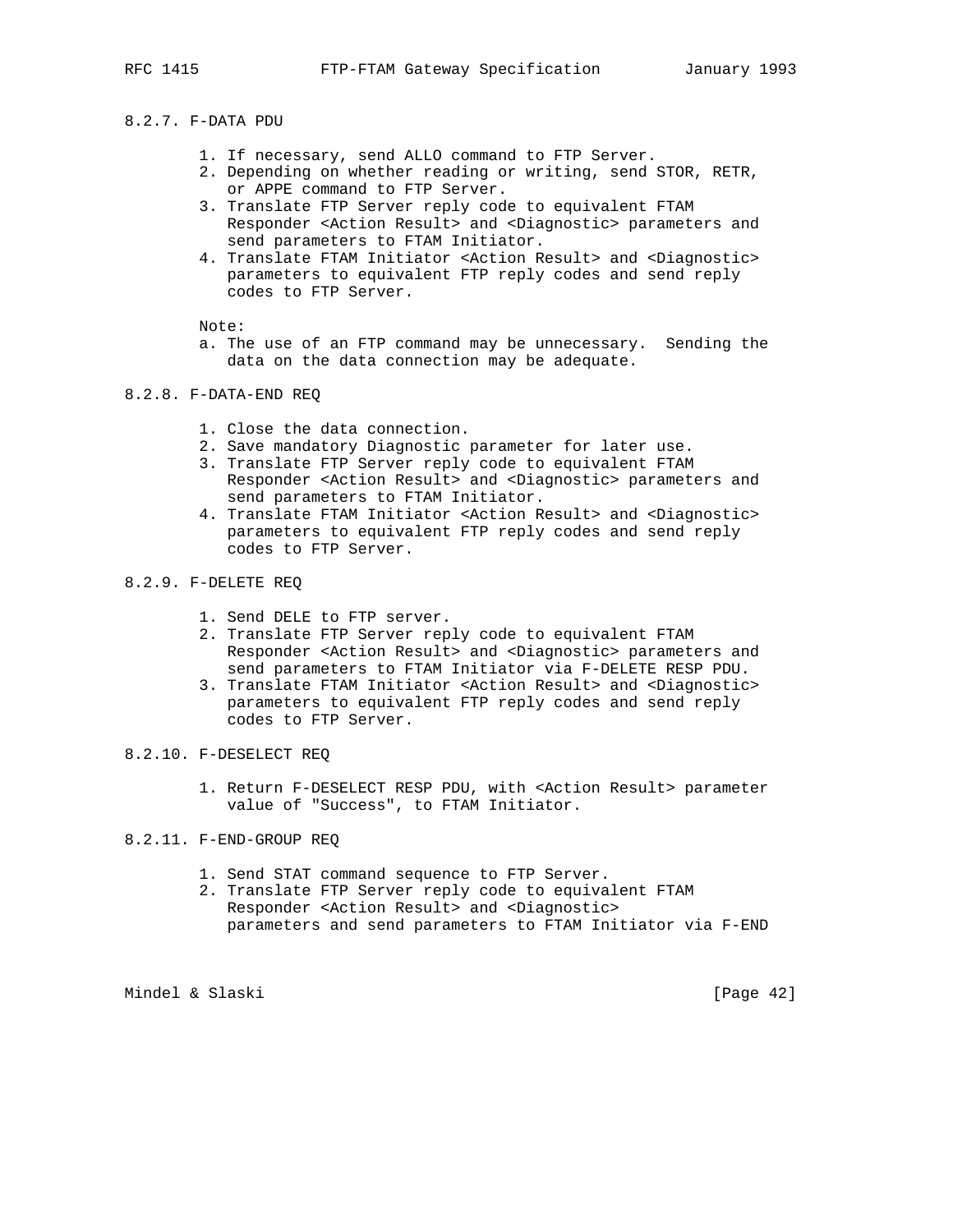GROUP RESP.

- 3. Translate FTAM Initiator <Action Result> and <Diagnostic> parameters to equivalent FTP reply codes and send reply codes to FTP Server.
- 8.2.12. F-ERASE REQ
	- 1. Send DELE to FTP Server.
	- 2. Translate FTP Server reply code to equivalent FTAM Responder <Action Result> and <Diagnostic> parameters and send parameters to FTAM Initiator via F-ERASE RESP PDU.
	- 3. Translate FTAM Initiator <Action Result> and <Diagnostic> parameters to equivalent FTP reply codes and send reply codes to FTP Server.

## 8.2.13. F-INITIALIZE REQ

- 1. Establish initial area for activity attributes.
- 2. Save <Responding Presentation Address>, <Initiator Identity>, and <Filestore Password> parameter values received from FTAM Initiator.
- 3. If the destination address was specified in the Distinguished Name (or User Friendly Name) used to attach to the gateway, save it as the ultimate destination address.
- 4. If the ultimate destination address is not yet known, look at the "@host" portion of the <Initiator Identity> parameter for the ultimate destination parameter.
- 5. If the ultimate destination address is still not known, check if it is available in the <Responding Presentation Address> parameter.
- 6. Get userid from <Initiator Identity> and send it with USER command to FTP Server.
- 7. Get password from <Filestore Password> and send it with PASS command to FTP Server.
- 8. If necessary, send ACCT command to FTP Server.
- 9. Negotiate acceptance of mandatory functional units, service classes, service types, presentation contexts, and attribute groups.
- 10. Accept context management functional unit passed by Presentation service provider.
- 11. Translate FTP Server reply code to equivalent FTAM Responder <Action Result> and <Diagnostic> parameters and send parameters to FTAM Initiator via F-INIT RESP PDU.
- 12. Translate FTAM Initiator <Action Result> and <Diagnostic> parameters to equivalent FTP reply codes and send reply codes to FTP Server.

Mindel & Slaski [Page 43]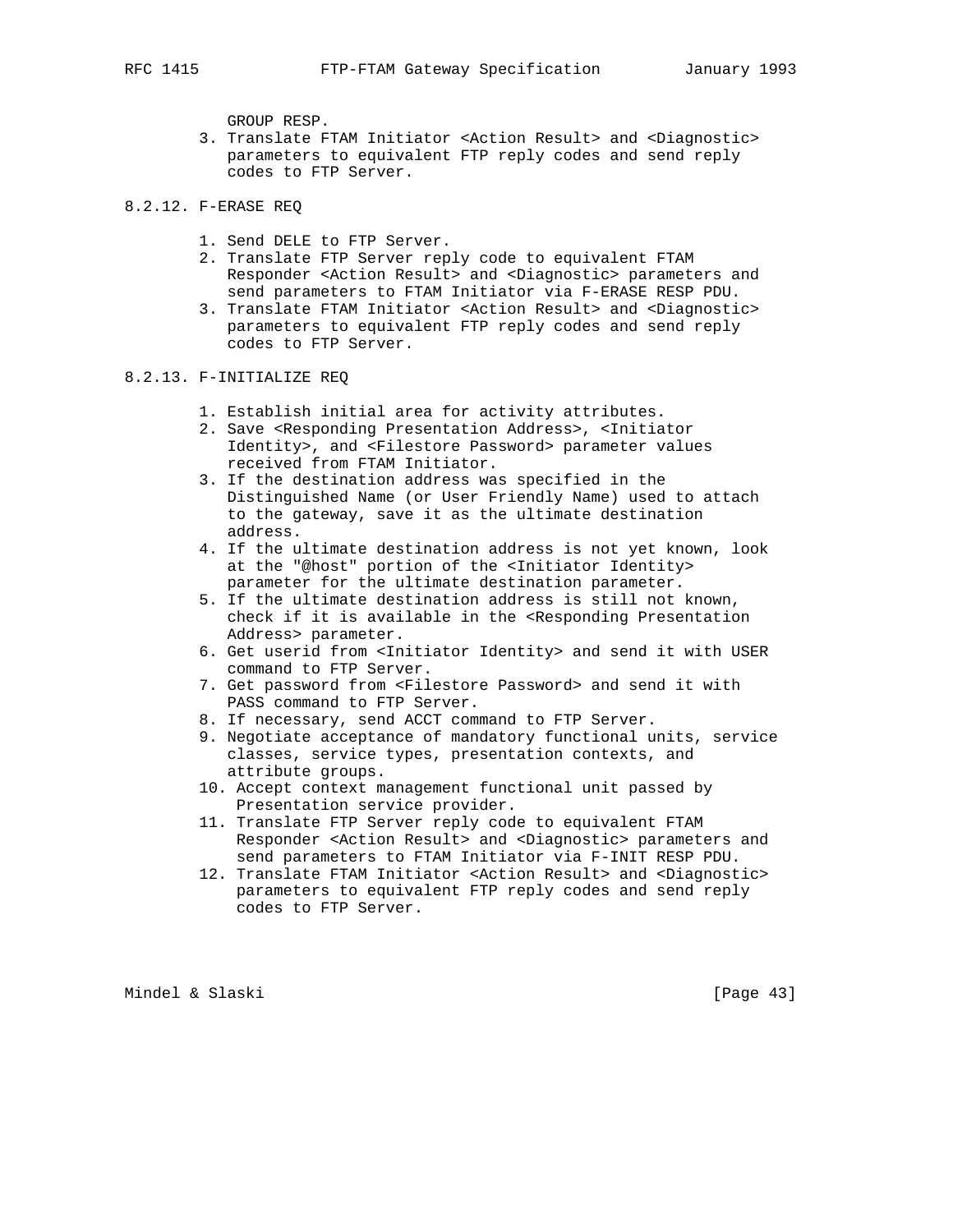- a. Multiple mechanisms are available for specifying the destination address: 1) Distinguished Name, or User Friendly Name, used in connecting to the gateway (see section 4, Use of Gateway Services); 2) user@host format; and 3) Inclusion as <Responding Presentation Address> parameter value.
- 8.2.14. F-LOCATE REQ

Note:

 a. Not supported since FTAM-1 and FTAM-3 don't support this primitive.

#### 8.2.15. F-OPEN REQ

- 1. Get <Contents Type> and <Processing Mode> parameter values from FTAM Initiator.
- 2. Send TYPE command to FTP Server.
- 3. Send MODE command to FTP Server.
- 4. Send STRU command to FTP Server.
- 5. Translate FTP Server reply code to equivalent FTAM Responder <Action Result> and <Diagnostic> parameters and send parameters to FTAM Initiator via F-OPEN RESP PDU.
- 6. Translate FTAM Initiator <Action Result> and <Diagnostic> parameters to equivalent FTP reply codes and send reply codes to FTP Server.

Note:

- a. Establishes definite value for presentation context name parameter for this data transfer.
- b. Assumes that the <Requested Access> parameter is permitted.

8.2.16. F-READ REQ

- 1. If requested file type and file mode are different than current settings, send TYPE and MODE to FTP Server.
- 2. If <Contents Type> is FTAM-1 or FTAM-3, then send RETR to FTP Server.
- 3. If <Contents Type> is "NBS-9", then send NLST to FTP Server.
- 4. If reply code from FTP Server is 1xx, open FTP data connection and loop until End-of-File is read on FTP data connection. Inside loop, read block from FTP data connection, format FTAM DATA PDU, and send FTAM PDU to FTAM Initiator. At End-of-File on FTP data connection, send F-DATA-END and return.

Mindel & Slaski [Page 44]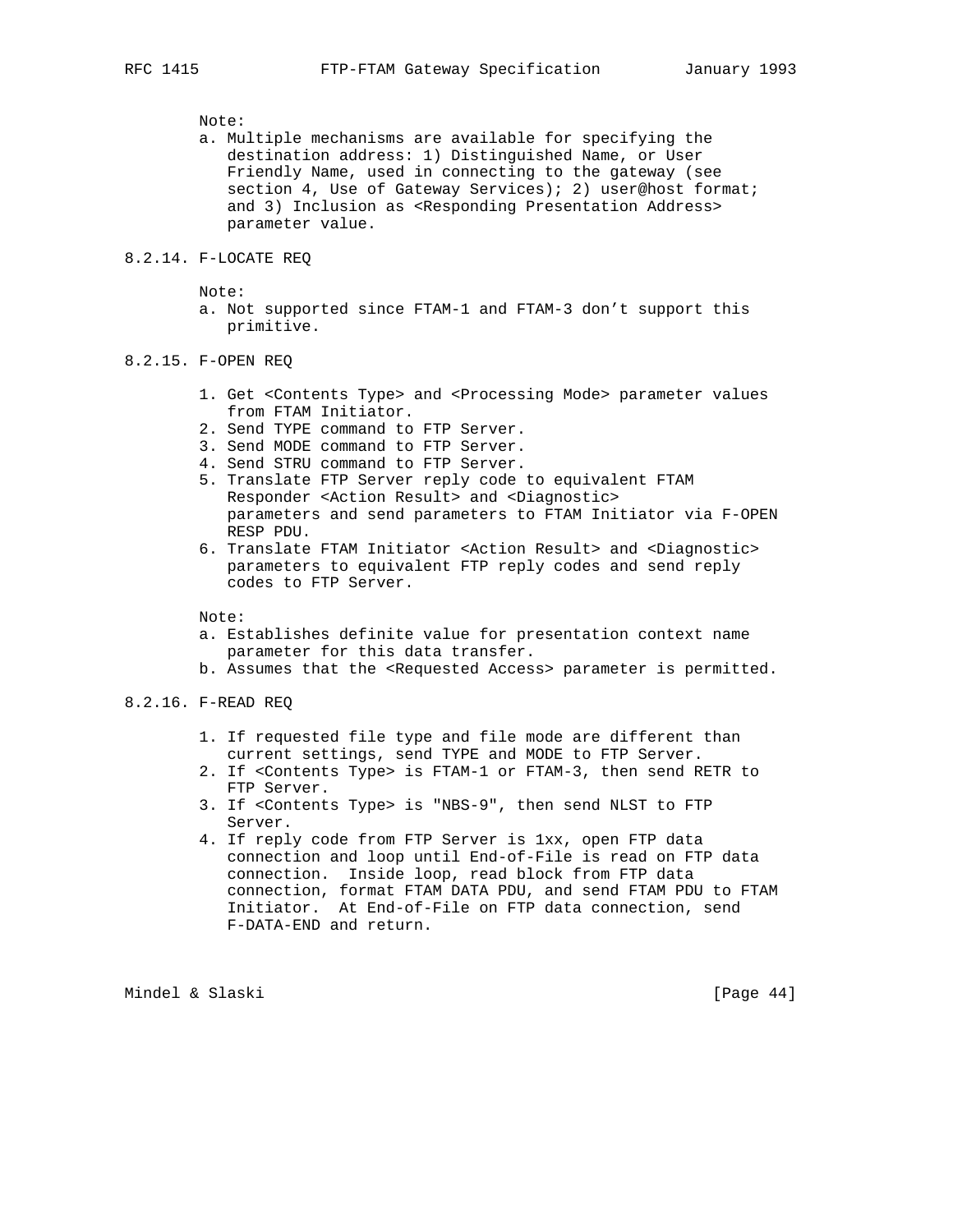- 5. If reply code from FTP Server is not 1xx, send F-CANCEL REQ to FTAM Initiator.
- 6. Translate FTP Server reply code to equivalent FTAM Responder <Action Result> and <Diagnostic> parameters and send parameters to FTAM Initiator via F-READ RESP PDU.
- 7. Translate FTAM Initiator <Action Result> and <Diagnostic> parameters to equivalent FTP reply codes and send reply codes to FTP Server.

- a. To send NLST response, TYPE must be ASCII.
- 8.2.17. F-READ-ATTRIBUTE REQ
	- 1. Send LIST to FTP Server.
	- 2. Translate returned information into the <Filename>, <Contents Type>, and <Permitted Actions> parameter values and return them to the FTAM Initiator.
	- 3. Translate FTP Server reply code to equivalent FTAM Responder <Action Result> and <Diagnostic> parameters and send parameters to FTAM Initiator via F-READ-ATTRIBUTE RESP PDU.
	- 4. Translate FTAM Initiator <Action Result> and <Diagnostic> parameters to equivalent FTP reply codes and send reply codes to FTP Server.

### 8.2.18. F-RECOVER REQ

- 1. Send REST command to FTP Server.
- 2. Translate FTP Server reply code to equivalent FTAM Responder <Action Result> and <Diagnostic> parameters and send parameters to FTAM Initiator.
- 3. Translate FTAM Initiator <Action Result> and <Diagnostic> parameters to equivalent FTP reply codes and send reply codes to FTP Server.

Note:

 a. Regime recovery is only possible if the <Recovery Functional Unit> parameter was negotiated previously by an F-INITIALIZE.

## 8.2.19. F-RESTART REQ

- 1. To interrupt any bulk data transfer in progress, send ABOR to FTP Server.
- 2. To negotiate the point at which data transfer is to be restarted, get <Checkpoint Identifier> parameter from FTAM Initiator and send it with REST to FTP Server.

Mindel & Slaski [Page 45]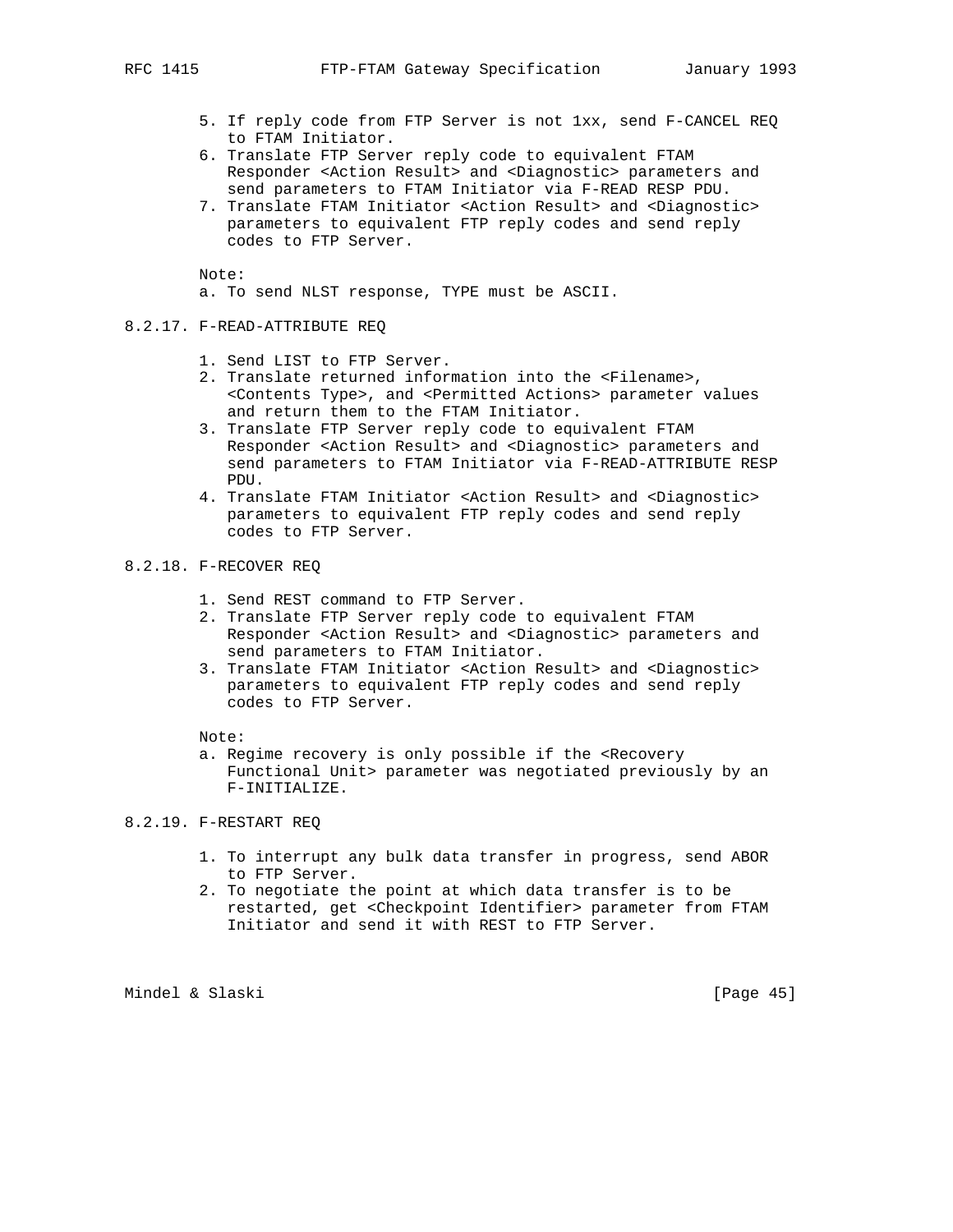- 3. Translate FTP Server reply code to equivalent FTAM Responder <Action Result> and <Diagnostic> parameters and send parameters to FTAM Initiator via F-RESTART RESP PDU.
- 4. Translate FTAM Initiator <Action Result> and <Diagnostic> parameters to equivalent FTP reply codes and send reply codes to FTP Server.
- 8.2.20. F-SELECT REQ
	- 1. Get <Filename> parameter and send with LIST command to FTP Server to determine whether or not the file exists.
	- 2. If file exists, compare the POSIX file access rights with the <Requested Access> parameter sent by the FTAM Initiator. If the access rights match, return <Action Result> parameter value of "Success", otherwise return <Action Result> parameter value of "Failure".
	- 3. Translate FTP Server reply code to equivalent FTAM Responder <Action Result> and <Diagnostic> parameters and send parameters to FTAM Initiator via F-SELECT RESP PDU.
	- 4. Translate FTAM Initiator <Action Result> and <Diagnostic> parameters to equivalent FTP reply codes and send reply codes to FTP Server.

- a. The specified file is binary/text file if one record is received or is a directory file if multiple records are received.
- 8.2.21. F-TERMINATE REQ
	- 1. Send QUIT to FTP Server.
	- 2. Translate FTP Server reply code to equivalent FTAM Responder <Action Result> and <Diagnostic> parameters and send parameters to FTAM Initiator via F-TERMINATE RESP PDU.
	- 3. Translate FTAM Initiator <Action Result> and <Diagnostic> parameters to equivalent FTP reply codes and send reply codes to FTP Server.
- 8.2.22. F-TRANSFER-END
	- 1. Get <Action Result> parameter value from last F-DATA-END and return it to FTAM Initiator as <Action Result> parameter of this F-TRANSFER-END.
- 8.2.23. F-P-ABORT REQ
	- 1. Send QUIT to FTP Server.
	- 2. Return <Action Result> parameter value of "Permanent Error"

Mindel & Slaski [Page 46]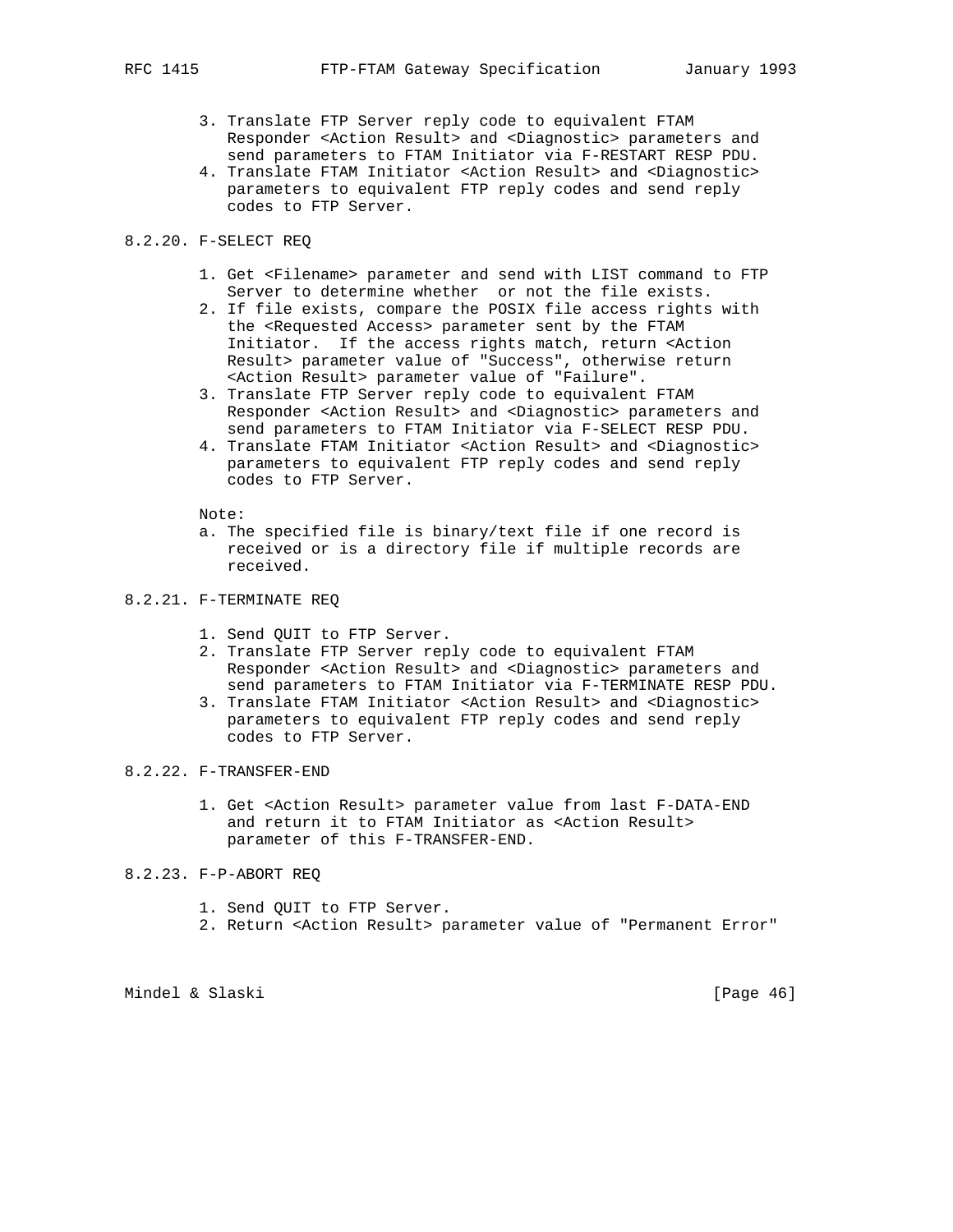to FTAM Initiator.

- 3. Translate FTP Server reply code to equivalent FTAM Responder <Action Result> and <Diagnostic> parameters and send parameters to FTAM Initiator.
- 4. Translate FTAM Initiator <Action Result> and <Diagnostic> parameters to equivalent FTP reply codes and send reply codes to FTP Server.
- 8.2.24. F-U-ABORT REQ
	- 1. Send QUIT to FTP Server.
	- 2. Return <Action Result> parameter value of "Permanent Error" to FTAM Initiator.
	- 3. Translate FTP Server reply code to equivalent FTAM Responder <Action Result> and <Diagnostic> parameters and send parameters to FTAM Initiator.
	- 4. Translate FTAM Initiator <Action Result> and <Diagnostic> parameters to equivalent FTP reply codes and send reply codes to FTP Server.
- 8.3. F-WRITE REQ
	- 1. Save bulk transfer specification parameter from PDU.
	- 2. Send NOOP to FTP Server to receive status information.
	- 3. If the <Bulk Data Transfer Specification, FADU Operation> parameter has a value of "File Extend", then send an APPE to the FTP Server, otherwise send a STOR to the FTP Server.
	- 4. If reply code from FTP Server is 200, then accept FTP data connection; otherwise send F-CANCEL REQ to FTAM Initiator.
	- 5. Translate FTP Server reply code to equivalent FTAM Responder <Action Result> and <Diagnostic> parameters and send parameters to FTAM Initiator.
	- 6. Translate FTAM Initiator <Action Result> and <Diagnostic> parameters to equivalent FTP reply codes and send reply codes to FTP Server.
- 9. Mapping between FTP Reply Codes and FTAM Parameters

 The focus of the protocol function and representation mappings, presented in the previous sections, is on non-error encumbered processing. Though appropriate responses are designated in many cases, it is intended that a more thorough use of responses will be incorporated into gateway implementations.

 The purpose of this section is to provide a set of mappings between FTAM responses (<Action Result> and <Diagnostic>) and FTP responses (reply codes).

Mindel & Slaski [Page 47]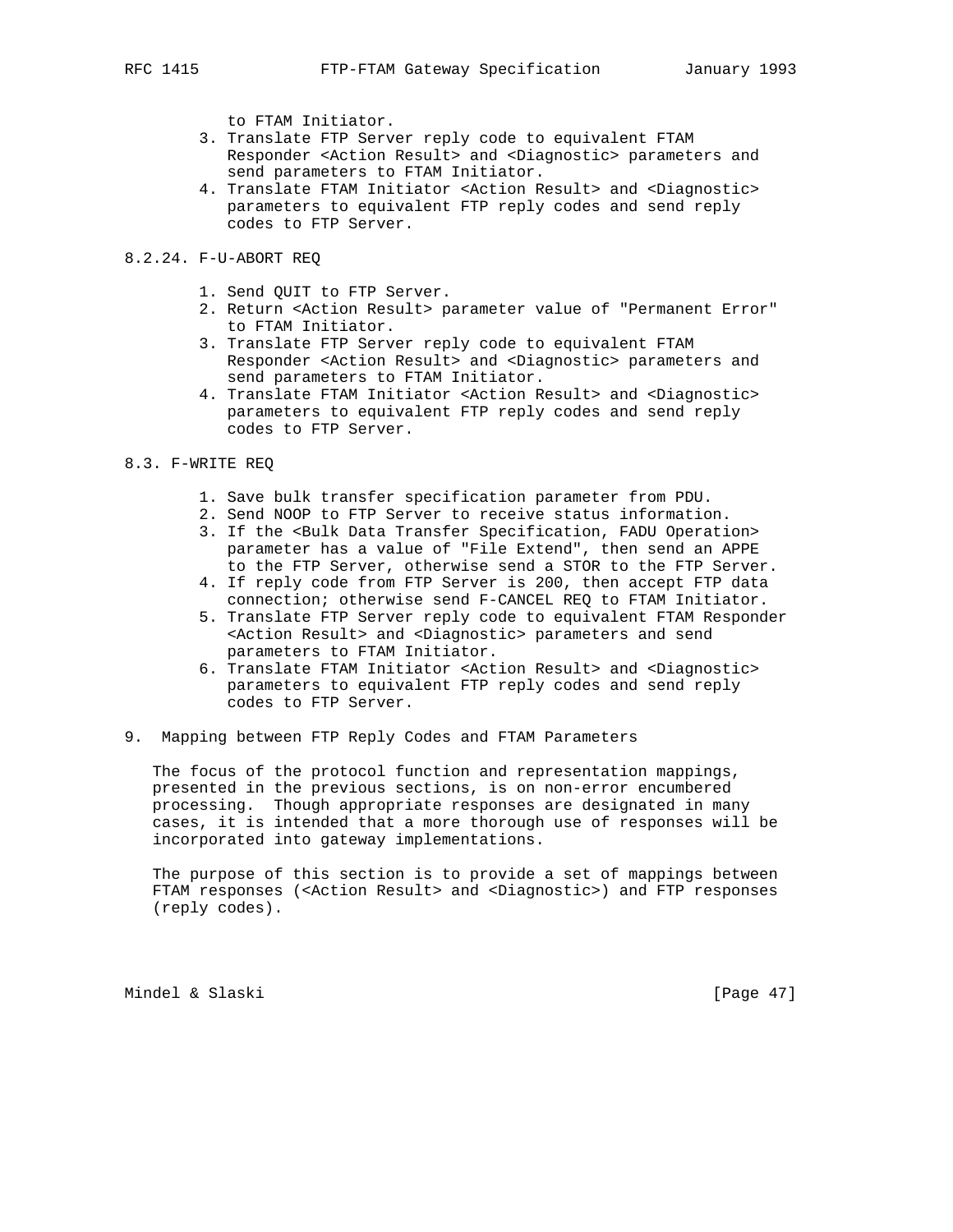The <Action Result> parameter of the FTAM File Service primitives conveys information which summarizes that available in the <Diagnostic> parameter. The value is never less than the most severe diagnostic value. The valid values of this parameter are "Success", "Transient Error", and "Permanent Error". The FTP response text should be supplied in the <Further Details> field of the <Diagnostics> sequence in the FTAM response and abort messages.

 An FTAM <Action Result> "Success" may be accompanied by a <Diagnostic> with value of "Informative Error Type". These "Success" diagnostic messages are associated with error type 0 in the table below (and in [ISO8571-3]). Error type 1 indicates a transient error, while type 2 indicates a permanent error.

 An FTP reply consists of a three digit number followed by some text. The number is defined as a 3-digit code, each digit of which has a special significance. The first digit conveys approximately the same information as the FTAM <Action Result> parameter; i.e., positive, transient negative, or permanent negative.

 The FTP specification document [RFC959] explicitly states that the list of reply codes should not be expanded beyond that which is presented in [RFC959]. This requirement is adhered to in the mappings presented in this document.

#### 9.1. FTP Reply Codes to FTAM Parameters

 This section presents the set of mappings between FTP reply codes and their equivalent FTAM action and diagnostic parameters. Gateway support for these mappings is recommended, but not required. The following abbreviations are used for FTAM action parameter values:

| trans  | $=$ | transient error |  |
|--------|-----|-----------------|--|
| perman | $=$ | permanent error |  |

|

FTP Reply  $|$  FTAM Diagnostic

| Code | Text                            | Result  | Type Id    |   |
|------|---------------------------------|---------|------------|---|
| 110  | Restart marker reply            | success |            |   |
| 120  | Service ready in nnn minutes    | success | $\bigcirc$ | 0 |
| 125  | Data connection open, transfer  |         |            |   |
|      | starting                        | success |            |   |
| 150  | File status okay; about to open |         |            |   |
|      | data connection                 | success |            |   |
| 200  | Command okay                    | success |            |   |
| 202  | Command not implemented;        |         |            |   |

Mindel & Slaski [Page 48]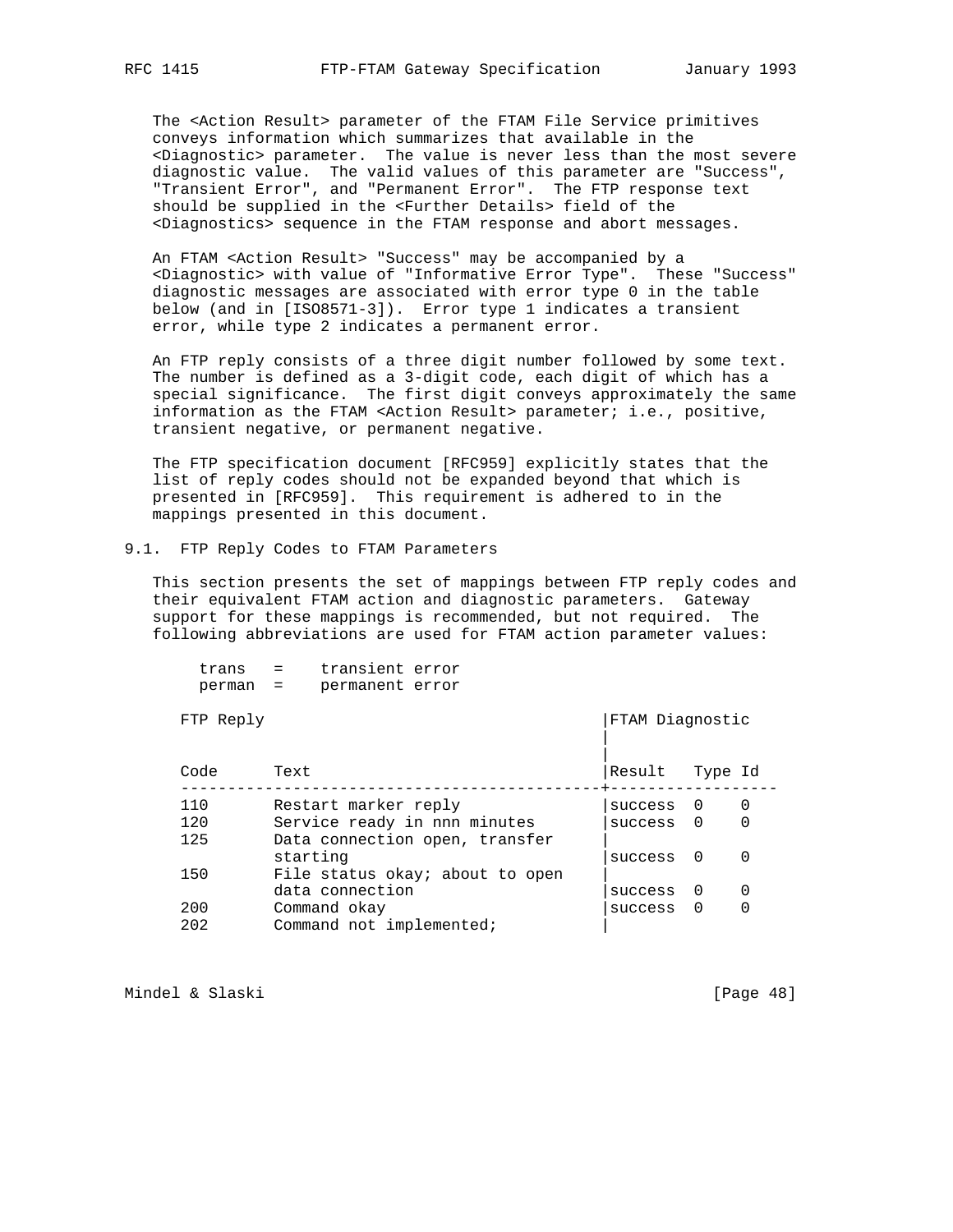|     | superfluous                        | success | 0              | 0           |
|-----|------------------------------------|---------|----------------|-------------|
| 211 | System status, or system help      |         |                |             |
|     | reply                              | success | 0              | 0           |
| 212 | Directory status                   | success | 0              | 0           |
| 213 | File status                        | success | 0              | 0           |
| 214 | Help message                       | success | 0              | $\mathsf 0$ |
| 215 | NAME system type                   | success | 0              | $\mathsf 0$ |
| 220 | Service ready for new user         | success | 0              | 0           |
| 221 | Service closing control connection | success | 0              | 0           |
| 225 | Data connection; no transfer in    |         |                |             |
|     | progress                           | success | 0              | 0           |
| 226 | Closing data connection            | success | 0              | 0           |
| 227 | Entering passive mode $(h1,h2,)$   | success | 0              | $\mathsf 0$ |
| 230 | User logged in, proceed            | success | 0              | 0           |
| 250 | Requested file action okay,        |         |                |             |
|     | completed                          | success | 0              | 0           |
| 257 | "PATHNAME" created                 | success | 0              | 0           |
| 331 | User name okay, need password      | success | 0              | 0           |
| 332 | Need account for logon             | success | 0              | 0           |
| 350 | Requested file action pending      |         |                |             |
|     | further information                | success | 0              | 0           |
| 421 | Service not available, closing     |         |                |             |
|     | control connection                 | trans   | 1              | 1           |
| 425 | Can't open data connection         | trans   | 1              | 3           |
| 426 | Connection closed, transfer        |         |                |             |
|     | aborted                            | trans   | 1              | 1014        |
| 450 | Requested file action not taken,   |         |                |             |
|     | file unavailable (e.g., file busy) | trans   | 1              | 5041        |
| 451 | Requested file action aborted,     |         |                |             |
|     | local error in processing          | trans   | 1              | 5028        |
| 452 | Requested action not taken,        |         |                |             |
|     | insufficient storage space         | trans   | 1              | 9           |
| 500 | Syntax error, command unrecognized | perman  | 2              | 5015        |
| 501 | Syntax error in parameters or      |         |                |             |
|     | arquments                          | perman  | 2              | 4004        |
| 502 | Command not implemented            | perman  | 2              | 5016        |
| 503 | Bad sequence of commands           | perman  | 2              | 1015        |
| 504 | Command not implemented for that   |         |                |             |
|     | parameter                          | perman  | 2              | 4003        |
| 530 | Not logged in                      | perman  | 2              | 2020        |
| 532 | Need account for storing files     | perman  | $\overline{2}$ | 2008        |
| 550 | Requested action not taken; file   |         |                |             |
|     | unavailable (e.g., file not found, |         |                |             |
|     | no access)                         | perman  | 2              | 3013        |
| 551 | Requested action aborted, page     |         |                |             |
|     | type                               | perman  | 2              | 5002        |
| 552 | Requested file action aborted,     |         |                |             |
|     | exceeded storage allocation        | perman  | 2              | 9           |

Mindel & Slaski [Page 49]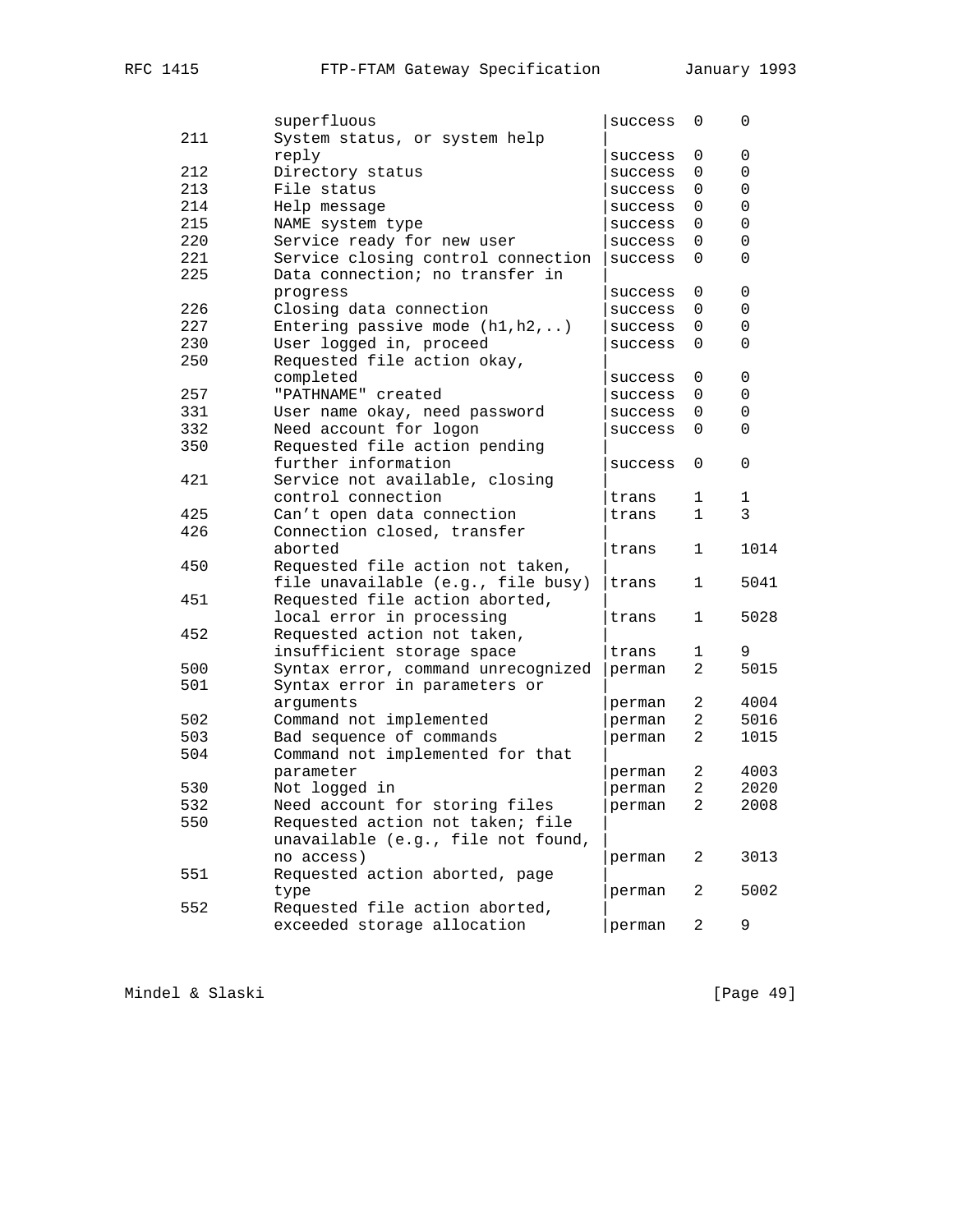| 553 | Requested file action not taken, |           |      |
|-----|----------------------------------|-----------|------|
|     | file name not allowed            | lperman 2 | 3024 |

# 9.2. FTAM Parameters to FTP Reply Codes

 This section presents the set of mappings between FTAM diagnostic parameters and their equivalent FTP reply codes. Gateway support for these mappings is recommended, but not required. As previously mentioned, type 0 is an informative error type that may be returned with a "Success" action result, type 1 is a transient error type, and type 2 is a permanent error type.

|                | FTAM Diagnostic         |                                          |  | FTP Reply Code |  |
|----------------|-------------------------|------------------------------------------|--|----------------|--|
| Type           | Id                      | Reason                                   |  |                |  |
|                |                         |                                          |  |                |  |
| 1, 2           | $\overline{0}$          | No reason                                |  | 421            |  |
| $\Omega$       | $\mathbf 1$             | Responder error                          |  | 211            |  |
| 1, 2           | $\overline{\mathbf{1}}$ | Responder error                          |  | 421            |  |
| 1,2            | $\overline{2}$          | System shutdown                          |  | 421            |  |
| 0              | $\mathbf{3}$            | FTAM mgmt problem, unspecific            |  | 211            |  |
| 1, 2           | $\mathbf{3}$            | FTAM mgmt problem, unspecific            |  | 425            |  |
| 0              | $\overline{4}$          | FTAM mgmt, bad account                   |  | 221            |  |
| 2              | 4                       | FTAM mgmt, bad account                   |  | 532            |  |
| 0              | 5                       | FTAM mgmt, security not passed           |  | 211            |  |
| $\overline{a}$ | 5                       | FTAM mgmt, security not passed           |  | 530            |  |
| 0              | 6                       | Delay may be encountered                 |  | 211            |  |
| $\Omega$       | 7                       | Initiator error, unspecific              |  | 211            |  |
| 1, 2           | 7                       | Initiator error, unspecific              |  | 421            |  |
| $\Omega$       | 8                       | Subsequent error                         |  | 211            |  |
| 1, 2           | 8                       | Subsequent error                         |  | 421            |  |
| 0              | 9                       | Temporal insufficiency of resources      |  | 211            |  |
| 1, 2           | 9                       | Temporal insufficiency of resources      |  | 452            |  |
| 1, 2           | 10                      | Access req. violates VFS security        |  | 550            |  |
| 1,2            | 11                      | Access req. violates local security      |  | 550            |  |
| $\overline{2}$ |                         | 1000 Conflicting parameter values        |  | 504            |  |
| 2              |                         | 1001 Unsupported parameter values        |  | 504            |  |
| 2              |                         | 1002 Mandatory parameter not set         |  | 504            |  |
| $\overline{c}$ |                         | 1003 Unsupported parameter               |  | 504            |  |
| $\overline{a}$ |                         | 1004 Duplicated parameter                |  | 504            |  |
| $\overline{2}$ |                         | 1005 Illegal parameter type              |  | 504            |  |
| $\overline{2}$ |                         | 1006 Unsupported parameter types         |  | 504            |  |
| 2              |                         | 1007 FTAM protocol err., unspecific      |  | 426            |  |
| 2              |                         | 1008 FTAM protocol err., procedure err   |  | 426            |  |
| 2              |                         | 1009 FTAM protocol err., funct. unit err |  | 426            |  |
| $\overline{2}$ |                         | 1010 FTAM protocol err., corruption err. |  | 426            |  |
|                |                         |                                          |  |                |  |

Mindel & Slaski [Page 50]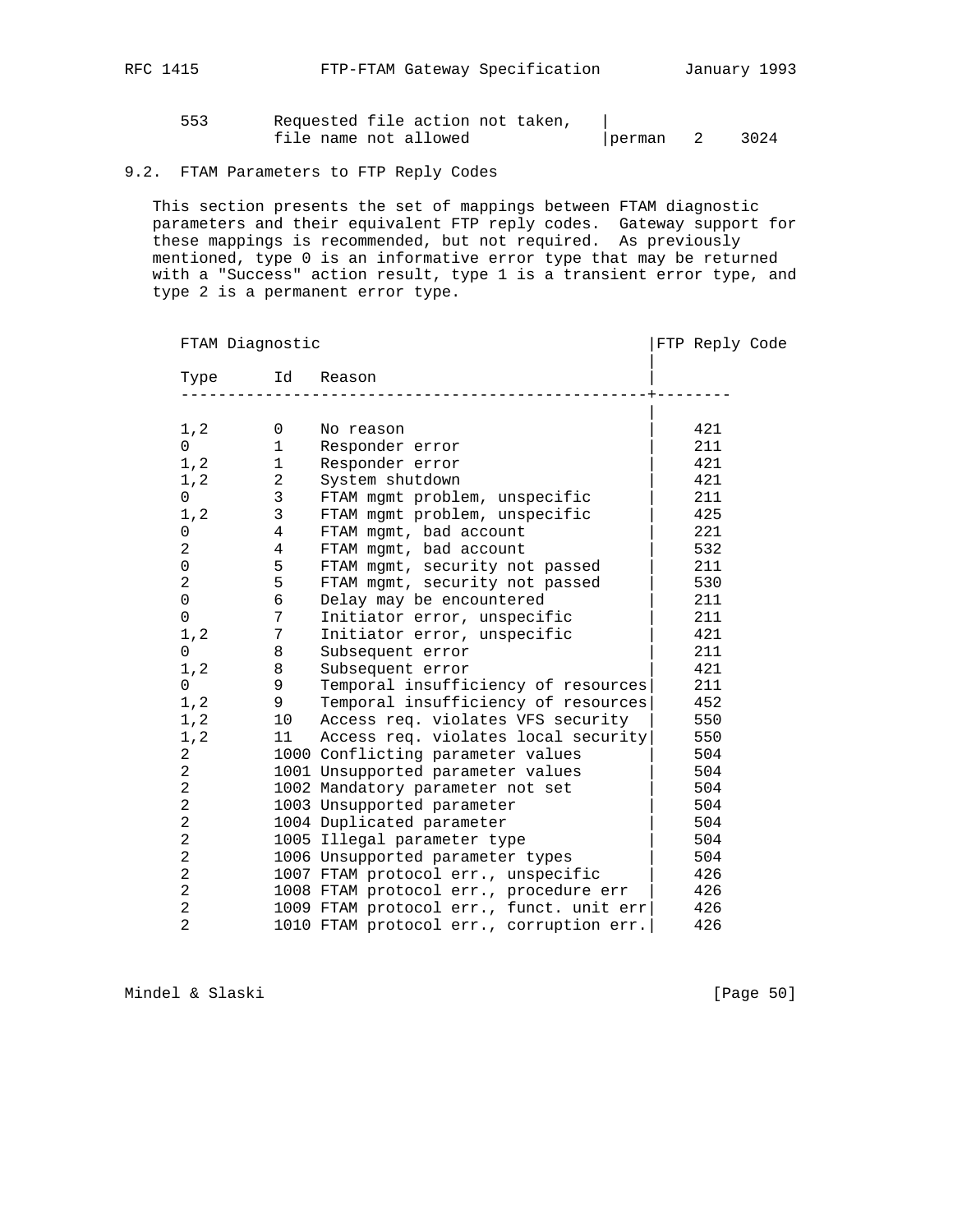| 2              | 1011 Lower layer failure                 | 426 |
|----------------|------------------------------------------|-----|
| 1, 2           | 1012 Lower layer addressing error        | 426 |
| 1, 2           | 1013 Timeout                             | 426 |
| 1, 2           | 1014 System shutdown                     | 426 |
| 2              | 1015 Illegal grouping sequence           | 503 |
| 2              | 1016 Grouping threshold violation        | 503 |
| 2              | 1017 Inconsistent PDU request            | 503 |
| $\overline{a}$ | 2000 Association with user not allowed   | 532 |
| $\overline{a}$ | 2002 Unsupported service class           | 504 |
| 0              | 2003 Unsupported functional unit         | 211 |
| 2              | 2003 Unsupported functional unit         | 502 |
| 0              | 2004 Attribute group error, unspecific   | 211 |
| $1,2$          | 2004 Attribute group error, unspecific   | 504 |
| 2              | 2005 Attribute group not supported       | 504 |
| 0              | 2006 Attribute group not allowed         | 211 |
| 2              | 2006 Attribute group not allowed         | 504 |
| 0              | 2007 Bad account                         | 211 |
| 2              | 2007 Bad account                         | 532 |
| 0              | 2008 Association management, unspecific  | 211 |
| 1, 2           | 2008 Association management, unspecific  | 532 |
| 2              | 2009 Association management, bad address | 532 |
| 1, 2           | 2010 Association management, bad account | 532 |
| 0              | 2011 Checkpoint window error, too large  | 211 |
| 2              | 2011 Checkpoint window error, too large  | 426 |
| 0              | 2012 Checkpoint window error, too small  | 211 |
| 2              | 2012 Checkpoint window error, too small  | 426 |
| 0              | 2013 Checkpoint window error, unsupp.    | 211 |
| $\overline{c}$ | 2013 Checkpoint window error, unsupp.    | 504 |
| $\mathsf 0$    | 2014 Communications QoS not supported    | 211 |
| 1, 2           | 2014 Communications QoS not supported    | 504 |
| 2              | 2015 Initiator identity unacceptable     | 532 |
| 0              | 2016 Context management refused          | 211 |
| 0              | 2017 Rollback not available              | 211 |
| 0              | 2018 Contents type list cut by           |     |
|                | responder                                | 211 |
| 0              | 2019 Contents type list by               |     |
|                | Presentation Service                     | 211 |
| 2              | 2020 Invalid filestore password          | 530 |
| $\overline{2}$ | 2021 Incompatible service classes        | 530 |
| $1,2$          | 3000 Filename not found                  | 550 |
| 1, 2           | 3001 Selection attributes not matched    | 550 |
| 2.             | 3002 Initial attributes not possible     | 550 |
| $\overline{a}$ | 3003 Bad attribute name                  | 550 |
| 1, 2           | 3004 Non-existent file                   | 550 |
| 1, 2           | 3005 File already exists                 | 553 |
| 1, 2           | 3006 File cannot be created              | 553 |
| 1, 2           | 3007 File cannot be deleted              | 553 |
| 0              | 3008 Concurrency control not available   | 211 |

Mindel & Slaski [Page 51]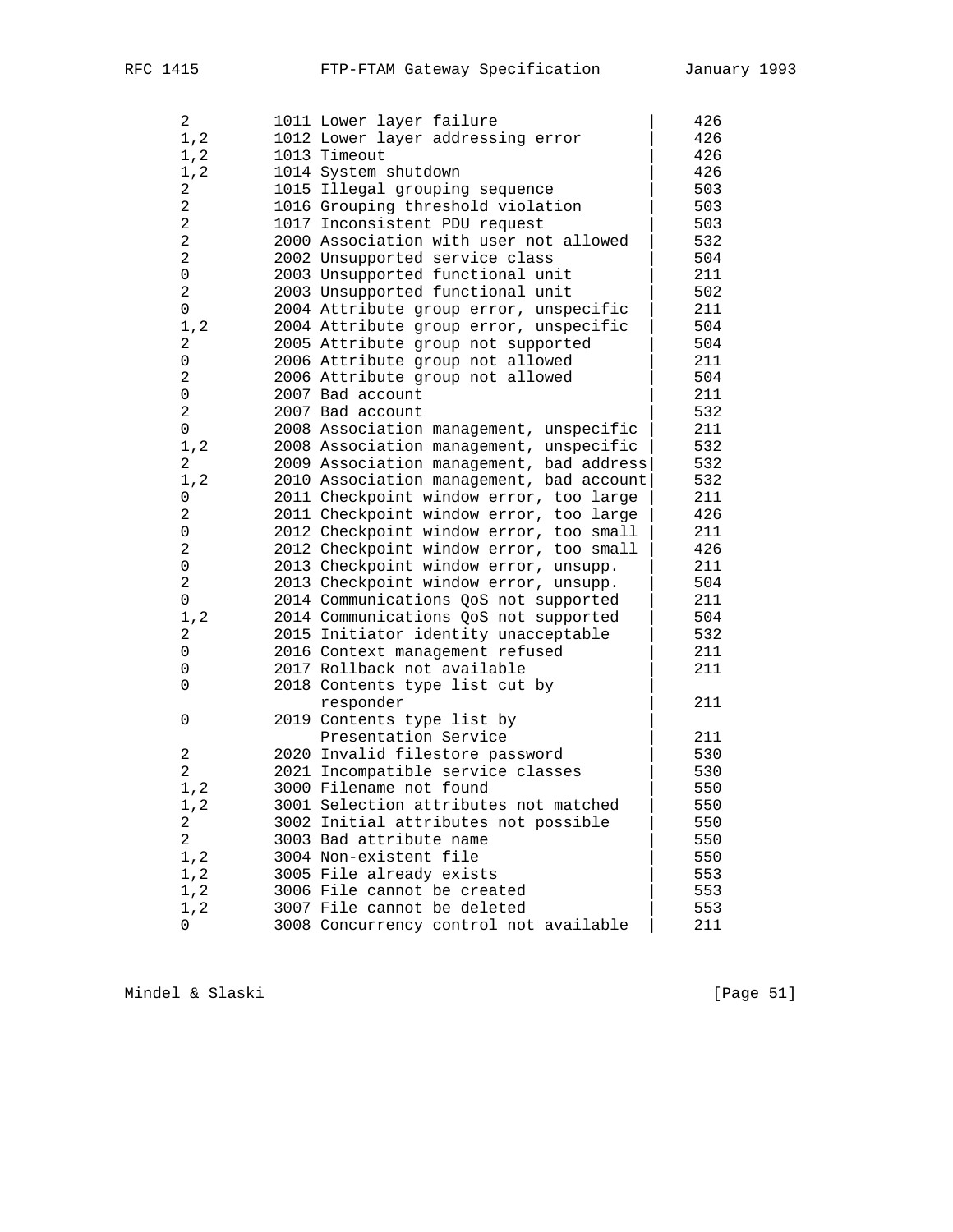| 2              | 3008 Concurrency control not available   | 503 |
|----------------|------------------------------------------|-----|
| 0              | 3009 Concurrency control not supported   | 211 |
| $\overline{2}$ | 3009 Concurrency control not supported   | 502 |
| 0              | 3010 Concurrency control not possible    | 211 |
| 2              | 3010 Concurrency control not possible    | 503 |
| 0              | 3011 More restrictive lock               | 211 |
| $\mathbf 1$    | 3011 More restrictive lock               | 450 |
| 1, 2           | 3012 File busy                           | 450 |
| 1, 2           | 3013 File not available                  | 450 |
| 0              | 3014 Access control not available        | 211 |
| 1, 2           | 3014 Access control not available        | 503 |
| 0              | 3015 Access control not supported        | 211 |
| 1, 2           | 3015 Access control not supported        | 502 |
| 0              | 3016 Access control inconsistent         | 211 |
| $1,2$          | 3016 Access control inconsistent         | 503 |
| 0              | 3017 Filename truncated                  | 211 |
| 0              | 3018 Initial attributes altered          | 211 |
| 1, 2           | 3019 Bad account                         | 532 |
| 0              | 3020 Override selected existing file     | 211 |
| 0              | 3021 Override deleted and recreated      | 211 |
| $\mathsf 0$    | 3022 Create override deleted and         |     |
|                | recreate file with new attributes        | 211 |
| 1, 2           | 3023 Create override, not possible       | 553 |
| 1,2            | 3024 Ambiguous file specification        | 553 |
| 2              | 3025 Invalid create password             | 550 |
| $\overline{a}$ | 3026 Invalid delete password on override | 550 |
| $\overline{a}$ | 3027 Bad attribute value                 | 550 |
| $\overline{a}$ | 3028 Requested access violation          | 550 |
| $\overline{2}$ | 3029 Functional unit not available for   | 550 |
|                | requested access                         |     |
| 0              | 3030 File created but not selected       | 211 |
| $\mathbf{1}$   | 3030 Invalid create password             | 550 |
| 0              | 4000 Attribute non-existent              | 211 |
| 1, 2           | 4000 Attribute non-existent              | 501 |
| 1, 2           | 4001 Attribute cannot be read            | 504 |
| 1, 2           | 4002 Attribute cannot be changed         | 504 |
| 1, 2           | 4003 Attribute not supported             | 504 |
| 2              | 4004 Bad attribute name                  | 501 |
| $\overline{a}$ | 4005 Bad attribute value                 | 501 |
| 0              | 4006 Attribute partially supported       | 211 |
| 0              | 4007 Additional set attribute value      |     |
|                | not distinct                             | 211 |
| 1, 2           | 5000 Bad FADU, unspecific                | 550 |
| 2              | 5001 Bad FADU, size error                | 501 |
| $\overline{a}$ | 5002 Bad FADU, type error                | 551 |
| $\overline{a}$ | 5003 Bad FADU, poorly specified          | 501 |
| $\overline{a}$ | 5004 Bad FADU, bad location              | 550 |
| 0              | 5005 FADU does not exist                 | 550 |
|                |                                          |     |

Mindel & Slaski [Page 52]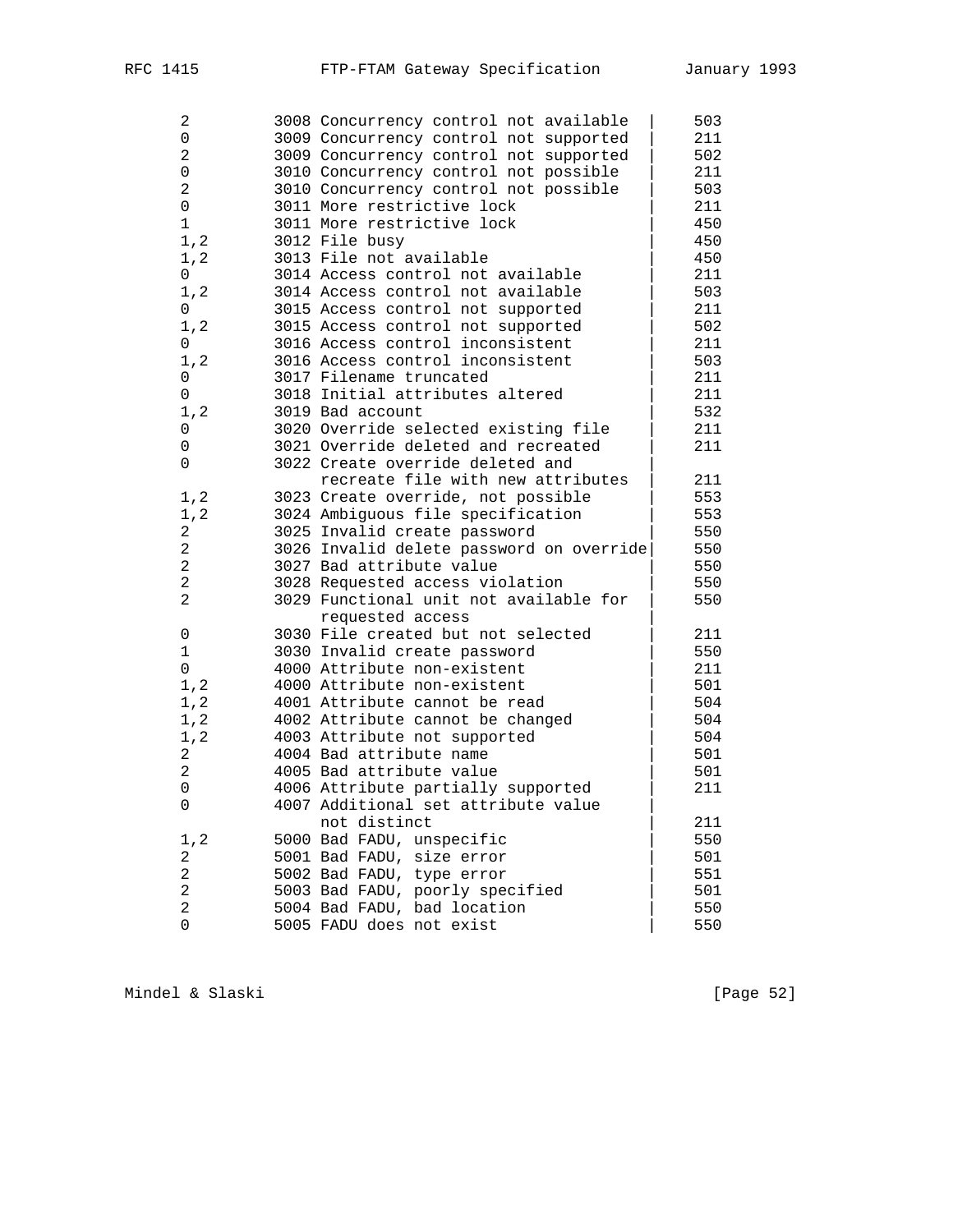| 1                   | 5005 FADU does not exist                | 550 |
|---------------------|-----------------------------------------|-----|
| 0                   | 5006 FADU not available, unspecific     | 550 |
| 1, 2                | 5006 FADU not available, unspecific     | 550 |
| 1, 2                | 5007 FADU not available for reading     | 550 |
| 1, 2                | 5008 FADU not available for writing     | 550 |
| 1, 2                | 5009 FADU not available for location    | 550 |
| 1, 2                | 5010 FADU not available for erasure     | 550 |
| 1, 2                | 5011 FADU cannot be inserted            | 550 |
| 1,2                 | 5012 FADU cannot be replaced            | 550 |
| 0                   | 5013 FADU cannot be located             | 550 |
| 1, 2                | 5013 FADU cannot be located             | 550 |
| $\overline{a}$      | 5014 Bad data element type              | 550 |
| 1, 2                | 5015 Operation not available            | 500 |
| 1, 2                | 5016 Operation not supported            | 502 |
| 0                   | 5017 Operation inconsistent             | 211 |
| $\overline{a}$      | 5017 Operation inconsistent             | 503 |
| $\mathsf 0$         | 5018 Concurrency control not available  | 211 |
| 1, 2                | 5018 Concurrency control not available  | 503 |
| 0                   | 5019 Concurrency control not supported  | 211 |
| 2                   | 5019 Concurrency control not supported  | 502 |
| 0                   | 5020 Concurrency control inconsistent   | 211 |
| $\overline{a}$      | 5020 Concurrency control inconsistent   | 503 |
| $\mathsf 0$         | 5021 Processing mode not available      | 211 |
| 1, 2                | 5021 Processing mode not available      | 503 |
| 0                   | 5022 Processing mode not supported      | 211 |
| 2                   | 5022 Processing mode not supported      | 504 |
| 0                   | 5023 Processing mode inconsistent       | 211 |
| $\overline{a}$      | 5023 Processing mode inconsistent       | 503 |
| $\mathsf{O}\xspace$ | 5024 Access context not available       | 211 |
| 2                   | 5024 Access context not available       | 503 |
| 0                   | 5025 Access context not supported       | 211 |
| 2                   | 5025 Access context not supported       | 504 |
| 1, 2                | 5026 Bad write, unspecific              | 550 |
| 1, 2                | 5027 Bad read, unspecific               | 550 |
| 0                   | 5028 Local failure, unspecific          | 211 |
| 1, 2                | 5028 Local failure, unspecific          | 451 |
| 0                   | 5029 Local failure, filespace exhausted | 211 |
| 1, 2                | 5029 Local failure, filespace exhausted | 552 |
| 0                   | 5030 Local failure, data corrupted      | 211 |
| 1, 2                | 5030 Local failure, data corrupted      | 451 |
| 0                   | 5031 Local failure, data corrupted      | 211 |
| 1, 2                | 5031 Local failure, data corrupted      | 451 |
| 2                   | 5032 Future file size exceeded          | 451 |
| 0                   | 5034 Future file size increased         | 211 |
| $\Omega$            | 5035 Functional unit invalid in         |     |
|                     | processing mode                         | 211 |
| $\overline{2}$      | 5035 Functional unit invalid in         |     |
|                     | processing mode                         | 503 |
|                     |                                         |     |

Mindel & Slaski [Page 53]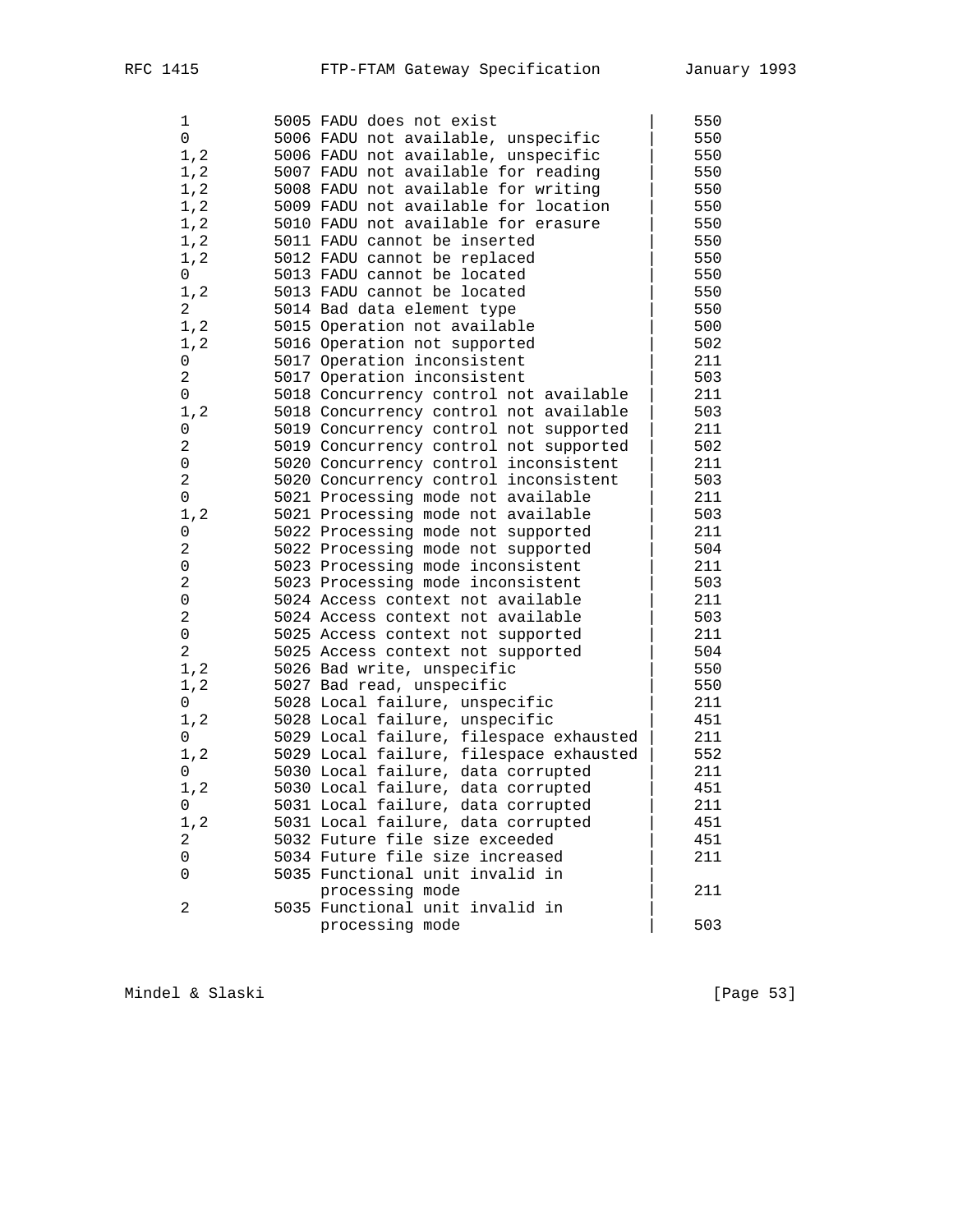|          | 5036 Contents type inconsistent         | 211 |
|----------|-----------------------------------------|-----|
| 2        | 5036 Contents type inconsistent         | 503 |
| $\Omega$ | 5037 Contents type simplified           | 211 |
|          | 5038 Duplicate FADU name                | 211 |
| 1.2      | 5039 Damage to select/open regime       | 553 |
| 1.2      | 5040 FADU locking not available on file | 450 |
| 1.2      | 5041 FADU locked by another user        | 450 |

#### 9.3. Future Mapping Problem

At some point in the future, the FTAM <Responding Presentation Address> parameter may be used for purposes other than the current use of passing the final destination address in the FTAM-Initiated gateway service [NIST86]. If this happens, the destination address will have to be passed in another location, such as in the "@host" portion of the <Initiator Identity>. Currently, the FTP-FTAM gateway specification permits either mechanism for storage of the ultimate destination address.

#### 9.4. Error Handling

 The minimal acceptable solution for FTAM-Initiated service errors is to map FTP failures to FTAM "Unrecoverable error" and return the FTP diagnostic string in the FTAM <Further Details> field. Similarly for FTP-Initiated service errors, the minimal acceptable solution is to return reply code 221, "Service closing control connection, Logged out if appropriate". While this minimal solution is acceptable, the recommended approach for Gateway developers is to implement the mappings presented in Section 9.1, FTP Reply Codes to FTAM Parameters, and Section 9.2, FTAM Parameters to FTP Reply Codes.

### 10. Implementation and Configuration Guidelines

 The intent of this specification is to specify the required characteristics and functions of an FTP-FTAM gateway. The specific approach taken to realize these specifications in an operational gateway are left to the discretion of the implementor. We do take the liberty, however, of suggesting several ideas concerning the configuration and implementation of such gateways.

### 10.1. Robustness

 The gateway should be robust enough to handle situations where a subset of the FTP and/or FTAM protocols are implemented on a host.

 The gateway should support multiple concurrent FTP and FTAM connections.

Mindel & Slaski [Page 54]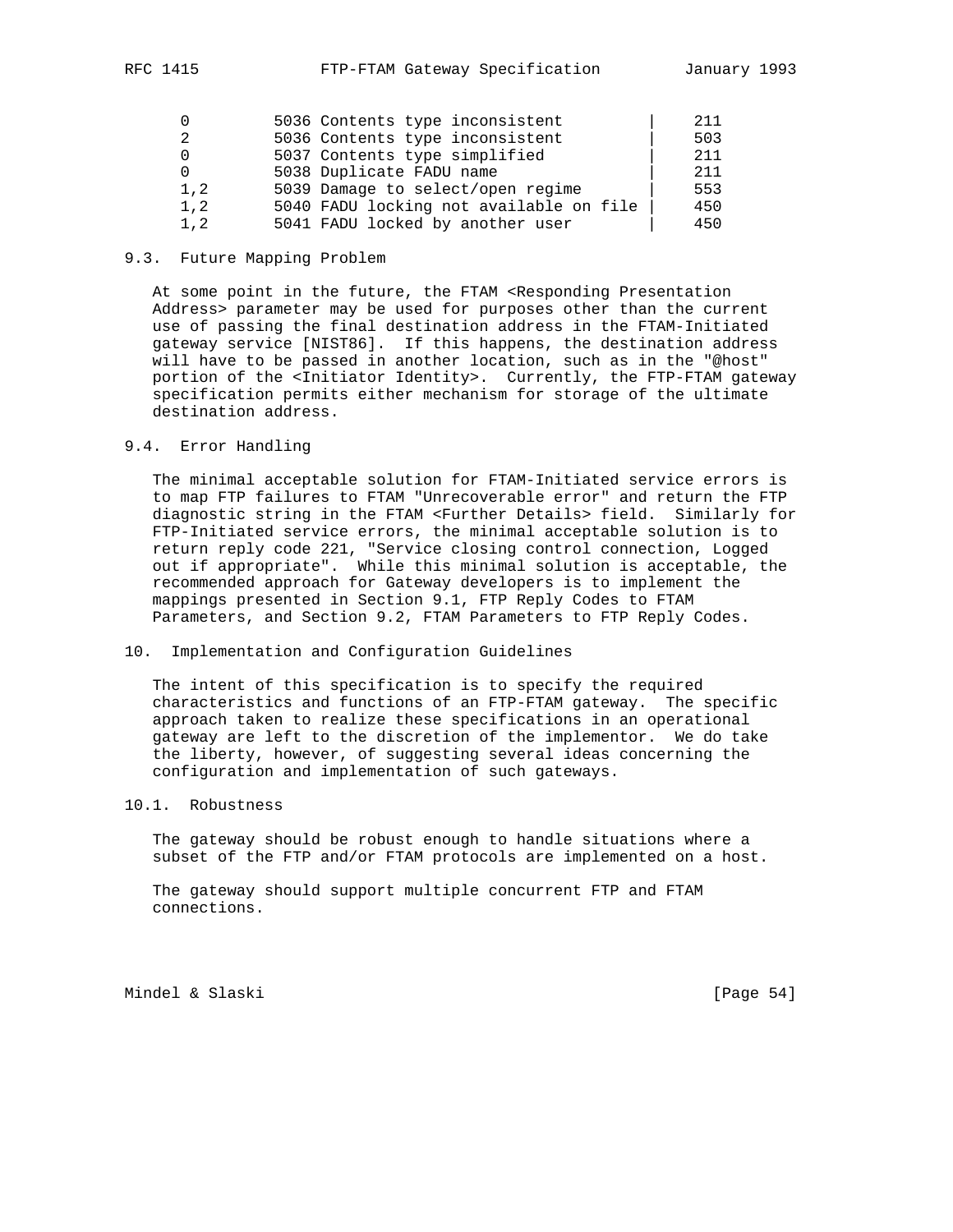These are requirements for gateway implementations.

10.2. Well-Known TCP/IP Port

 It is recommended that the FTP-Initiated gateway process listen on TCP/IP port 21, the well-known port for FTP listener processes. As the gateway computer is primarily intended to provide gateway services, use of this port will alleviate the need for gateway users to specify the desired port when they connect to the gateway. The standard FTP server listener process can then be moved to another port that is known to those users (e.g., System Administrators) requiring FTP-to-FTP access to the gateway computer.

10.3. Gateway Listener Processes

 To simplify the administrative overhead on the gateway computer system, it is recommended that the FTP-Initiated service and FTAM- Initiated gateway listener processes be merged into a single executable module. This single daemon will act as the one and only gateway listener processes. As connections were established with hosts, other processes would be created.

10.4. Implementation Testing

 To assist in the development and evaluation of FTP-FTAM gateway prototypes, NIST has developed a test system to evaluate a gateway's conformance to the protocol standards [NIST88].

10.5. POSIX File Naming and Organization

 The OSI profiles do not define a standard manner for an FTAM Responder to return file names.

 To avoid unnecessary complexity, proprietary file systems are not addressed in these mappings. Gateway support for POSIX file naming and organization conventions is required; i.e., files are assumed to be organized in a hierarchical structure in which all of the non terminal nodes are directories and all of the terminal nodes are any other type of file.

11. Security Considerations

 The gateway system may place the burden of authentication on the destination system. However, the gateway must accommodate the passing through of all authentication parameters. The authentication parameters of each protocol are applied at the destination and no additional parameters are needed for authentication at the gateway. As such, no gateway password file is required to support gateway

Mindel & Slaski [Page 55]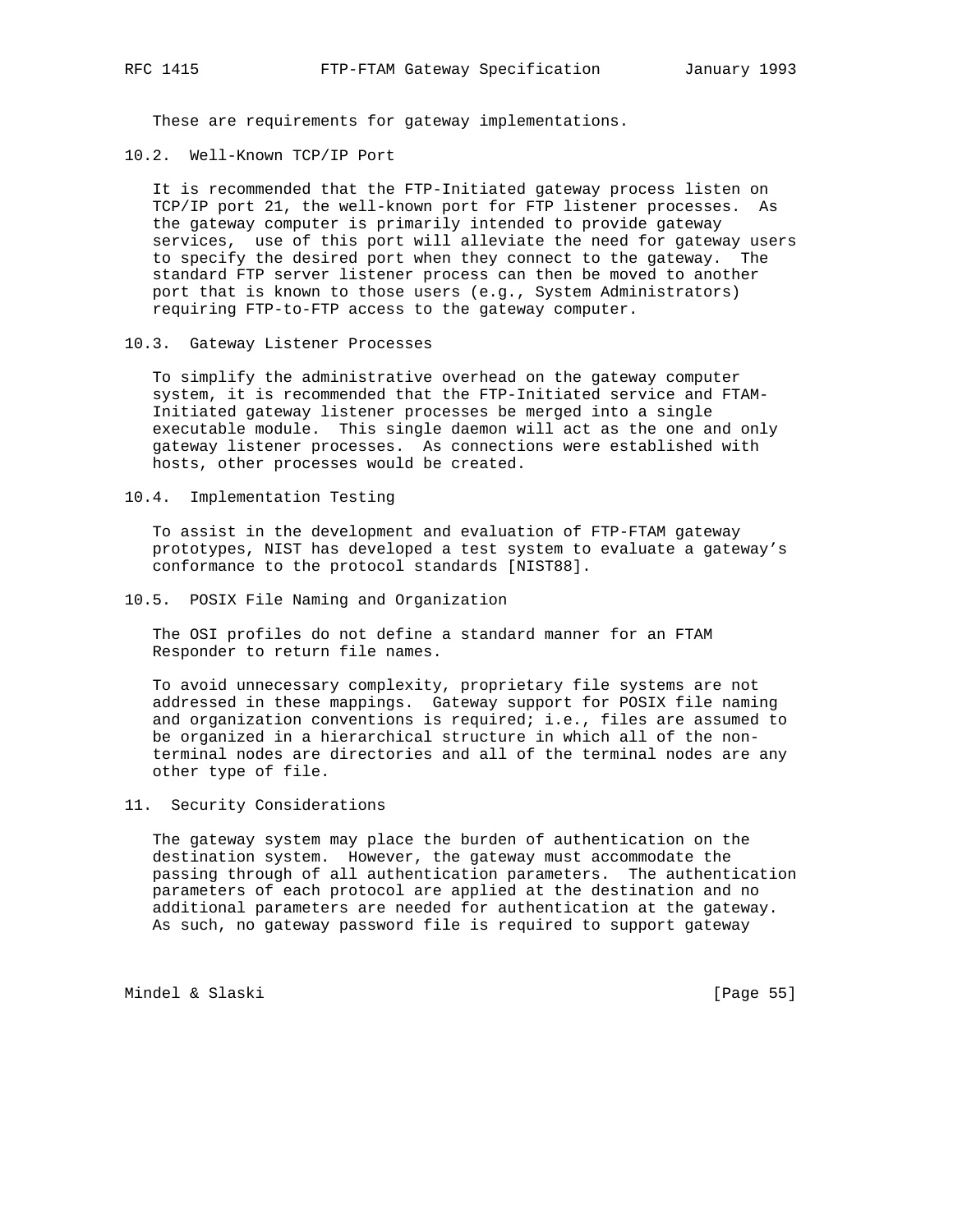#### functions.

 It is anticipated that the requirement for a strong authentication mechanism will soon replace the most currently used, userid and password mechanism. The U.S. National Security Agency (NSA) has already prototyped and has plans field a Message Secure Protocol (MSP) as part of the Defense Message System (DMS) Program which will soon become the Department of Defense (DoD) mandatory messaging system. MSP utilizes a public key encryption-like mechanism which will be used to authenticate users and allow signed operations. The current philosophy is to use this same mechanism for all authentication and access control situations, such as logging onto remote hosts or gateways. Detailed specifications for Pre-MSP, used in the unclassified though sensitive arena, are scheduled to be published in the first quarter of 1993. The requirement for gateways to process PMSP and MSP strong authentication mechanisms will be part of all future DoD procurements.

#### 12. References

- [ISO8571-1] Information processing systems Open Systems Interconnection - File Transfer, Access and Management, Part 1: General Introduction, International Standards Organization for Standards, First Edition, October 1988.
- [ISO8571-2] Information processing systems Open Systems Interconnection - File Transfer, Access and Management, Part 2: Virtual Filestore Definition, International Standards Organization for Standards, First Edition, October 1988.
- [ISO8571-3] Information processing systems Open Systems Interconnection - File Transfer, Access and Management, Part 3: File Service Definition, International Standards Organization for Standards, First Edition, October 1988.
- [ISO8571-4] Information processing systems Open Systems Interconnection - File Transfer, Access and Management, Part 4: File Protocol Specification, International Standards Organization for Standards, First Edition, October 1988.
	- [ISO8571-5] Information processing systems Open Systems Interconnection - File Transfer, Access and Management, Part 5: Protocol Implementation Conformance Statement, International Standards Organization for Standards, First Edition.

Mindel & Slaski [Page 56]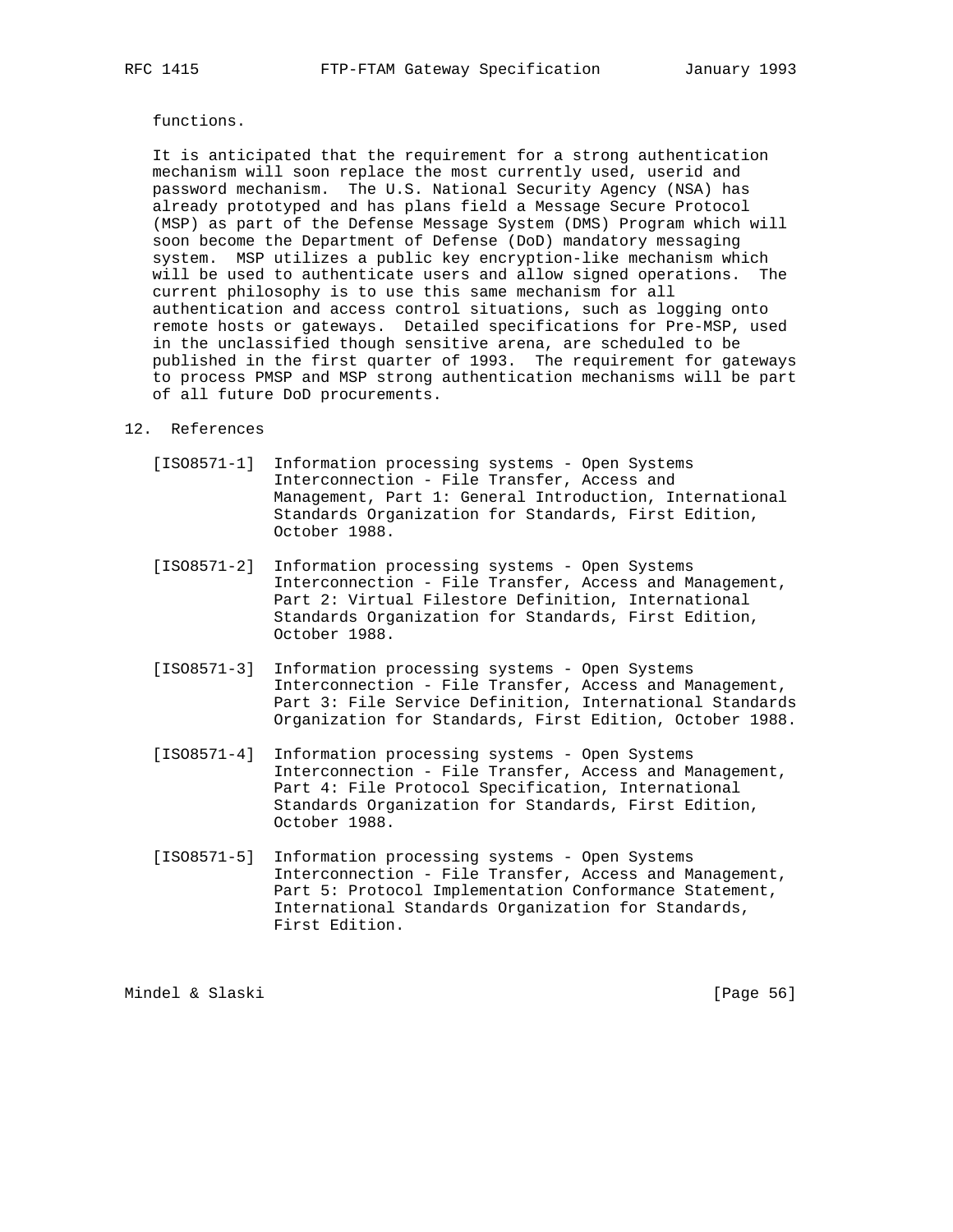- [KILLE92] Hardcastle-Kille, S., "Using the OSI Directory to achieve User Friendly Naming", OSI-DS 24 (v1.1), October 1992.
	- [MITRE87] Scott, J., "An FTP/FTAM Application Bridge, An FTAM/FTAM (MTR-87W00186)", The MITRE Corporation, July 1987.
	- [NETWRX90a] Mindel, J., "Gateway Technical Specification" Open Networks, Inc. (formerly NetWorks One), 28 February 1990.
	- [NETWRX90b] Mindel, J., "FTP Gateway User's Guide", Open Networks, Inc. (formerly NetWorks One), 28 February 1990.
	- [NIST86] Wallace, M, et. al., "A Gateway Architecture Between FTP and FTAM (ICST/SNA86-6)", National Institute of Standards and Technology, U.S. Department of Commerce, July 1986.
	- [NIST88] A Test System for Implementations of FTAM/FTP Gateways: Final Report Part 1, National Institute of Standards and Technology, U.S. Chamber of Commerce, October 1988.
	- [NIST91] CSL Bulletin: File Transfer, Access, and Management, National Institute of Standards and Technology, U.S. Chamber of Commerce, July 1991.
	- [NIST92] Stable Implementation Agreements for Open Systems Interconnection Protocols: Part 9 - FTAM Phase 2, Output from the March 1992 Open Systems Environment Implementors' Workshop (OIW), March 1992.
	- [RFC959] Postel, J., and J. Reynolds, "File Transfer Protocol (FTP), STD 9, RFC 959, USC/Information Sciences Institute, October 1985.
	- [RFC1101] Mockapetris, P., "DNS Encoding of Network Names and other Types", RFC 1101, USC/Information Sciences Institute, April 1989.
	- [RFC1279] Hardcastle-Kille, S., "X.500 and Domain", RFC 1279, University College London, November 1991.
	- [ROSE90] Rose, M., "The Open Book: A Practical Perspective on OSI", Prentice-Hall Inc., 1990.

Mindel & Slaski [Page 57]